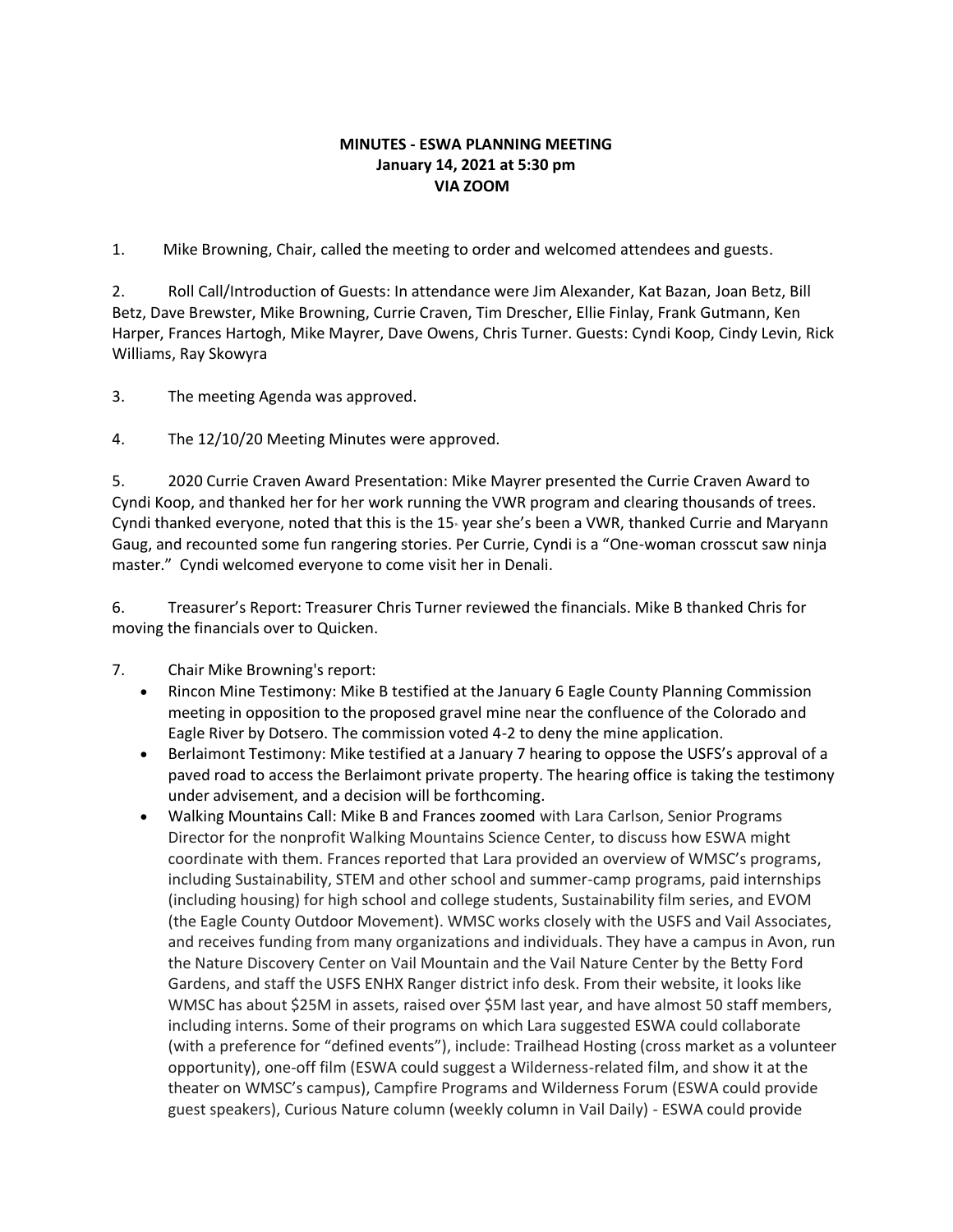# **MINUTES – Feb 11, 2021 ESWA PLANNING MEETING 5:30 pm VIA ZOOM**

1. Mike Browning, Chair, welcomed members and guests to the meeting.

2. Attendees: Kat Bazan, Bill Betz, Joan Betz, Dave Brewster, Mike Browning, Ellie Finlay, Frank Gutmann, Ken Harper, Frances Hartogh, Mike Mayrer, Dave Owens, Chris Turner, Rick Williams, Guests: Mark Decesaris, Steve Elder, Cindy Levin, Leanne Veldhuis, Rick Williams

3. Meeting Agenda was approved.

4. Minutes of January meeting were approved.

5. Treasurer's Report: Chris Turner, Treasurer, presented the February financials.

6. Introduction of EN-HX District Ranger: Mike B introduced Leanne Veldhuis, the new Eagles Nest-Holy Cross District Ranger. Leanne provided remarks about her background and her positive experience so far as District Ranger, including the challenge of starting last summer during Covid and an unprecedented fire season. In response to a question, Leanne discussed the Booth Creek Hazardous Fuels Mitigation project the USFS is developing with the TOV, and how the project may affect land that is destined to become part of the ENW if the CORE Act passes. She said that although the Forest Service is not treating the CORE land as Wilderness for now, it won't conduct any activities that would compromise the lands' Wilderness qualities.

- 7. Chair's report:
	- Mike B reported on the 2/4 ESWA-USFS Planning Call, including ideas on where ESWA can do trail projects, ESWA's new TH program, and support for sawyer and field certification with Anne Dal Vera.
	- Mike B reported on the ESWA-Walking Mountains Partnership: Once monthly, WMSC will give ESWA one of its Vail Daily Hike of the Week or Curious Nature columns on a topic related to ESWA and Wilderness stewardship, and will provide volunteers for our TH hosting program. Frances send WMSC an article on Winter Wilderness Etiquette.

8. USFS reports: Kat reported that she appreciated the great planning meeting with ESWA about the VWR training. She is working on finalizing dates for the llama work trips. Summer USFS hiring is complete, with 4 trail crew members and 2 Wilderness rangers. Kat said that Cindy reports that the Ruby Ranch public scoping is coming up in two weeks. Kat provided an update on the TH signage program, and sent 2<sup>nd</sup> drafts for final ESWA comments. Kat said that Cindy would also like signs for the Summit side.

9. VWR Training: Mike B said that, based on the meeting with Kat and Cindy, ESWA will probably need to plan to run the morning training by Zoom in June, followed by smaller field groups going out on mentor hikes to complete the VWR training. If Summit County relaxes the Covid-related meeting limitations, the training could still be conducted in person.

10. CMC Internship Update: Regarding the two CMC summer fellowships to be funded by ESWA, Bill has been working with Jeremy Deem on the Summit side and Frances and Mike B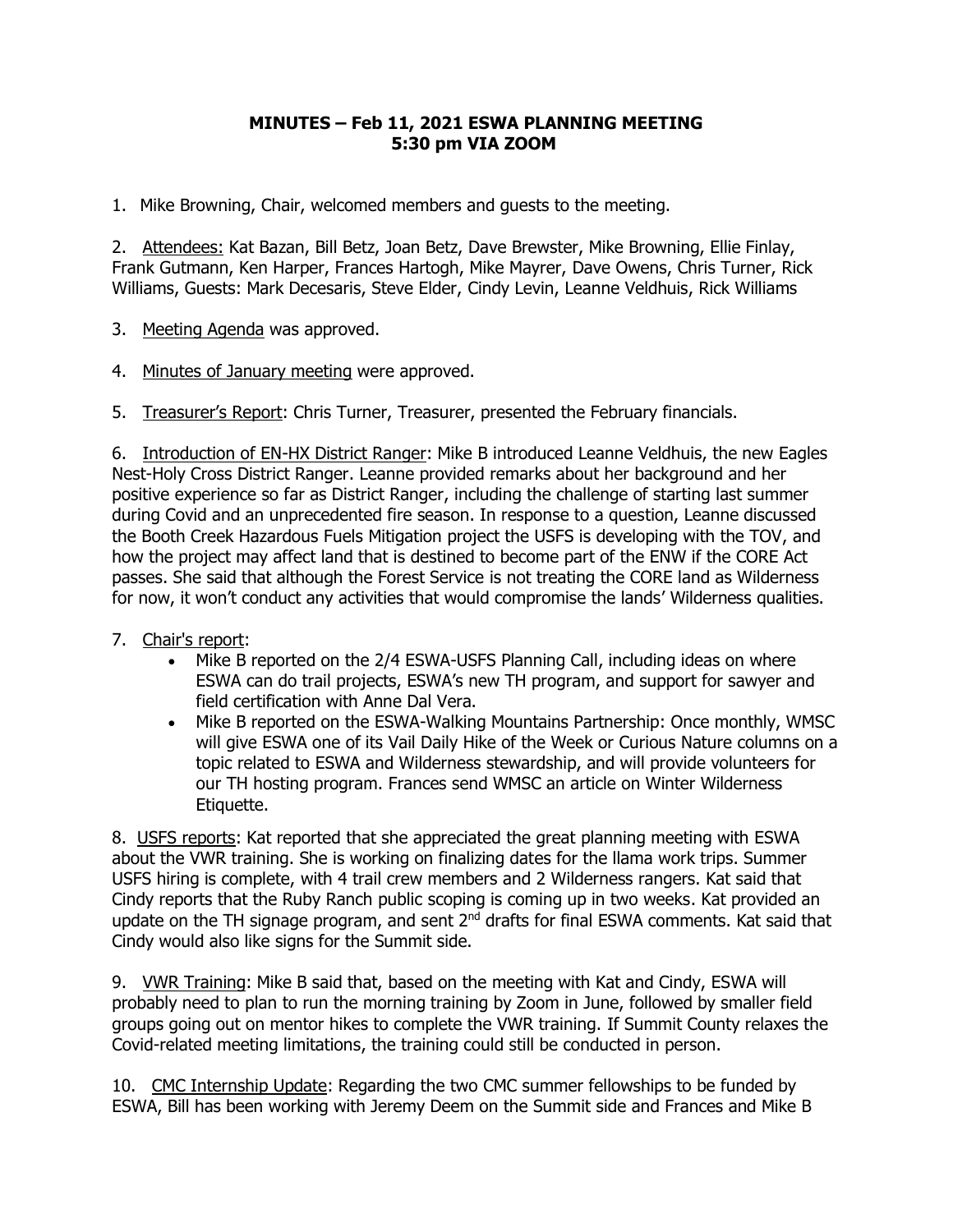are working with Kim Langmaid and Jeremiah Johnson on the Eagle side. ESWA is offering a summer 2021 stipend of \$1,500 for an intern taking an internship course for three credits. A minimum of 100 hours of work is expected, plus time spent with the CMC's internship supervisor. Frances reported that on the Eagle side, the intern will complete ESWA's June Volunteer Wilderness Ranger training, and VWR patrols in the Eagles Nest or Holy Cross Wilderness with an ESWA Ranger to learn how ESWA currently interacts with Wilderness users and the issues VWRs encounter on the trail. On the Summit side, it is proposed that the internship will probably be more hard-science focused. On the Eagle side, the fellowship will focus on (1) researching and recommending the best means for VWRs to encourage Wilderness users encountered on patrol to adopt LNT, protect Wilderness values, and follow USFS Wilderness regulations; (2) developing training programs for ESWA to utilize in its future VWR training programs; (3) analyzing and recommending the best means for ESWA to educate the public in general, and young adults in particular, about the need for and means to protect our local Wilderness Areas from overuse; and (4) recommending social media strategies to encourage heightened awareness of the current threats to our local Wilderness Areas and the individual behaviors we need to adopt to protect them. The intern will provide a final report and short video summarizing the intern's work and key findings suitable for posting on ESWA's website.

It would be ideal if the interns could liaise on some level with the USFS, and Kat said this may be possible and that she will also look into having the interns covered by USFS workers comp.

11. Advocacy Updates: Mike B provided a brief update on the Berlaimont hearing officer's decision, and on Vail Resort's pulling out of the proposed Booth Heights land exchange with the TOV, including public pressure for the TOV to condemn the property for bighorn sheep habitat. Regarding adding future causes to ESWA's Advocacy, such as 30x30 or wildlife corridors/crossings, Mike B recommended that future proponents provide the board with a oneto-2-page proposal including details such as the connection to Wilderness and to ESWA's mission.

12. Strategic Planning/Recruitment: Mike B strongly encouraged the guests to become involved with ESWA.

13. Trailhead Hosting Program: Mike B reported that he and Frances had met with the TOV regarding coordinating our TH hosting program. The town's program focuses on parking issues at the Booth Lake and Gore THs, but they are interested in coordinating with ESWA and may provide some funding for our TH hosting kits.

14. Strategic Planning for Trail Projects: Dave B said there will be an ESWA-USFS meeting on Feb  $17<sup>th</sup>$  with Jim, Laurie, Cindy, Dave, and Kat; Mike B requested to be included.

15. Sawyer Program Update: Mike B reported on the field certification plans with Anne Dal Vera. A few people have indicated an interest in the full training. ESWA has purchased 2 new saws and some new Katanas. We are waiting to hear from Cindy and Kat about which trails we are solely responsible for clearing, and how we will coordinate clearing other trails.

16. Grant Status/Weed Program: Jim couldn't attend the meeting, but Mike B reported on Jim's behalf that ESWA had received a \$20,000 grant for weeds control, and is planning a July 12 weed pull and additional training with USFS Steve Elzinga.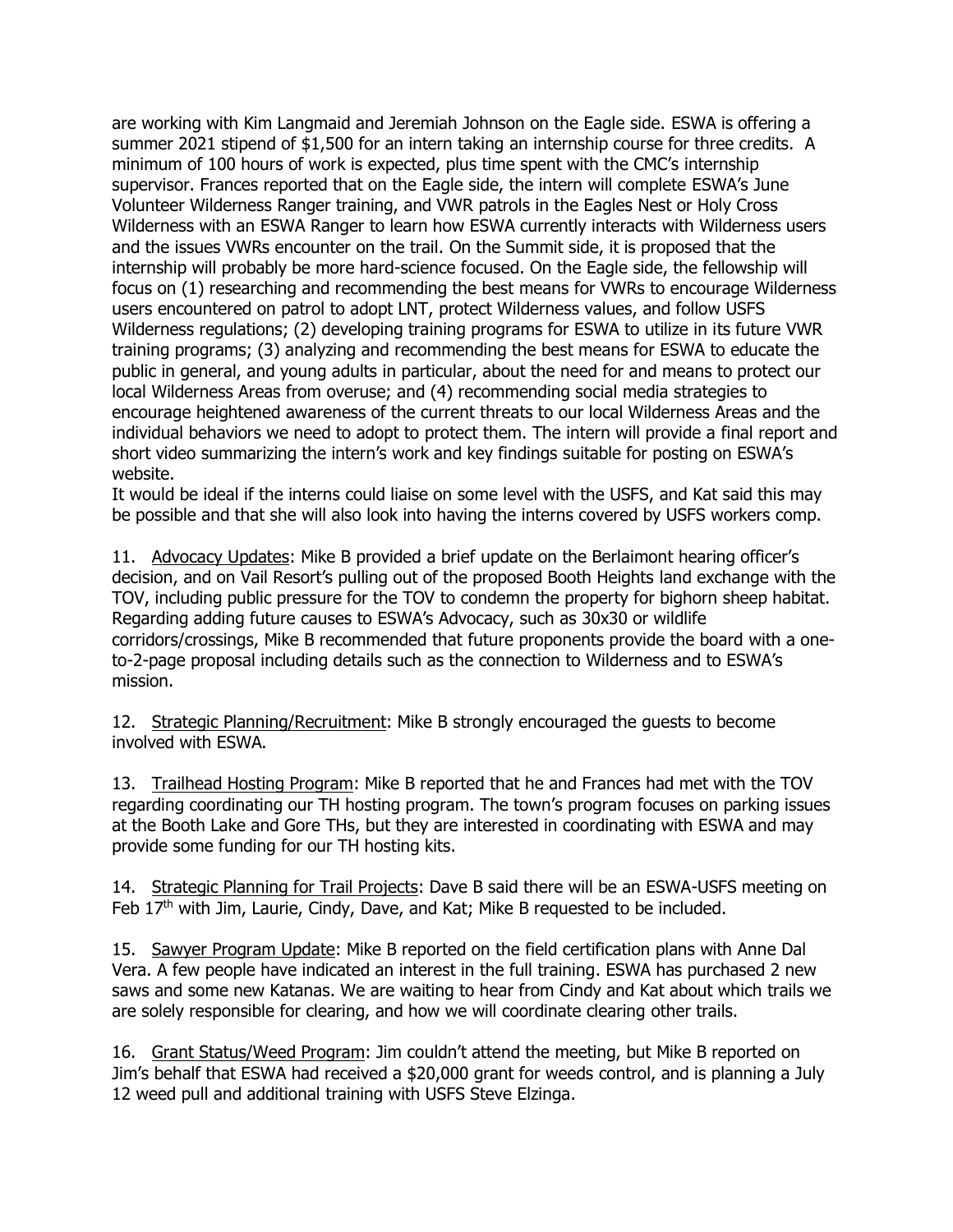17. New Website: Bill reported that Cindy Levin is interested in co-managing ESWA's new website. Bill is quite pleased with the WIX program, which he says is very user friendly. Chris is helping with transferring content between the old and new websites. Chris says we will be able to host through Gmail. Bill thanked everyone for their input

18. E-Newsletters and Social Media: Chris has agreed to take over ESWA's Instagram account. Chris requested ESWA photos for Instagram. Chris said that he has obtained lots of local business companies on Instagram.

Next Board Meeting will be Thursday, March 11, 2021 at 5:30 pm via Zoom.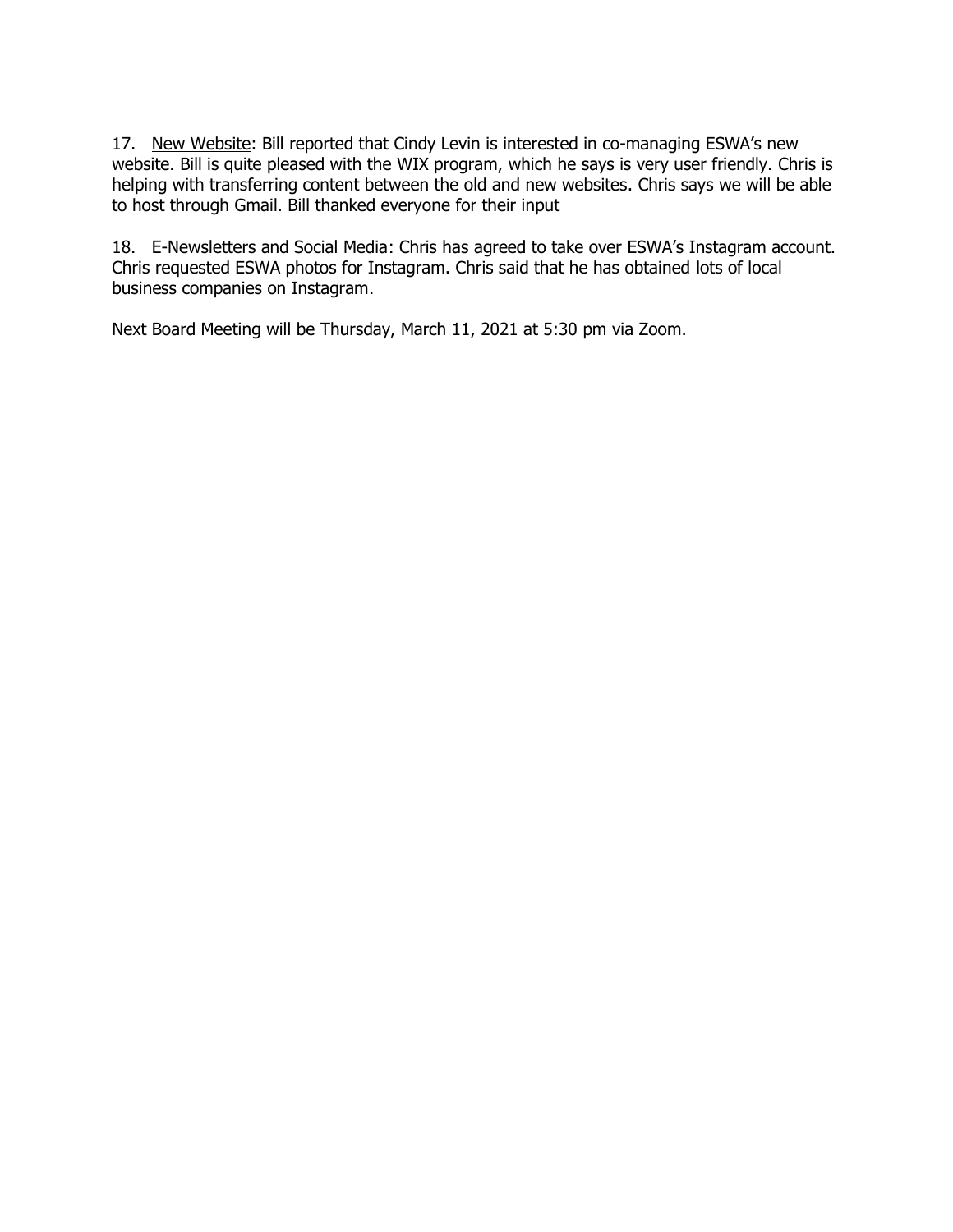## **MINUTES - ESWA PLANNING MEETING March 11, 2021 at 5:30 pm VIA ZOOM**

## OPENING MATTERS

1. Welcome: Mike Browning, Chair, welcomed everyone to the meeting.

2. Roll Call: Jim Alexander, Bill Betz, Joan Betz, Dave Brewster, Mike Browning, Tom Copper, Currie Craven, Tim Drescher, Cindy Ebbert, Frank Gutmann, Ken Harper, Frances Hartogh, Mike Meyrer, Dave Owens, Steve Elder, Cindy Levin, Karn Stiegelmeier, Rick Williams

3. Agenda: approved with one correction (on Llama Trips, "Dave O" changed to "Dave B").

4. Minutes of the 2/11/21 board meeting were approved with amendment to add Dave Owens to the roll call.

5. Nomination of new Board members: Mike B introduced the three board nominees, and thanked Bill for his help in recruiting them:

- Tom Copper
- Steve Elder
- Karn Stiegelmeier

Mike B nominated all three; Bill and Currie seconded. Bill made a comment about the board becoming 12 members, and that this might prove to be unwieldly. Currie mentioned the possibility of an advisory board at a higher level. Currie made a motion to close the nominations; Ken seconded. Unanimously approved 3 new board members. Mike B welcomed Karn, Steve, and Tom, and said he will be reaching out to each board member individually in the next few months to see what their passions are as far as ESWA work.

## REPORTS & UPDATES

6. Treasurer's Report: Mike B reviewed the Treasurer's Report that Chris had sent earlier in the day, and mentioned that project costs need to go in a different column - he will follow up with Chris. Dave O mentioned that the Wilderness sign on the Wheeler Lakes trail on the north side of I-70 across from Copper Mountain needs replacing. Cindy E said she has a sign to replace it with, and Dave O, Frank, and Dave B volunteered to help erect the sign. Dave O will follow up with Cindy E.

## 7. Chair's report:

- Mike B thanked Cindy Levin for taking over management of ESWA's website, and thanked Bill Betz for all of his great work on the website.
- Mike thanked Merry Lynne for her work on master list database.
- Mike thanked Frances for writing Trail/Snowshoe of the Week articles for WMSC for the Vail Daily. Karn asked if the Summit Daily might be approached to print the articles. Frances will send Karn the articles. Karn recommended an article on fire prevention; she said that federal and state bills on fire response might include funding for education.
- Ruby Ranch fire mitigation update: Homeowners adjacent to ENW will pay for mitigation. The USFS is managing the process, which will require minimal tool use and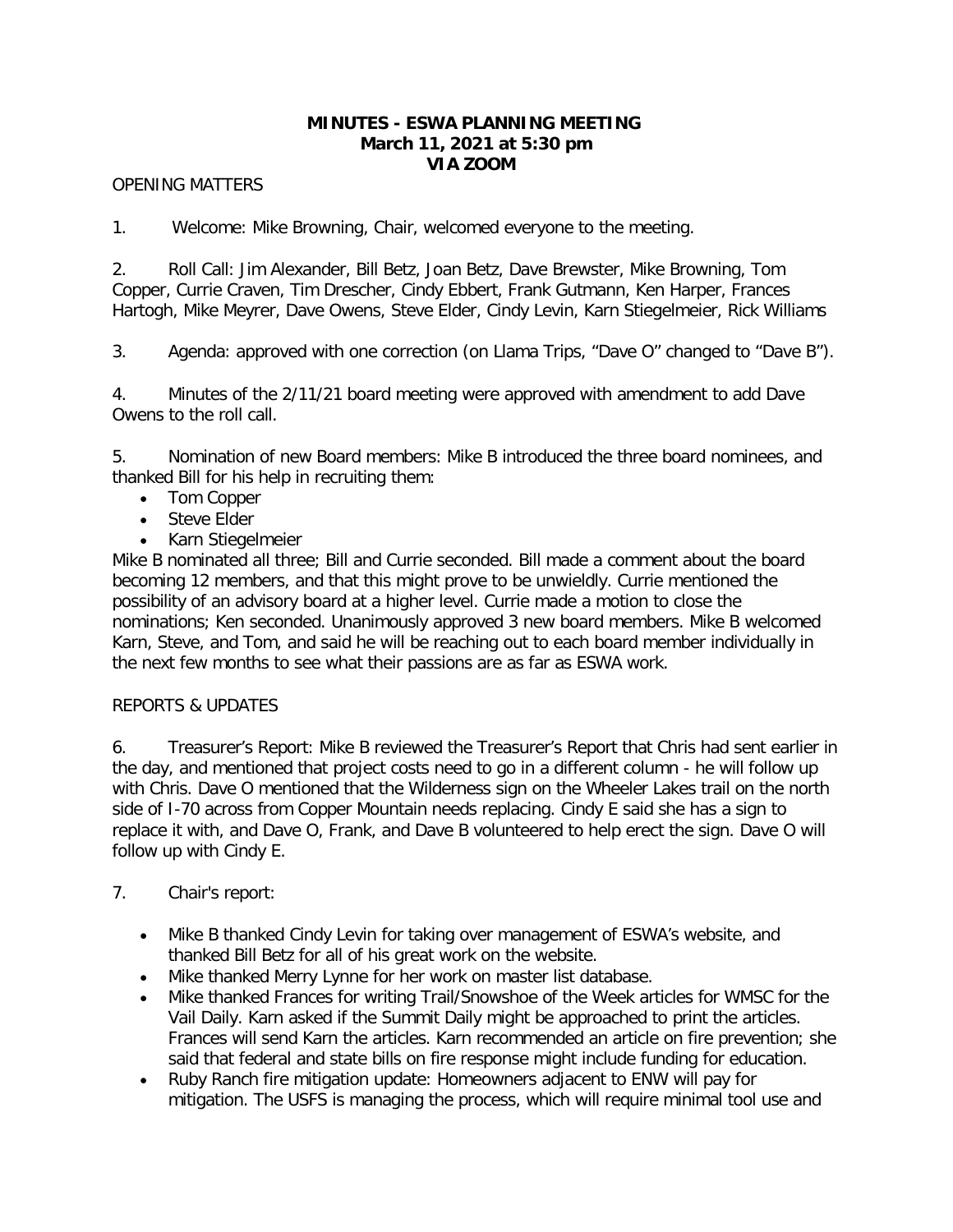no motorized work. The USFS is working with Wilderness Workshop, Wilderness Society, and ESWA to allay concerns about this work being done in Wilderness. Wilderness Workshop will reach out to Wilderness Watch.

8. USFS reports: Cindy E said she's glad to be back after her 4-month detail in HX. She is finishing up hiring one Wilderness ranger and one intern. She will some have access to time from interns in other rec programs, and will have 2 weeks of youth crews for the Mesa Cortina boardwalk and for sawyering. Great American Outdoors Act funding will be used for work on the Lower Cataract wet area, the Surprise Lake trail realignment, and replacing the bridge on the Boulder Creek Trail. Cindy is waiting for the design work bid for Surprise Lake. Bill asked about the Slate Creek bridge - Tim and Cindy said it's lower priority because a fallen tree allows crossing. Cindy said she's looking forward to the VWR and sawyer training, and the TH Hosting program development. She reported that, due to Covid, the sawyer First Aid recertification has been waived to 2022. Because her season becomes quite busy starting in May, Cindy asked for an ESWA volunteer to manage the sawyer program, including drafting of guiding documents, with USFS continuing to help with the training sessions. Ken, Frank, Dave B, and Mike M agreed to coordinate and follow up with Cindy.

# 9. Advocacy Updates:

- Core Act: Frances reported that the Colorado Outdoor Recreation and Economy Act and related legislation is a step closer to becoming law after passing the U.S. House of Representatives last month. The CORE Act is now part of a package of public lands bills called Protecting America's Wilderness and Public Lands Act (PAW+), or H.R. 803. Frances encouraged everyone to write and call Senators Bennet and Hickenlooper to support CORE. Karn said she believes it will pass.
- Booth Heights Bighorn: Mike B said that Vail Resorts unfortunately pulled out of the exchange deal that would have preserved the sheep habitat. The Vail Daily published Mike B's LTE on behalf of ESWA, and many other LTEs have been published in support of protecting the bighorn habitat.
- Lower Blue Gravel Pit Mike B discussed the public information session he attended. There is an April 21 hearing that Mike B will attend.
- Spraddle Creek (Booth) Fire Mitigation: Mike B reported that Leanne Veldhuis is scheduling a meeting to update interested groups on the plan.
- Renaming Gore to Nuchu: Bill and Karn reported no new developments, as the bureaucracy grinds on.

Dave B provided an update on the Safe Passages movement, and said that their coordinator, Ashley Nettles, is hoping for a \$500 contribution from ESWA.

10. VWR Training June 5: Mike B has contacted everyone who signed up last year. ESWA will run ads in Vail & Summit Daily.

11. Strategic Plan for Trail Projects: Jim reported that he, Dave B, and Laurie have been working with Cindy E and Kat to possibly adopt an area for major trail work. Field data will be collected this summer to determine where best to contribute, followed by grant applications, and work starting in 2022-23. Jim said that such a project might get folks more committed, including younger people. Dave B said they'd met with the Colorado 14'r Initiative to see how they conduct projects. Cindy said ESWA's version should be scaled to ESWA's size. Jim said the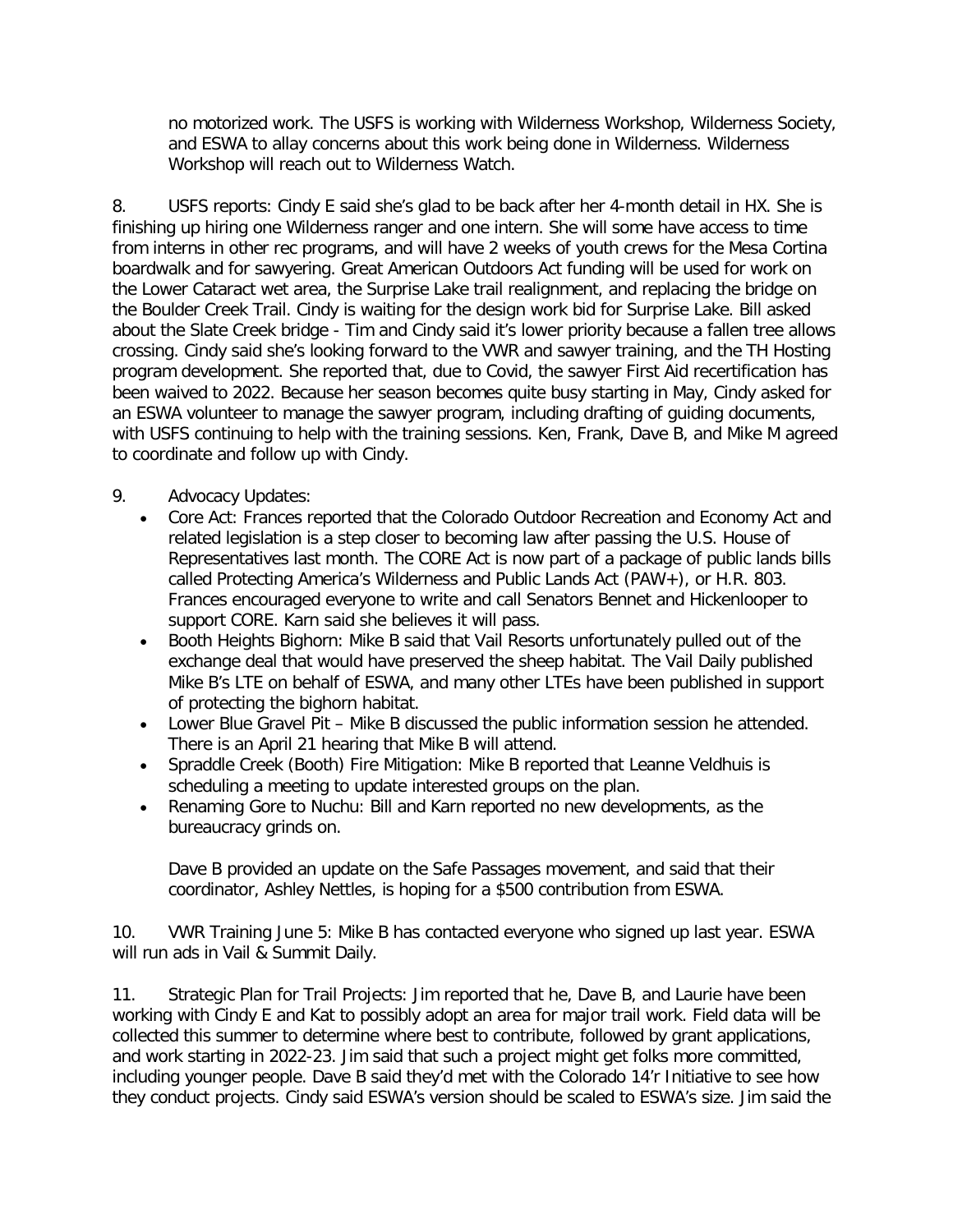Summit-side CMC intern will work on this, perhaps focusing on the Eccles Pass trail system. Cindy said that four years ago a USFS employee hiked all ENW trails to determine trail status, and that this information is available online and should be used so that new work doesn't repeat the work already done.

12. 2021 Llama trips: Three trips will be coordinated by Dave B and Tim - Slate Lakes (Dave B), Lake Constantine (Tim), and Sopris Brady (Tim). Signup priority will be given to folks who signed up for last summer's cancelled trips.

13. Strategic Planning for ESWA: Mike B will contact board members to see how the board is working and to sign folks up according to their individual passions.

14. Trailhead Host Program: Mike B, Kat, and Cindy E have identified trailheads and dates where they need TH Hosts. These will be posted on ESWA's website and in e-newsletters. Help is needed in assembling trail kits. TH Hosts may also adopt TH's - let Mike B know if you're interested. Ellie Finlay has agreed to be the TH Host coordinator for the Eagle side, and Dave O will head up the Summit side. Cindy Muesing, the professional computer programmer who has developed the VWR signup forms, will do the same for TH Hosting. At least one volunteer at each TH Hosting table must be a VWR. Dave O asked about Lily Pad Lake, which can be accessed from Ryan Gulch Road or from Mesa Cortina – he said Ryan Gulch needs a TH Host. Dave O also wants to create standard guidelines for TH Hosts to communicate with folks who have dogs off leash, depending on whether the TH is at the Wilderness boundary or some distance away.

15. Grant Status: Jim reported that ESWA is receiving \$20,000 for the USFS weed program from the NFF Ski Conservation Fund – because of Covid, this is half of what we asked for, but Cindy E said it was great given how limited this year's funding is. At Jim's request, Cindy E will reach out to Steve Elzinga to remind him to coordinate weed work with Jim. Jim mentioned that Jamie Werner is NFF's new White River National Forest Stewardship Coordinator. Cindy E is hoping for funding for deferred maintenance on trails vs big-picture projects. Mike B mentioned that Mike Connolly of FDRD said ESWA should apply for Summit Foundation grant – Cindy E said she would coordinate with Jim. Frank asked about the sign directing to the Meadow Creek TH that had been mowed over – Cindy E will add its replacement to the list.

16. Weed Program: Jim sent an email of ideas. We will have trainings, maybe one in the Front Range, since weed seasons starts earlier there. Weed pulls will be scheduled for July 10 or 31<sup>st</sup>, and Jim needs volunteers to help with organizing. Jim is working with the Betty Ford Alpine staff to develop a program for monitoring alpine plants. Jim said that the Vail Weed Warriors need cheatgrass volunteers. Please email Jim for more info or to volunteer.

17. Sawyer Program and Training: Mike B said Anne Dal Vera will finish up field training July 12-13 and do new training. On the Eagle side, Kat assigned to ESWA sawyering responsibility for Dead Dog, East Lake, Squaw Creek, Bighorn, and Piktkin trails. Cindy E is working to finalize Summit-side responsibilities.

18. Update on CMC Internships: Mike B said that CMC has approved both projects, and that the interns will join VWR training. Currie asked about insurance and Workers Comp, to make sure ESWA is protected. Mike B will follow up.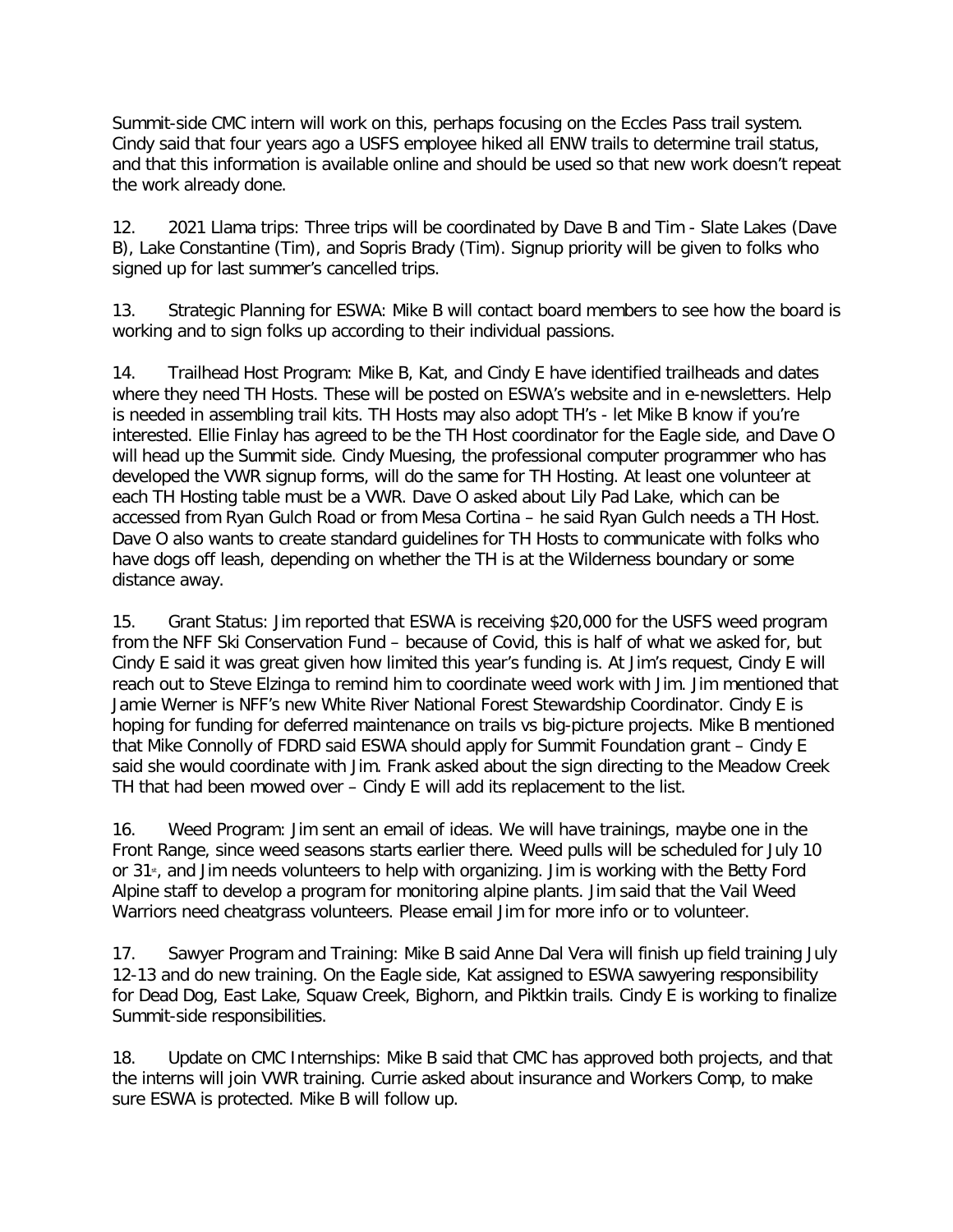19. Website: Mike B thanked Cindy L for volunteering to maintain the website, and asked everyone to send website ideas to Cindy L, Mike B, and Bill. Cindy L said WIX is an interesting and useful program, and thanked Bill for his help. Bill thanked Merry Lynne Hamilton for taking over the database.

20. e-Newsletter, Hard Copy Newsletter: Bill reported that PWV will write the April newsletter essay on funding to repair trails damaged by Cameron Peak fire. May's author is the Summit Foundation, and June's is new board member Steve Elder writing about fly fishing. Bill will include Dave O's TH hosting write-up in the next e-newsletter.

21. Social Media: Bill thanked Chris for taking over ESWA's Instagram. Bill still needs a volunteer for ESWA's Facebook page.

ADJOURNMENT 7:15pm

# **TO DO/FOLLOW UP**:

Jim A: Coordinate Summit Foundation grant application with Cindy E.

Mike B. (1) Reach out to Board members this spring to see what they'd like to focus on; (2) follow up on CMC internships; (3) follow up with Chris on moving project costs column in budget.

Cindy Ebbert: (1) Reach out to Steve Elzinga to remind him to coordinate weed work with Jim; (2) coordinate replacement of Meadow Creek and Wheeler Lakes signs; coordinate with Jim on Summit Foundation grant application.

Dave O: (1) Follow up with Cindy E. on replacing Wheeler Lakes trail Wilderness sign; (2) create standard guidelines for TH Hosts to communicate with folks who have dogs off leash. Ken, Frank, Dave B, and Mike M: Follow up with Cindy E to manage the sawyer program,

including drafting of guiding documents.

Next Board Meeting **Thursday, April 8, 2021 at 5:30.**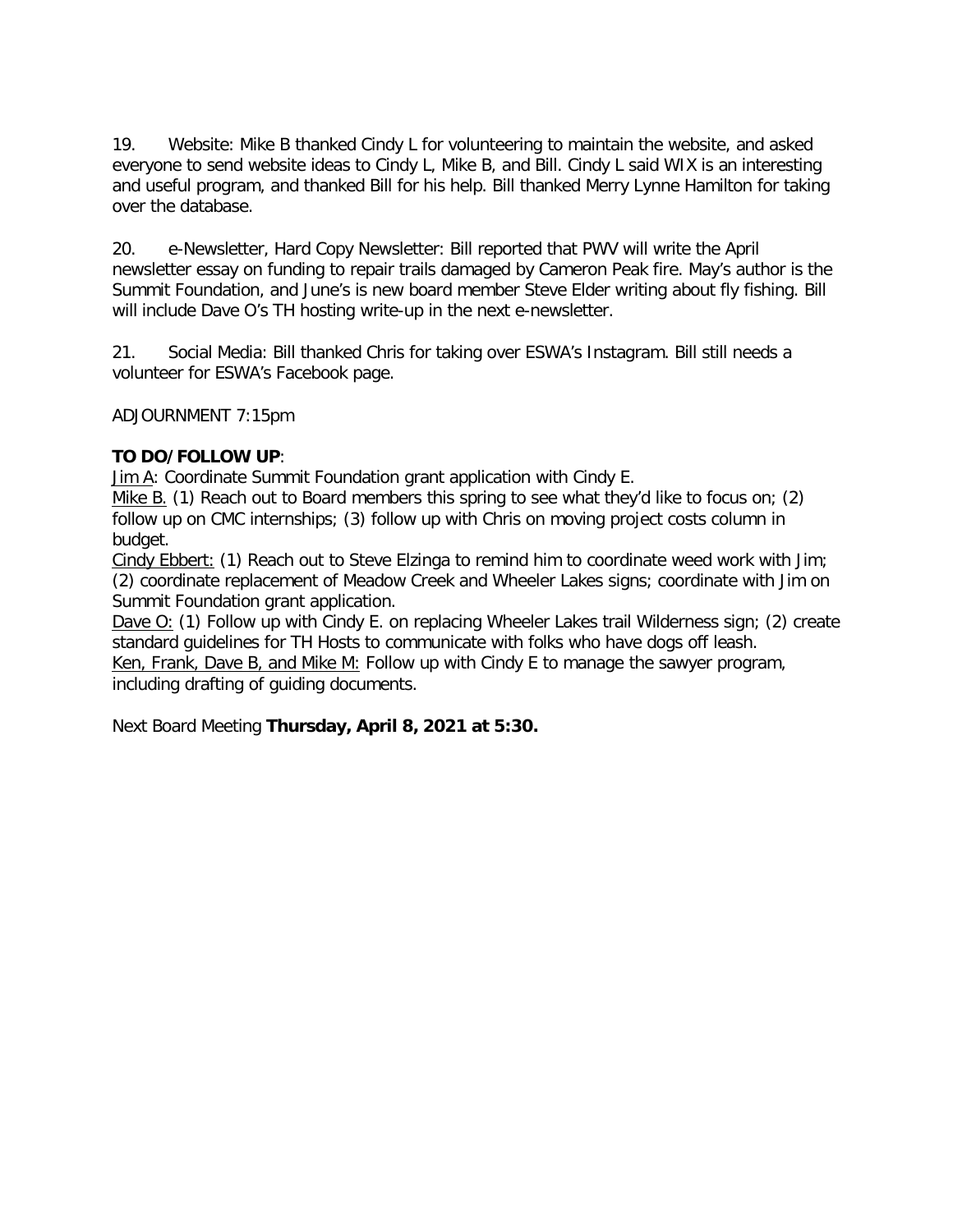# **ESWA PLANNING MEETING MINUTES April 8, 2021 5:30 pm VIA ZOOM**

## OPENING MATTERS

1. Roll Call: Jim Alexander, Kat Bazan, Bill Betz, Joan Betz, Dave Brewster, Mike Browning, Tom Copper, Currie Craven, Cindy Ebbert, Steve Elder, Frank Gutmann, Frances Hartogh, Cindy Levin, Mike Mayrer, Dave Owens, Karn Stiegelmeier.

2. The Agenda was approved

3. The 3/11/21 Minutes were approved. Mike B pointed out the To Do List at the end of the minutes, and asked attendees to in future provide him with progress reports on their "to do" items at least one week before the next meeting.

#### REPORTS & UPDATES

- 4 Treasurer's Report: Mike B reviewed Treasurer Chris Turner's report.
- 5. Chair's report (Mike B.):
	- Ruby Ranch Fire Mitigation Project: Comments are due by the end of April. Bill asked Cindy E about the 200-foot project strip; Cindy said the actual project area is closer to the homes, the 200-foot strip is just for the study area, and the actual treated area will be feathered, not a strip of 200 feet. Wilderness Workshop will reach out to Wilderness Watch. Currie asked if the USFS could have reached out to ESWA earlier; Cindy E. and Mike confirmed that they had done so in 2020. Currie asked why not an EIS rather than an EA. Cindy E. said a Categorical Exclusion is more likely, depending on public comment. USFS has done a Minimal Requirements Assessment. Cindy E offered to talk with Currie when he visits the area. Dave B expressed interest in joining. Cindy E encouraged them to first review the info at these links: <https://storymaps.arcgis.com/collections/961f3e95e60f494bbf6bad50a5052554?item=1> <https://www.fs.usda.gov/project/?project=59751>
	- Lower Blue Gravel Pit: There is an upcoming hearing on April 21 before the Mined Land Reclamation Board. Karn said the gravel company is temporarily leasing the site to the horse rescue program run by John Longhill, who has been active in the Friends of the Lower Blue River.
	- Spraddle Creek (Booth) Fire Mitigation Meeting 4/4: Meeting has been postponed to April 12.

6. USFS reports (Cindy and Kat): Kat noted that ESWA had paid for this year's llama rentals, and thanked ESWA for doing so. Kat says she is finalizing summer projects, but just lost a Wilderness Ranger, so is down to 1.5; she will use interns to fill the gap. She is working with the IDT team on Spraddle Creek-Booth Creek planning. The East Vail educational signs are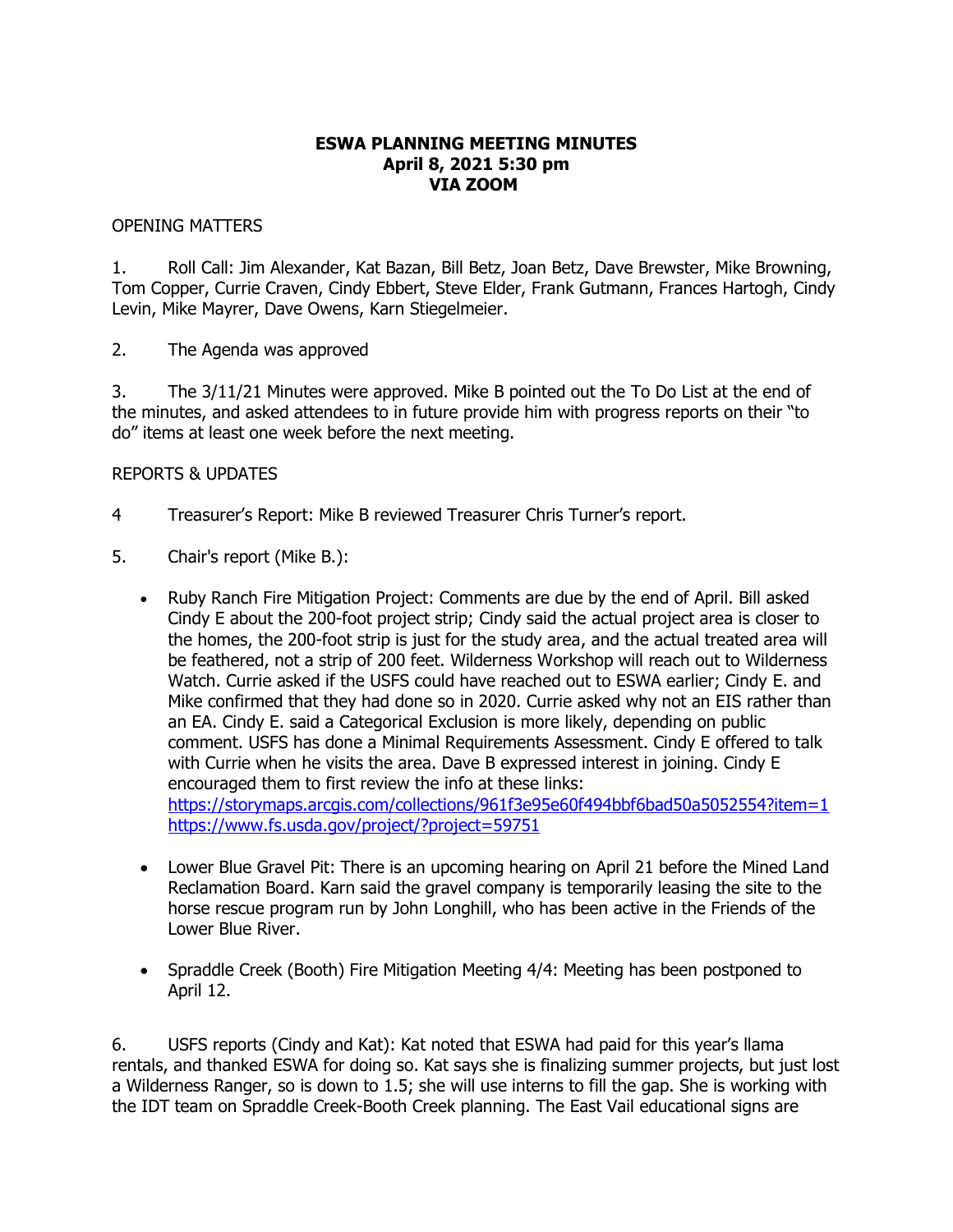ready and Kat will let us know when she is ready to have us help erect them. Cindy is also getting ready for summer work, with two Rangers: Megan Sullivan is returning, plus an intern from Texas. Cindy will have a 6-person trail crew, and a RMYC crew is funded to finish the Mesa Cortina boardwalk. The Surprise Trail realignment is moving forward with ESWA funding, Contour Logic based in Boulder will prepare the design for steep section realignment, and NEPA specialists will be out there this summer. She expects construction to commence in summer 2022. Cindy and Kat will prepare their own presentations for VWR training. Bill suggested Cindy and Kat send their Powerpoint slides to him for inclusion in one presentation to avoid any loading problems.

7. Summit Daily Articles: Karn prepared and shared a spreadsheet of weekly articles for the Summit Daily, to start the first Friday or Sunday in May. Cindy E said it would be great if most of the articles focused on Wilderness-specific topics, and she will provide some suggestions to Mike B and Karn. Mike B has volunteered to write the first *What Is Wilderness* column. A lively discussion ensued about the title for ESWA's column. Several good suggestions were made, including Wildernews, Embracing Wilderness, Keep Wilderness Wild, and Get Wild. The general consensus was that "Get Wild!" would be good, and Karn agreed to pass it by the Summit Daily. Mike B asked for volunteer writers. Bill said we need an ESWA clearinghouse – Frances offered to be an editor. It was agreed that we need to prepare a byline about the author and mention ESWA.

8. Trifolds, Ads: Mike B has received a few comments on the trifold – final comments are due to Mike by April 15. Ads: Mike B said that if you sign up for the Vail Daily's Give magazine for \$995, you also get a ½ page ad this summer for free. It was recommended that we expand the ads to include VWRs, sawyer, and weeds. The board agreed to fund the ads, with this broader context.

9. Website, e-Newsletter, Hard Copy Newsletter, Social Media:

Website: Cindy L said that working with the website has been great, and she has made several updates with guidance from Bill. She thanked Bill for his help with the calendar, and requested feedback on the calendar and that everyone should send her any suggested changes. Newsletters: Bill reported that the April newsletter went out with Poudre Wilderness Volunteers' essay on trail repairs necessitated by last summer's fires, and that PWV has raised \$20k of their \$25K goal, including \$1k from ESWA. Bill believes this is a good investment in the future because PWV has lots of experience they can share. Bill noted that the May essay is on the Summit Foundation and June's is on fly fishing, authored by new ESWA board member Steve E.

10. June 5 VWR Training: Mike B said that we need to develop the training scenarios within the next few weeks, and had asked Ken and Mike M to join in a conference call next week to ensure timely progress towards the training program. Mike B reported that there are 20 recruits available on June 5, five who can't make June 5 but would like to train through a recorded version, and about one dozen who haven't responded. Mike M will ask this week if we've lost any current VWRs. Mike B says we had 40 active rangers last year. Frances offered to review the County COVID regs, in case an in-person training might be possible. Cindy E said ESWA should have weekly meetings to get the training developed timely.

11. Strategic Plan for Trail Projects: Dave B. and Jim have been working with Cindy E to develop possible ESWA trail projects.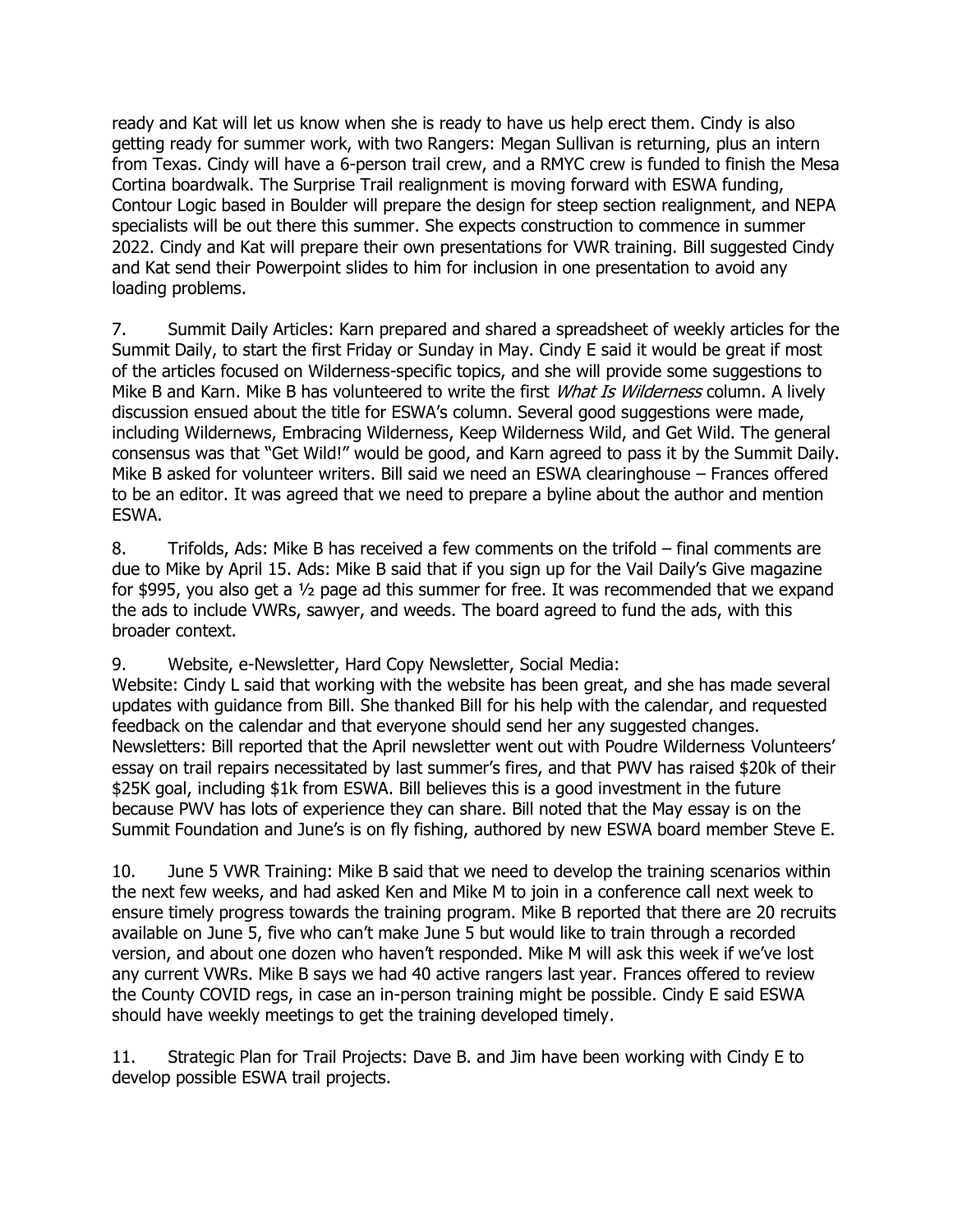12. CMC Internships: Mike B says CMC is worried about insurance. Cindy E said that the USFS could harbor them under an "individual volunteer agreement," if that will meet CMC's requirements for the students, but this would just allow access to Workers Comp and liability.

13. 2021 Llama trips/Work Trips: Dave B has some people from last summer's list already signed up for llama trips. It was decided to publish availability in the May & June newsletters and the HCN. Dave B will check ESWA's website for content.

14. Trailhead Host Program: Bill said that Cindy Musing has developed signup ability. It was agreed that Joan, Ellie, and Dave O should hold weekly meetings to be able to set up program. Joan pointed out that Mike M and Ken need to organize distribution of materials, including between VWR and TH Hosting program.

15. Grant Status/Weed Program: Jim reported that he has an April 15 deadline to send the grant application to Summit Foundation for Wilderness signs. He is trying to pin down dates for other events. Jim needs a volunteer to coordinate dates for the Copper Mountain seed collection and the Betty Ford clinic.

16. Sawyer Program and Training: Mike B reported that there are seven people from last year's sawyer training who have signed up for field training this year, and seven more have signed up for the full training. Anne Dal Vera is available for the training sessions.

ADJOURNMENT 7:00 pm

Next Board Meeting Thursday, May 13, 2021 at 5:30.

# **TO DO:**

# **Everyone**:

- 1. Review Karn's list of Summit Daily column topics, and provide Mike B and Karn more suggested topics and offers to write by May 1.
- 2. Provide final comments on ESWA trifold to Mike B by April 15.
- 3. Those interested should provide comments to Mike B on the Ruby Ranch Fire Mitigation Project by the end of April.
- 4. Provide comments to Cindy L on website calendar and any changes to your contact info by the end of April.
- 5. Provide comments on Summit Foundation grant app to Jim by April 12.

**Ken, Mike M, Dave O, Joan, Ellie, Mike B**: Set up and hold weekly meetings to ensure timely development of VWR training and TH Hosting program development.

**Frances**: Provide an update on county meeting regs by the end of April.

**Currie and Dave B**: Review links to Ruby Ranch Fire Mitigation Project, and discuss any remaining concerns with Cindy E.

**Dave B:** Review ESWA website for content about llama trips, and provide revisions to Cindy L.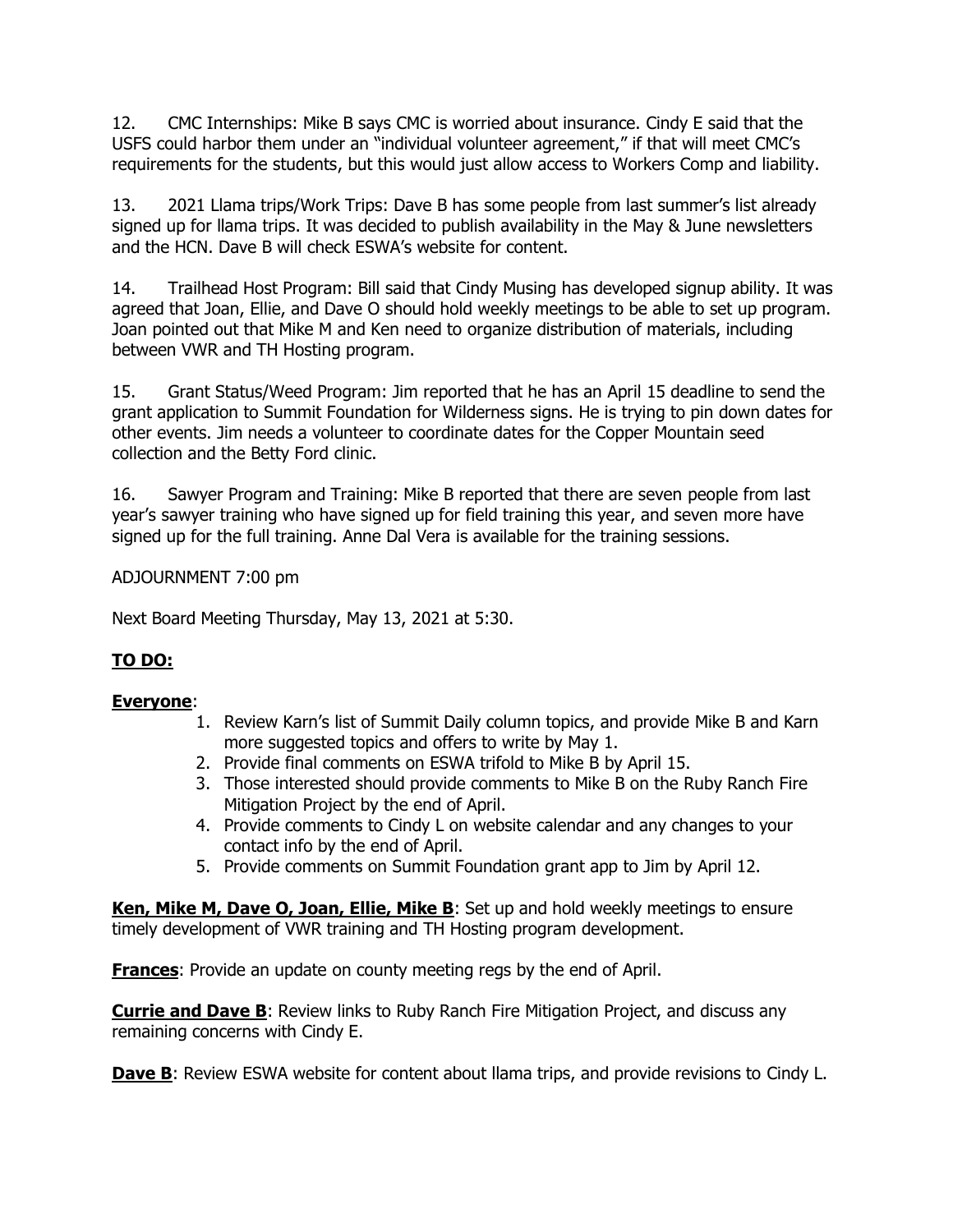Kat: Let Mike B know when signs can be erected.

Mike B: 1. Work with Cindy E and CMC to finalize plans for interns.

2. Write initial *What Is Wilderness* column for Summit Daily – provide draft to Frances and Karn by April 20.

3. Draft ESWA ads by April 15 and contact VD and SD to run them in early May.

4. Finalize trifolds and arrange with Bill to get them printed.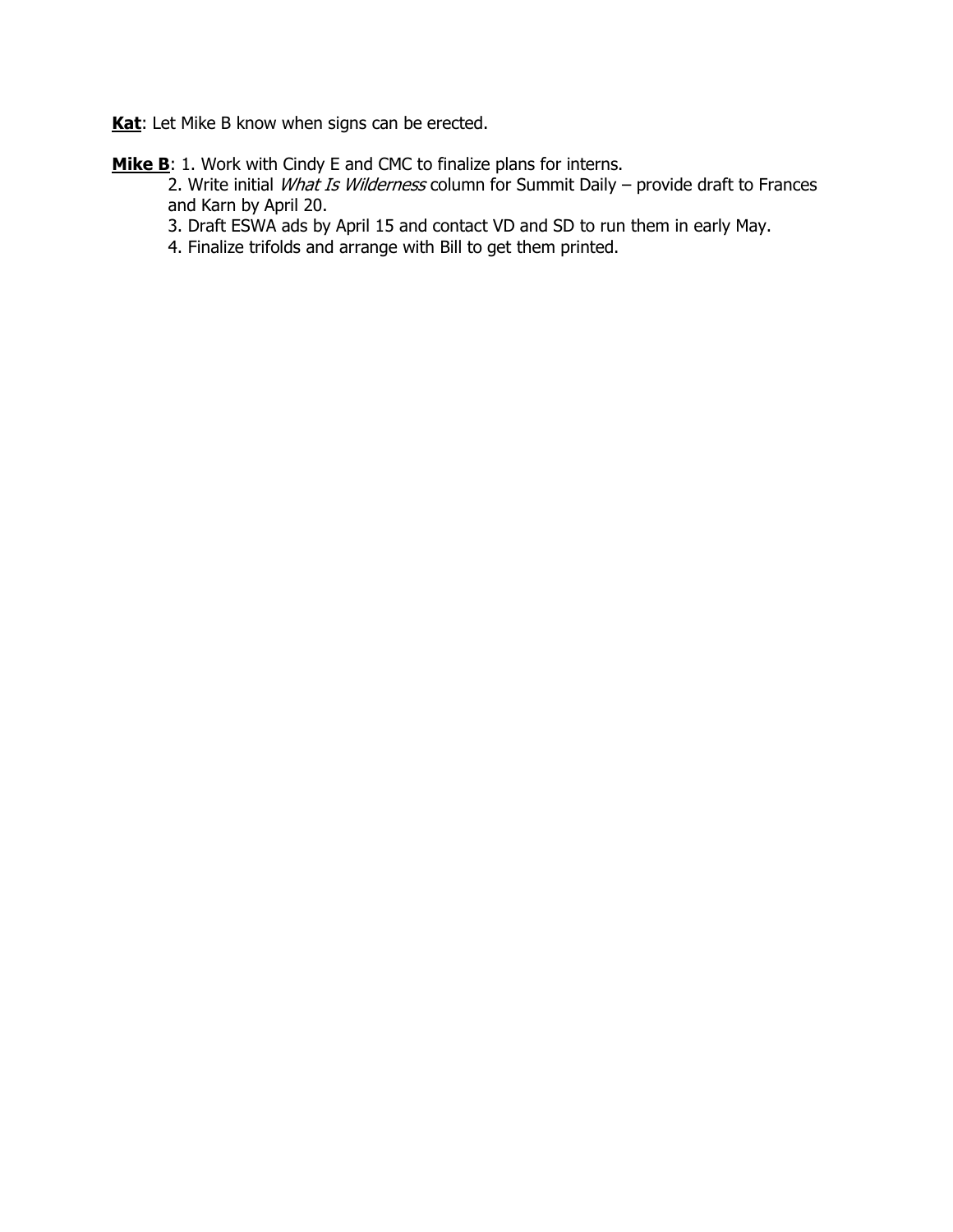# **ESWA PLANNING MEETING May 13, 2021 at 5:30 pm VIA ZOOM ESWA PLANNING MEETING May 13, 2021 at 5:30 pm VIA ZOOM**

# OPENING MATTERS

1. Roll Call / Introduction of Guests (Mike B) – Mike Browning, Bill and Joan Betz, Tom Copper, Ken Harper, Karn Steigelmeier, Dave Owens, Dave Brewster, Jim Alexander, Frank Guttmann, Kat Bazan, Cindy Ebbert, Mike Mayrer, John Craven, Steve Elder.

2. Review/Approve Agenda (Mike B) - approved

3. Review/Approve 4/8/21 Minutes - approved

# REPORTS & UPDATES

4. Election of Tom Copper as new Treasurer (Mike B) – Chris Turner asked to be replaced as Treasurer, due to increased business commitments and desire to help ESWA with corporate sponsors. New board member Tom Copper, with expertise in finance, was willing to take on the position. Mike B nominated Tom and it passed unanimously.

5. Review Treasurer's Report (Chris) - Chris had provided a recent budget, which Bill shared his screen to show. It was noted that it was dated March, but looked to be more recent financials.

6. Chair's report (Mike B)

New Trifolds, Ads - The new trifolds (1000 at cost of \$0.45 each) are finished and ready for use.

The ads we placed in the Vail Daily (\$285) and Summit Daily (\$180) about ESWA and to recruit new VWRs have so far brought at least 5 new ranger applicants, all from Summit County.

Spraddle Creek (Booth) Fire Mitigation Meeting on 4/12 - Leanne Veldhuis hosted a Zoom meeting that Mike and Frances attended with members of other environmental groups. The plan is for spot burns in portions of the Eagles Nest Wilderness near Vail, and thinning and burns in other portions of the National Forest immediately north of Vail. Purpose is to remove aspen and brush for fire mitigation and to open up the ground for better bighorn sheep grazing. No new roads, all hand work. The scoping document should be out soon for work to be done this summer.

7. USFS reports (Cindy and Kat) - Both have been busy getting ready for their new Wilderness rangers, starting soon; also organizing sawyer trails (ESWA will look after designated trails). Cindy has Megan Sullivan coming back for her 3-season.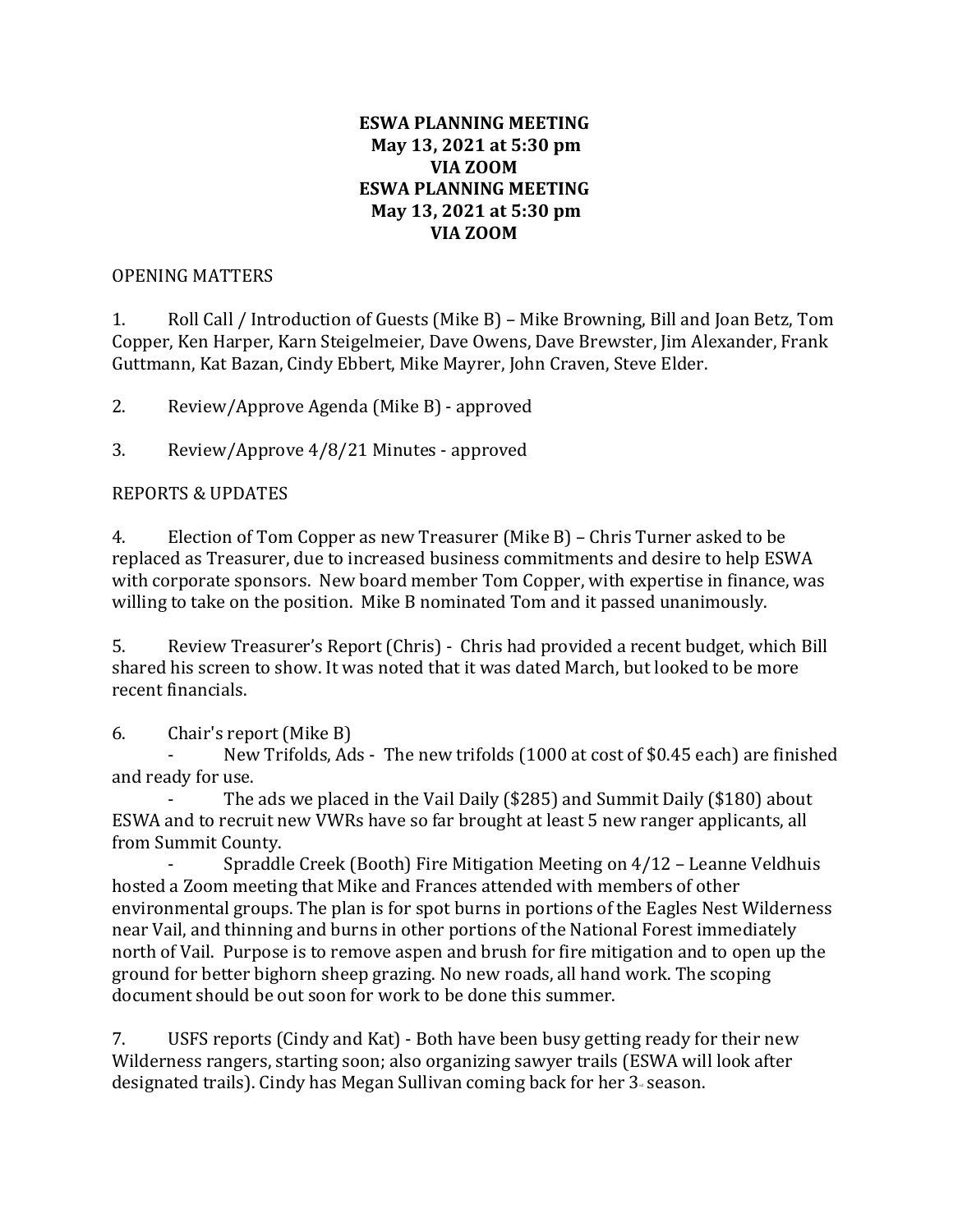Ruby Ranch comment period closed. Comments all positive; can be seen in Reading Room. The SE Group will be doing third-party surveys in the next few months.

Mike M asked about going ahead with the VWR refresher and Cindy E agreed it can move forward. She said she would review the materials and send COVID protocols. Kat noted that the safety officer has new guidelines/risk analysis that might work for that.

8. VWR Training (Mike B and Steve) - Joan thanked Cindy for facilitating ordering of the official FS shirts for our VWR recruits, and Joan hopes they arrive before the June 5 training. A few extras were ordered, in typical sizes for last-minute recruits. There is also a stock of shirts, some of which matched, but others that did not match the requests of new people.

 The 2021 training will be a hybrid: people will watch about 1 hr of videos in advance, covering basic principles, background; Steve and Emily Elder are helping with videography and production. Then people will come in person for either a morning (9-1), or afternoon (1-5) session. There will be a review of principles, small groups for scenarios, time to hear about all of ESWA programs, and social time, shirts, signing up with mentor hikes. At the moment two venues are considered: Meadow Creek park in Frisco has been reserved all day, and Mike Mayrer is trying to get us access to the Eagles Nest community center, but is waiting to hear.

 Ken asked about the protocol for recertification; Mike B will email these returning rangers the official forms that need to be signed: JHA, liability, revised COVID protocol (Kat said that Larry Anderson is updating the risk assessment and they'll send us that protocol). Mike B also plans to send these returning rangers the scenarios that will be used by the new recruits (for refresher).

Note that because Ken Harper has new email, an updated contact list should also be sent. A separate meeting will be held following ESWA planning meeting for the teams working on VWR training and Trailhead Hosting.

9. Trailhead Host Program (Mike B, Joan and Dave O). The kits are coming together, and Mike noted that the kits will be assembled at Betz cabin Sat. May 29 starting at 11, with lunch provided. He invited Mike M and Ken and others who may be interested to join, to prepare the goody bags for the VWRs.

 There is a need to coordinate ESWA's and FDRD's plans for trailhead hosting, so Mike M will contact Doozie (Mike had first asked Cindy to also be present at that meeting, but she deferred, and wants them to plan). We currently have joint online signup for VWR patrols and their Ranger patrols, and probably for the Trailhead hosts also. We would prefer that FDRD patrol and host at the numerous non-Wilderness trails in Summit County, with ESWA in charge of Wilderness trails.

10. Newspaper Columns (Karn) - Two weekly columns of *Get Wild!* have already appeared in the Summit Daily: Mike's on What is Wilderness and Karn's on wildflowers. The next one is Frances's bear article. Karn invited others to contribute ideas; note that the articles are 600 words; the paper prefers one image (but she got 4), and at bottom includes head shot of the author, and brief statement about author, and also ESWA link. We decided to alternate columns on topics of stewardship with other timely topics, keeping bigger picture, natural history, and timeless articles for winter. An example of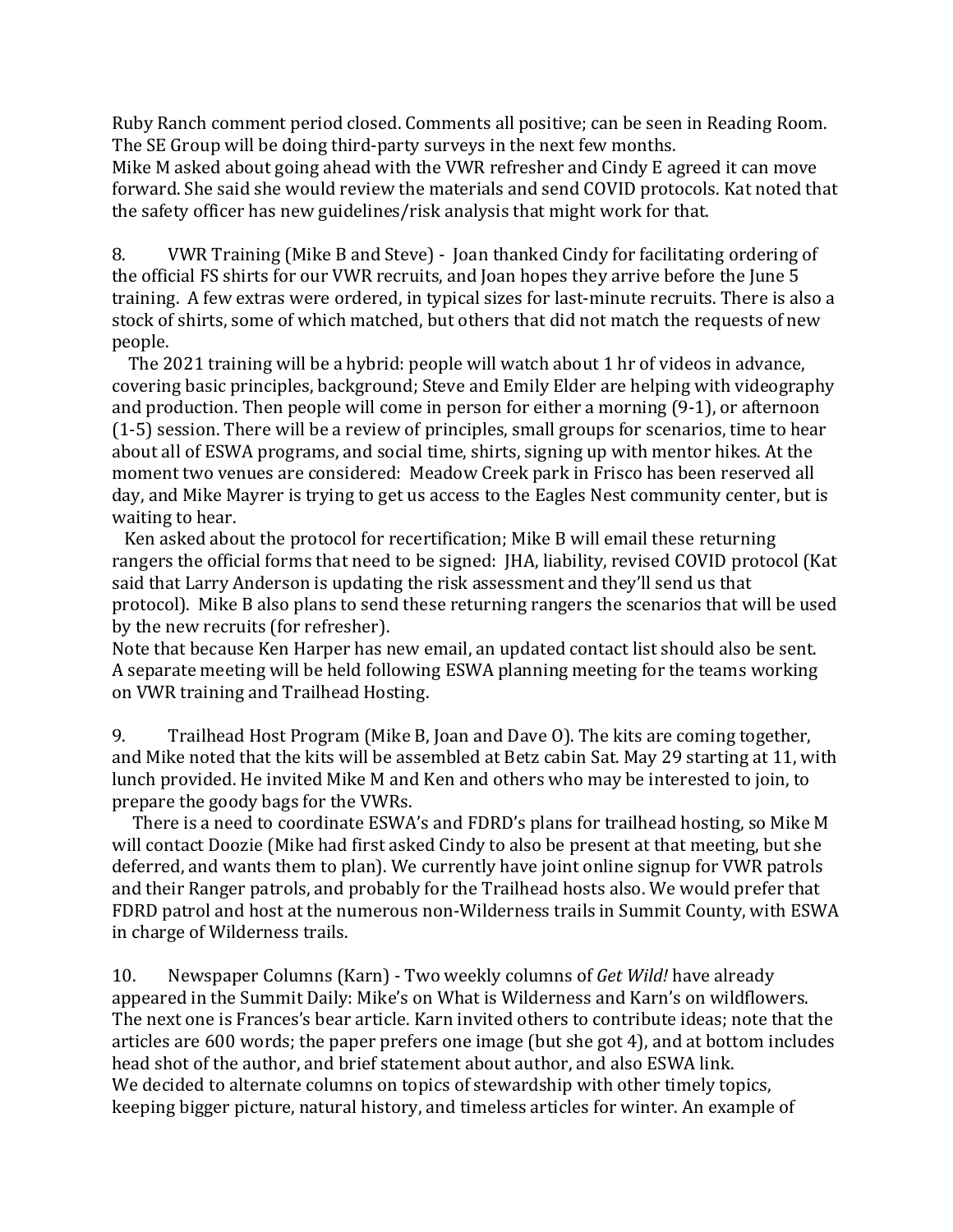stewardship could be mud and trails (Bill noted Maryann Gaug wrote e-newsletter on that topic last year); also sawyering. Noxious weed article in mid-July.

 ESWA also has a monthly column in the Vail Daily through the Walking Mountain Science Center.

11. Sawyer Program and Training (Mike B and Dave B) – Mike reported 16 sawyers will do the training on June 11-13, with roughly half completing the training that was started last year but interrupted by COVID and the rest doing the full training. ESWA has purchased 2 new crosscut 2-person saws and may also buy 2 new Katanas (1-person saws).

12. Communications Plan Review (Steve and Bill) – Currently ESWA publishes 2 hardcopy newsletters per year, monthly e-newsletters, and has social media Facebook, Instagram, and now newspaper columns. Bill mentioned after 5 years of the monthly enews, he has rather exhausted contacts, and we maybe should end that format and focus more on the newspaper columns. What can we do better to reach people and get our messages out. Mike suggested a small committee to pursue these questions. Steve and Bill will pursue this.

# 13. Advocacy Updates

Lower Blue Gravel Pit - Bill noted that after 3 days of testimony the Mined Land Reclamation Board unanimously denied Peak Materials' request for new gravel pit. Bill noted that Harris Sherman, a lawyer hired by John Fielder's Lower Blue Residents United group, was very effective in his arguments.

- Homestake III - Mike B noted that Suzie Kincaid and others in Wilderness groups in opposition are planning a hike to Homestake Peak this summer. Mike B plans to join them.

14. Website, e-Newsletter, Hard Copy Newsletter, Social Media (Cindy L, Bill, Chris) June e-newletter is on flyfishing by Steve Elder. In July Emily Griffoul, conservation scientist at the Betty Ford Gardens, will write about alpine flowers. The HCN will be finished May 14 (300 copies being printed at \$2 each), will be mailed to all members and VIPs, but not to people who have not renewed their memberships.

15. Trail Projects (Dave B. and Jim) – need to talk with Cindy and Kat about which trails, etc. Meet in June.

16. CMC Internships (Bill and Mike B) - Mike B reported we had hoped to have two \$1500 stipends for undergraduate students to complete projects for us, but there were difficulties with CMC bureaucracy and liability about paying students. CMC insisted that ESWA provide insurance for the interns. In lieu of formal internships this year Kim Langmaid, a professor at CMC, will tell her students about unpaid volunteer work opportunities with ESWA this summer: surveying trail conditions for Jim Alexander and looking at how ESWA can better communicate with Wilderness users. This winter we will explore with Kim Langmaid running the program through the Walking Mountains Science Center in 2022 to deal with the insurance issues.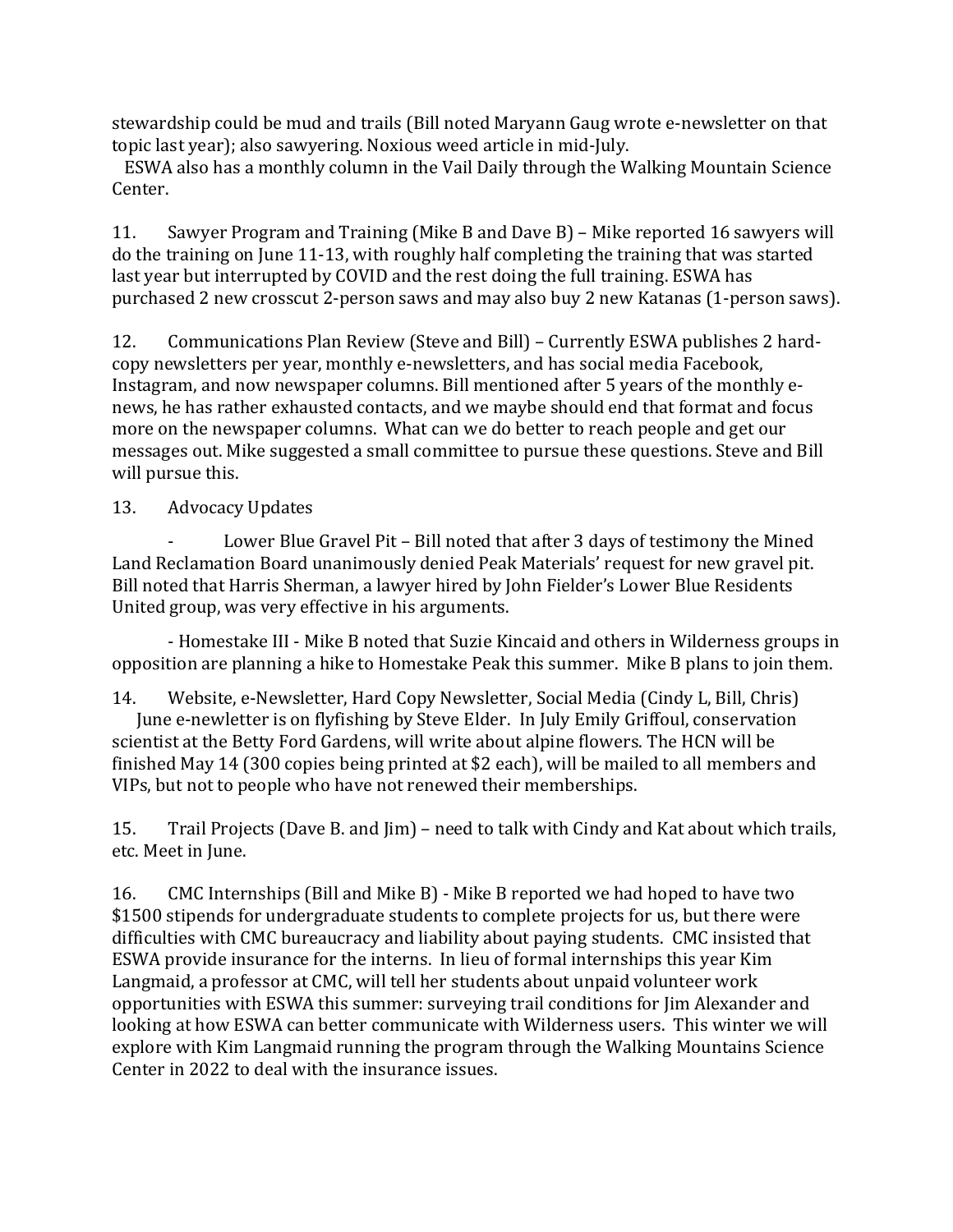17. 2021 Llama trips/Work Trips (Dave B. and Tim) – Dave B reported not many people signed up yet; can take a total of 15, including 2 FS rangers, 1 ESWA person.

18. Weed Program (Jim) – noted June 19 noxious weed training.

19. Other Business. Frank updated the health of Bill Reid, which was a fairly good report, but he has sold his home in Summit and moved back to Chicago. Frank also alerted the group that Glen Hackemer is interested in volunteering.

# **TO DO:**

**Cindy E: review the VWR refresher materials, and provide comments. Kat: Send updated JHA and related docs.**

**Bill & Steve: What can we do better to reach people and get our messages out – lead small committee to pursue these questions.**

**Dave B and Jim: Meet with Cindy and Kat about which trails projects, etc. in June**.

ADJOURNMENT 6:40 PM.

FOLLOWED IMMEDIATELY BY VWR/THH PLANNING GROUP MEETING until 8:00 PM.

Next Board Meeting Thursday, June 10, 2021 at 5:30.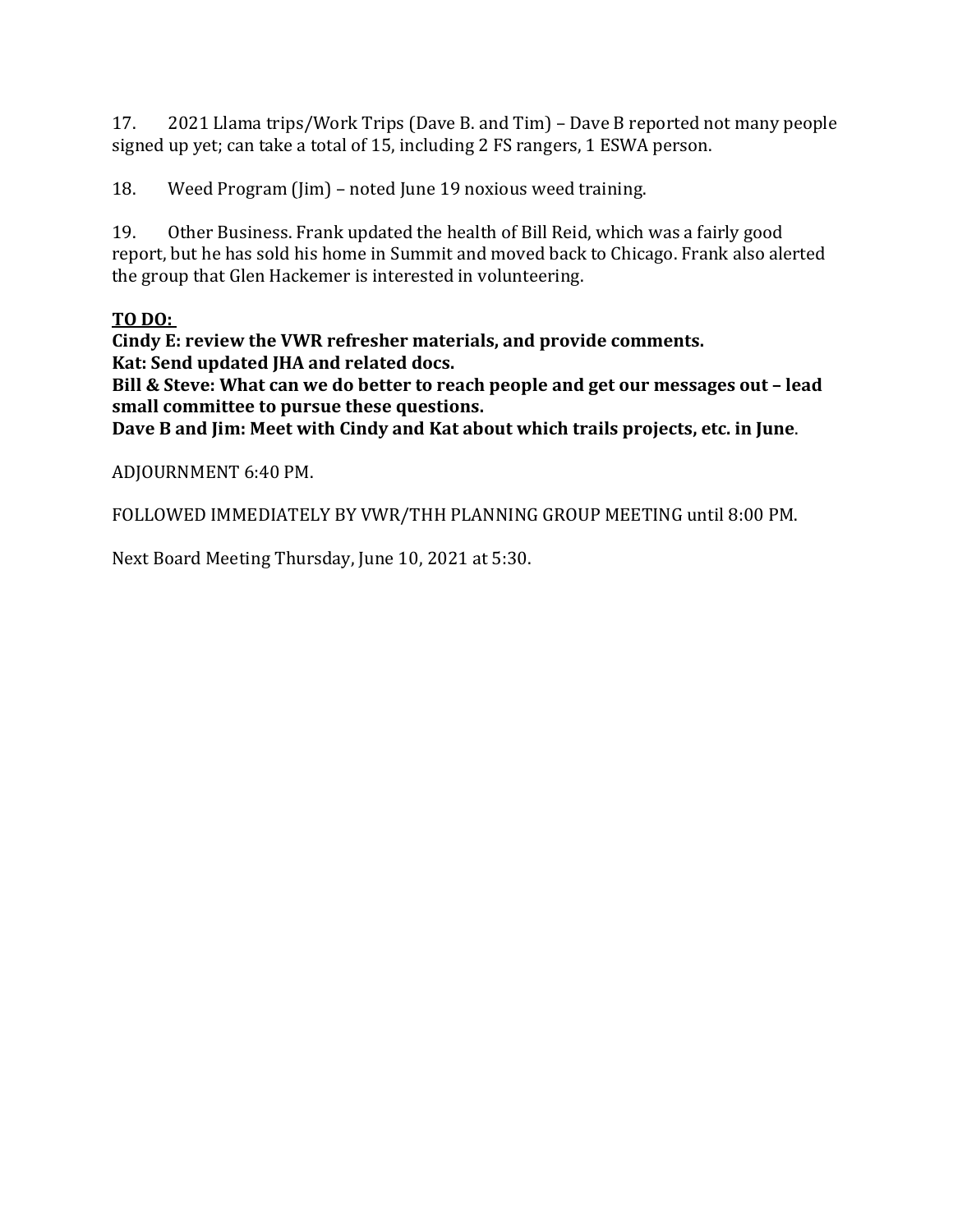#### **MINUTES - ESWA PLANNING MEETING June 10, 2021 - 5:30 pm VIA ZOOM**

#### **OPENING MATTERS**

1. Roll Call: Jim Alexander, Bill Betz, Joan Betz, Dave Brewster, Mike Browning, Tom Copper, Tim Drescher, Steve Elder, Frank Gutmann, Ken Harper, Mike Mayrer, Dave Owens

2. Agenda was reviewed and approved.

3. The 5/13/21 Minutes were reviewed and approved with Joan's suggestions that the Minutes note that they were prepared by Steve Elder and Joan, and that the spelling of Susie Kincade's name be corrected.

#### **REPORTS & UPDATES**

4. Treasurer's Report (Chris/Tom): Chris is bringing Tom up to speed, so Tom can take over as Treasurer. Tom reported that he and Chris met with an officer at US Bank. They found out that the ESWA account is an individual account, not a business account; so, Ken Harper needs to sign to allow Tom to be able to sign checks. Mike B asked Tom to consider simplifying this arrangement. Tom reviewed the Financials. Jim mentioned that the Financials included a paid invoice for saws.

5. Chair's report: Mike B noted that the signs erected on the Gore/Deluge Creek Trails look great. Jim discussed directional signs, and received an \$1,800 grant, for Summit-side trails. Dave O mentioned need to erect Wilderness sign on Wheeler Lakes Trail – Dave O will coordinate with Cindy E.

- VWR Training Day Recap: Tremendously successful June 5 VWR training day, with 35 new VWRs trained, split between morning and afternoon sessions. About a dozen younger trainees. Trainees viewed Zoom training before attending. This system worked well. Mike B is following up with trainees for other activities. Mike M and Ken are following up with mentor hikes. Mike B asked about putting Zoom VWR training videos on our website – Bill mentioned possible issue with bandwidth – Jim said maybe make a link to YouTube. Mike M has mentor hikes set up for most trainees. Ken has all mentor hikes set up on Eagle side except Crines. Efforts to get forms signed being continued by Mike B, Ken, and Mike M. Bill asked for photos from mentor hikes.

- Sawyer Training Update: Mike B reported that the July 11-13 sawyer training was scheduled with Anne Dal Vera with 16 new sawyers signed up for training, plus 10 or so who were too late to sign up, but would like to mentor saw.

6. USFS reports: Neither Cindy E nor Kat were available for the meeting.

7. Surprise Lake Planning/Contract Authorization/Funding: Mike B said that ESWA has committed to Cindy E to help financially with initial trail design work, Contour Logics bid + trail corridor alignment that would allow Cindy E to send staff out for NEPA analysis. \$9,500 estimate; we can pay from restricted funds provided by USFS. Also, we have \$10k in unrestricted budget. Kat and Cindy E are ok with using the restricted USFS funds. ESWA would front pay and then be reimbursed. Mike B moved, Ken 2<sup>nd</sup>: Unanimous vote by Board to sign contract with Contour Logic and use restricted funds for work. Contour Logic would also help mentor Jim and Dave B towards coordinating some of these efforts in future. Dave B suggested getting CMC intern involved. Frank asked if we should have options for a little additional funding if work comes in over \$10k. Mike B moved to be authorized to use up to an additional \$2k from unrestricted funds, Frank 2<sup>nd</sup>, unanimously approved. Bill said let's make sure we get lots of pictures –Dave B and Jim will do so.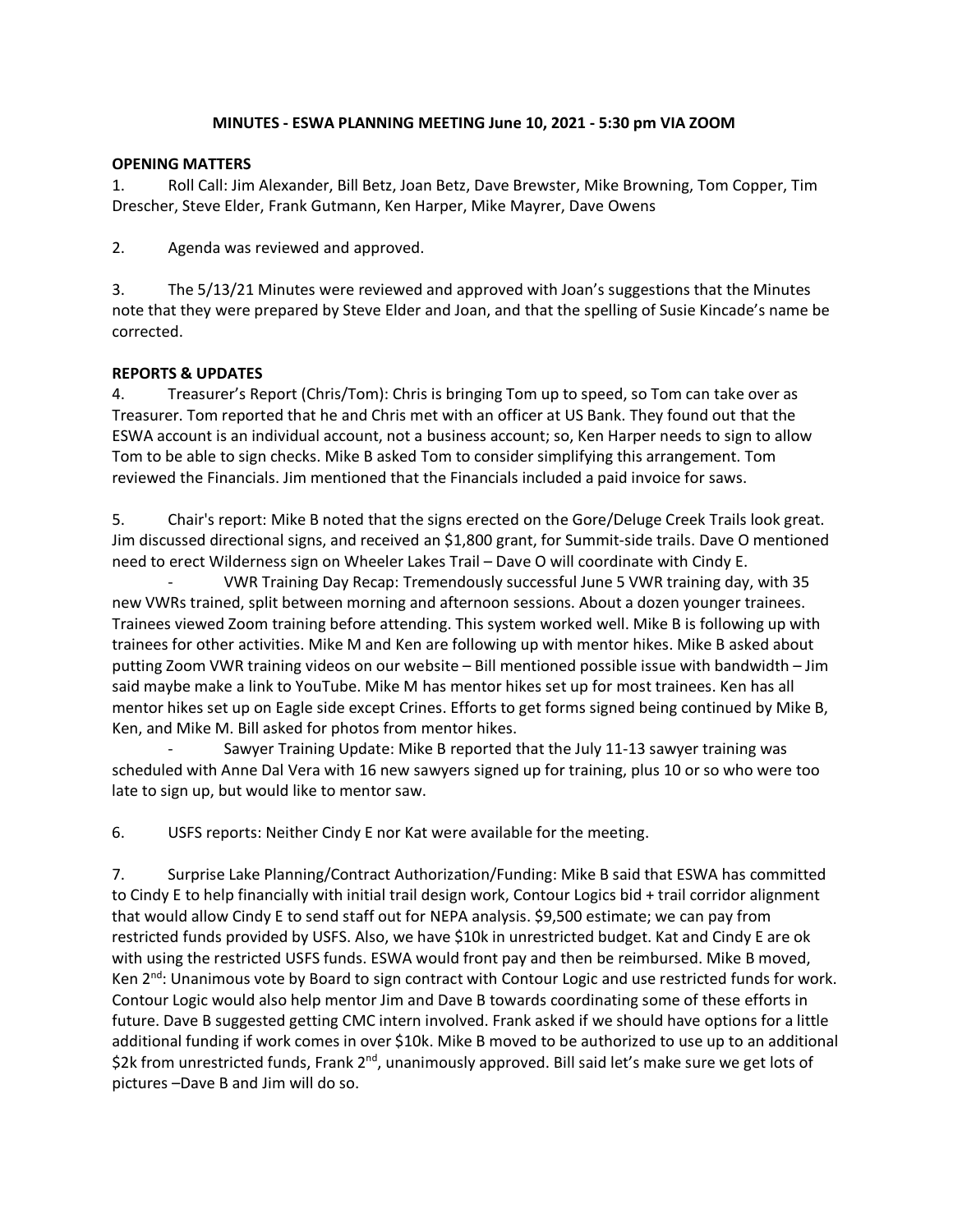8. Trailhead Host Program (Mike B., Joan and Dave O): Mike B thanked Dave O, Ellie, Joan, and others for helping to set up this new program. Mike B said we need folks to sign up to host, and to recruit others, as signups so far are quite slow. Dave B asked about FDRD members – Mike B said we should be able to do this without FDRD members, but they are welcome as 2nds. One host at each hosting session has to be a trained VWR. Mike B hopes to expand the program next year to other trailheads that VWRs select. Dave O said he's unavailable for calls until mid-July – Mike B asked Dave O to coordinate with the Betzs, so that hosting gets done. Frances will send Dave O the master list.

9. Newspaper Columns (Karn): Karn unavailable, but Mike B said to send Karn ideas for articles.

10. Committees: Mike B presented a committee signup sheet for VWR training. Mike said that as we grow ESWA, it's too much work for one person to run all these aspects, and planning committee members need to sign up to lead committees. Mike B gave example of Jim's great work with weeds. Mike said that if you're going to be on the planning committee, you need to run a committee. Dave B recommended separating grants from fundraising – Mike B said this is a good idea. Dave O and Joan suggested adding a social committee.

11. Communications Plan Review: Steve and Bill are analyzing the best path going forward. Mike B said all should reach out to them with ideas. Steve said questions to be considered are cross-committee questions. Steve said this is a special task force approach – how do we communicate?

12. Grant Update: Jim noted that the next cycle of Summit Foundation grants starts in August, so everyone should send Jim suggestions. Jim hopes to have special trails project funding application done in fall.

13. Work/Llama Trips (Dave Brewster/Tim Drescher): Dave B says last trip has just one slot left; other 2 are half full. When do we open trips to FDRD? Joan asked if returning rangers are aware of committee signups and llama trips. Mike B will send a note to them. Mike B reported a good response at VWR training to Deluge Creek workday.

14. Weed Program Update (Jim Alexander): Saturday June 19, July 10 weed pull with FDRD at Hunters Knob; July 31 at Martin Creek with Sierra Club. Trying to get contract done for treatment with USFS Steve Elzinga – treatment spots have been chosen.

15. Strategic Trail Projects Update (Jim Alexander): See Surprise Lake minutes, above.

16. CMC Internship Update: Jim reported that Andrea ("Drea") is a CMC graduate who is interested in forestry school. She would like to be involved in the Surprise Lake project. Scouting hike is being planned for Surprise Lake, to include Drea.

17. Advocacy Updates: CORE Act in Senate committee.

18. Website, e-Newsletter, Hard Copy Newsletter, Social Media (Bill and Chris): Cindy L working on it, improvement suggestions should be sent to Mike B who will forward to Cindy L. Mike B asked about more trifolds, Joan will send.

# **TO DO:**

- 1. Tom: Look into simplifying check-signing arrangement at U.S. Bank.
- 2. Dave O: Coordinate with Cindy E to erect Wilderness sign on Wheeler Lakes Trail.
- 3. Steve, Mike B, Cindy L: Discuss whether a YouTube video link of the VWR training could be created and placed on ESWA website.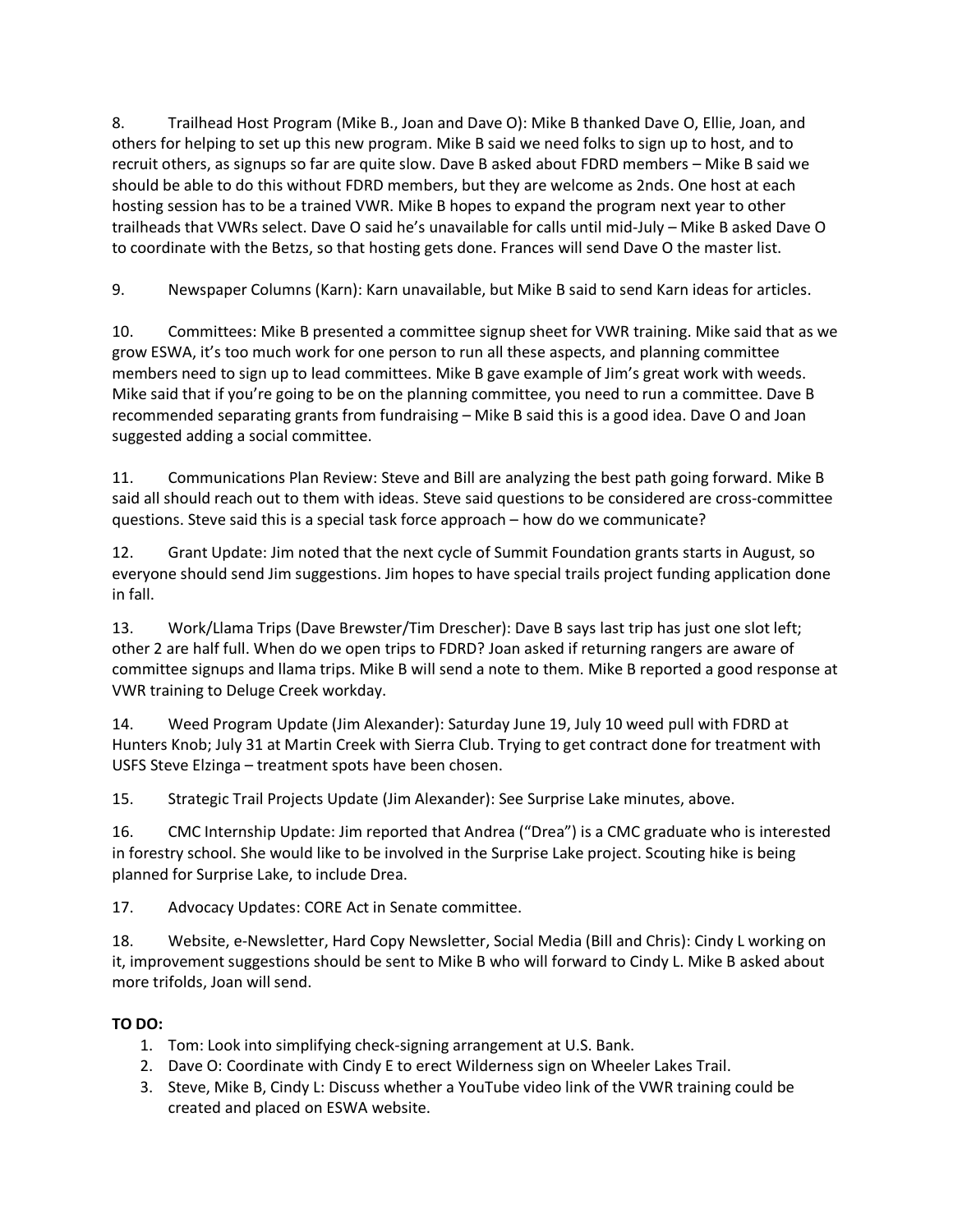- 4. Ken, Mike M.: Follow up to obtain all signed forms from returning VWRs.
- 5. Frances: Send Dave O the master list for use in THH.
- 6. Mike B: Revise committee list to separate grants from fundraising, and add a Social Committee.
- 7. Mike B: Send note to returning VWRs about committee signups and llama trips.
- 8. Ken: Book Meadow Creek Park for July 8 ESWA meeting. Steve will book his conference room as backup (located in The Towers, behind NatGro/Starbucks/KFC on Lake Dillon).
- 9. All: Send Bill Betz photos from Mentor hikes.
- 10. All: Sign up to head an ESWA committee, by July board meeting.
- 11. All: Send Karn ideas for articles for SD and WMSC/VD.
- 12. All: Send ideas to Bill and Steve about ESWA's future communications plan.
- 13. All: Send suggestions to Mike B for Website, e-Newsletter, Hard Copy Newsletter, Social Media.
- 14. All: Send Jim ideas for next Summit Foundation grant application.

The meeting adjourned at 7pm.

Next Board Meeting Thursday, July 8, 2021 at 5:30. Meadow Creek Park, 828 Meadow Drive, Frisco, with weather backup at Steve's conference room located in The Towers behind NatGro/Starbucks/KFC on Lake Dillon. Pizza and drinks will be provided.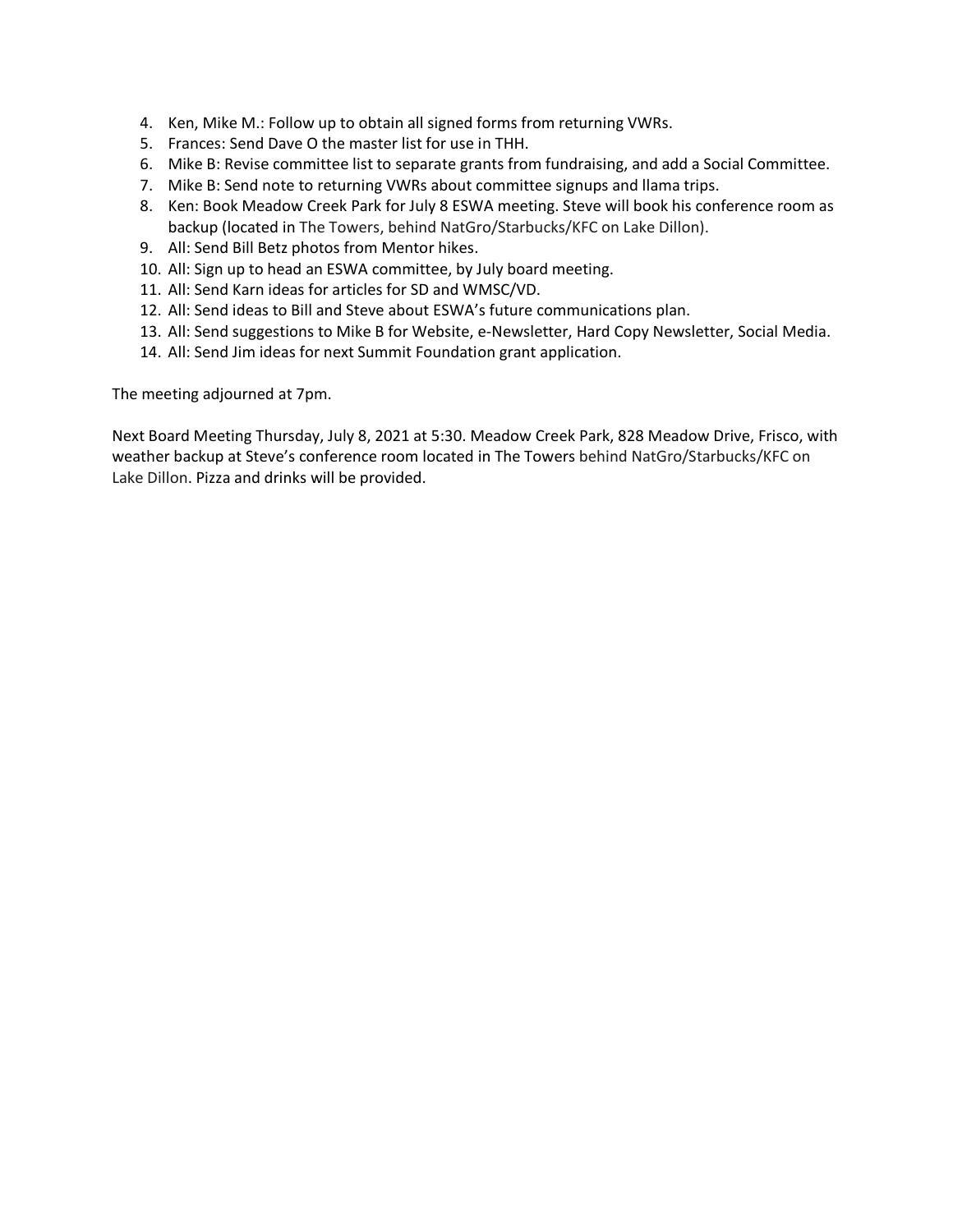# **Minutes - ESWA PLANNING MEETING July 8, 2021 5:30 pm MEADOW CREEK PARK – Frisco**

#### OPENING MATTERS:

- 1. Roll Call/Introduction of Guests: Bill & Joan Betz, Dave Brewster, Mike Browning, Steve Elder, Frank Gutmann, Cindy Levin, Mike Meyrer, Dave Owens, Karn Stiegelmeier, Rick Williams. Guests: Zack Kauk, Ann Kampf.
- 2. Agenda was approved, with the addition of VWR program status.
- 3. Minutes from June meeting were approved, with no changes.

#### REPORTS AND UPDATES

- 4. Volunteer Wilderness Rangers Update: Mike M reported that 30 new VWRs have completed their mentor hikes on the Summit side; congratulations and thanks were offered by meeting attendees. Mike B said that the new Eagle-side VWRs had also completed their mentor hikes.
- 5. Financials/IRS letter: Tom C sent financial report, which received compliments from meeting attendees. Mike B said any comments on the report should be sent to Tom C. Mike B mentioned that ESWA had received an IRS letter saying we owe \$2,800 as tax penalty for failure to file 2019 taxes. Ken confirmed to Mike B that the taxes hadn't been filed, and Ken will call IRS and see if fee can be waived.
- 6. USFS: Kat and Cindy weren't able to attend, but Kat reported to Mike that RMYC is working hard, as were her other teams. Kat also said that ESWA could sawyer Deluge Trail.
- 7. Sawyers: ESWA Sawyer Coordinator for Summit side, Zack Kauk, reported that ESWA had sawyer responsible for 7 trails, 8 now with Lower Cataract. All ESWA sawyer trails have coordinators. Mike B reported that all the Eagle-side trails for which the USFS has given ESWA responsibility have been cleared, and we are starting to make 2<sup>nd</sup> pass.
- 8. Annual meeting: Mike B asked when and whether to schedule. Bill said late August was when last held. Bill mentioned Aug 14 Beau Schuette Memorial dedication. Mike B said that since we have so many new VWRs, an annual meeting might be warranted, but that the VWRs also have end-of-year meeting in September. Decision was made to hold annual meeting this year in October or early November, when we can introduce the Winter Patrol program. The awards would be presented then. Bill, Joan, and Cindy L offered to organize the annual meeting.
- 9. Committees: Mike B said that we need to enable committees, so ESWA work is better divided. Joan said why not have an Advocacy Committee. Frances agreed to Chair Advocacy Committee, and members will be leaders of each current Advocacy campaign. Mike B asked about a Hospitality Committee – Bill said that PWV's does a lot of outreach to members. Mike B wants to get the other committees going, and we can address social/hospitality later, and meanwhile fold social stuff into the existing Committees.
- 10. Trailhead Hosting: Dave Owens discussed the stats so far on this new program, including that 19 VWRs have held 13 THH sessions, including contacting 181 backpackers. He noted that the Dillon Ranger office hopes to have enough staff to be open Saturdays. Summit-side VWRs were encouraged to trailhead host for Eagle side, too.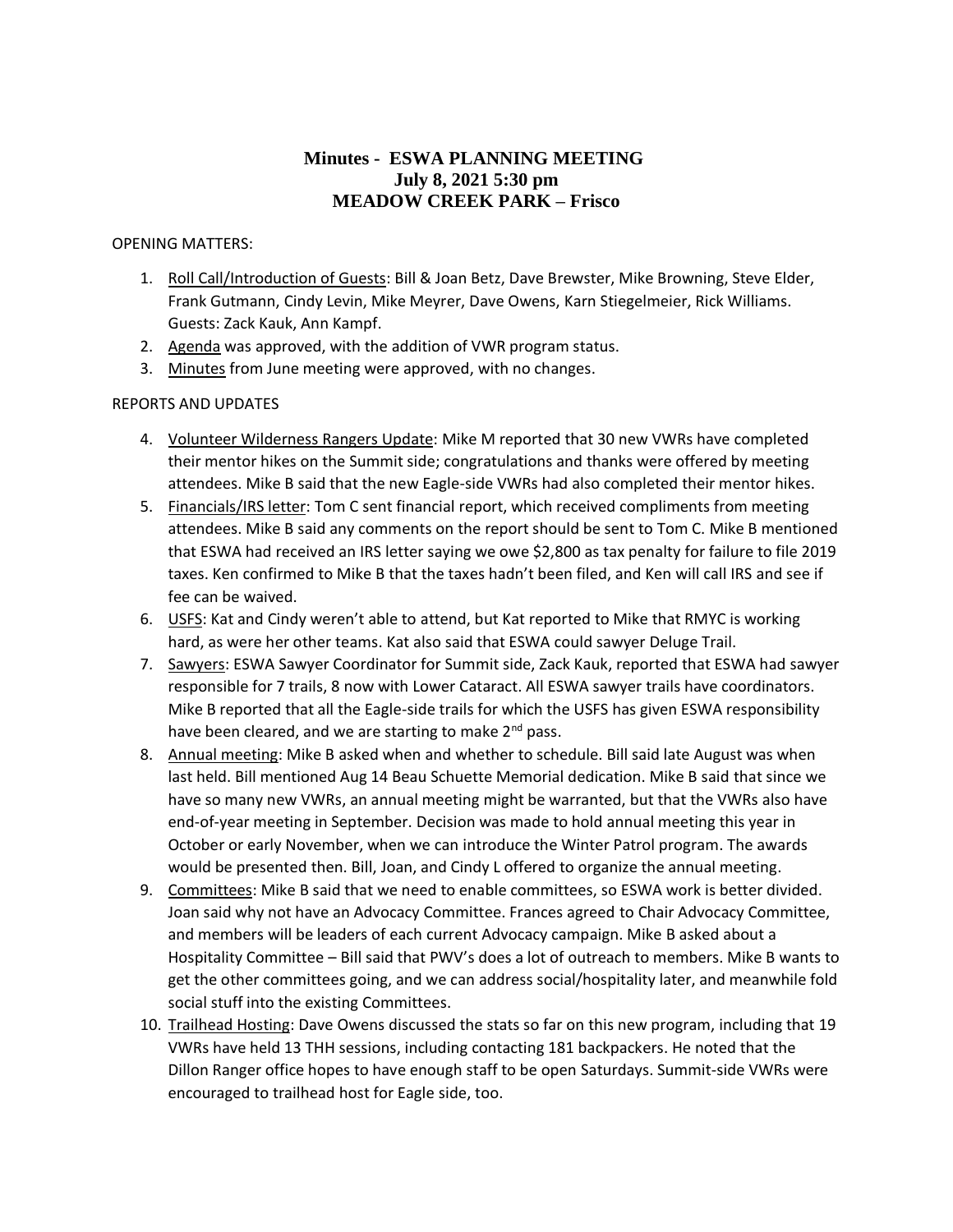- 11. Newspaper columns: Karn noted that Frank volunteered to write a column. Karn said that Summit Daily makes editing changes (some incorrect), and also asks numerous questions. Frances & Karn will develop guidelines and criteria for articles. Karn will send updated article schedule. Copy Emily Elder on articles.
- 12. Grants: Everyone needs to send grant ideas to Jim asap, because deadlines are coming up in August-September.
- 13. Brochure Distribution: Dave O mentioned Tim's idea of putting ESWA brochures at sporting goods stores and visitor centers at outlet stores. Holders are \$11 on Amazon, get 20, plus \$.50 for trifolds. Approved. Steve to work with Dave O. Joan recommended also considering onepage pamphlets, which are less expensive.
- 14. Work-Llama Trips: Dave B said the first trip is scheduled for Friday, July 16-18 to Slate Lakes, including needing to clear trees en route. July 30-Aug 1: 5-6 spots left for Lake Constantine. August 27-29: 2 spots open for Sopris-Brady.
- 15. Weeds: WeedCzar Jim was unable to attend, but sent a report. Jim reported that the June 19 weed training was a success and well attended. There are two upcoming weed pulls: July 10 Silverthorne (Hunters Knob) and July 31 near Minturn. Dave B is checking out Harrigan Creek to see if it needs spraying.
- 16. Strategic Trails: Dave B went out with Drea, the CMC intern. Kat and Cindy seem very interested in having Uneva be a sanctioned trail. They also want Drea to look at Red Buffalo and other highelevation areas. There was a brief discussion of the distinction between sanctioned vs pristine, and the implications of trail building in a "pristine" area.
- 17. Advocacy Updates: Whitney Reservoir Drilling (Homestake III): Frances reported that Wilderness Workshop, the Sierra Club, Wildearth Guardians and other groups had provided the required 60 day notice that they intended to sue the USFS and Fish &Wildlife over the approval of a Special Use Permit for test drilling designed to see if the area were suitable for reservoir construction. Nuchu renaming: Karn reported that there have been no recent developments on the efforts to rename the Gore Range.
- 18. Newsletter, Eaglet, Social Media, Website: Mike B thanked Bill for an excellent VWR Eaglet. Bill thanked Emily E for taking over social media. Cindy L asked everyone to send her updates (copy to Mike B).
- 19. Method for Future meetings: Mike B asked how folks wants to meet. Quarterly in person and remainder by zoom? Or when weather gets cold, meet by zoom? It was decided to play it by ear, and decide each month. It was decided that the Thursday, Aug 12 meeting would be held at Bighorn Park in East Vail.
- 20. Miscellaneous:
	- Dave O needs volunteers for replacing ENW sign on Wheeler Lakes Trail.
	- Dave O said that the Wilderness info board by Dillon Ranger District office still says FENW, and needs to be updated. Frank G agreed to coordinate updating. Add ESWA and LNT info – Mike B will give Frank LNT poster.
	- Bill B said we need more volunteers on Eagle side. 72 trails are "adopted" there, but not with ESWA focus.
	- Zack asked about Sawyering releases Mike B. will scan and Zack and Frances will archive.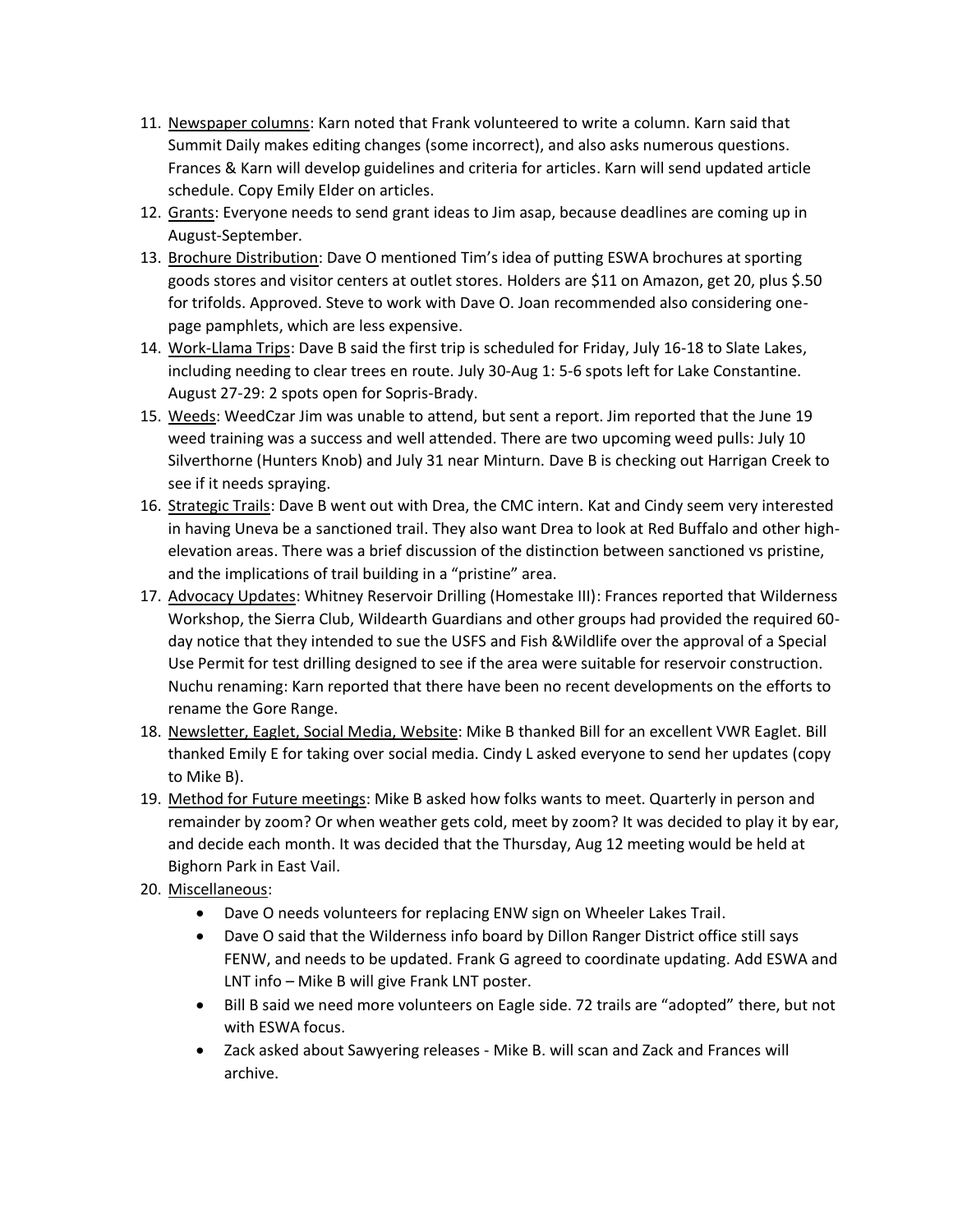• Mike B mentioned that Dr Jim Crine – new VWR - is willing to do a hands-on  $1^{st}$  aid briefing for sawyers.

# **TO DO:**

All: Let Dave O know if you're available to help erect Wilderness sign on Wheeler Lakes Trail.

All: Let Mike B know if you would like to attend a hands-on  $1<sup>st</sup>$  aid briefing for sawyers and VWRs. All: Sign up to trailhead host and patrol on the Eagle side.

All: Send website updates to Cindy L, with copy to Mike B.

All: Send grant ideas to Jim.

Frank and Mike B: Mike provide materials to Frank for Wilderness board at Dillon Ranger Station, so Frank can update.

Ken: Call IRS and see if fee can be waived.

Frances, Mike B, Zack: Coordinate scanning and storage of releases, and verify that all volunteers have signed.

Frances & Karn: Develop guidelines and criteria for newspaper articles. Karn will send updated article schedule.

Bill, Joan, and Cindy L: Start to organize annual meeting for October, and revise website as needed.

**Next meeting:** Thursday, Aug 12 meeting will be held at Bighorn Park in East Vail, at 5:30.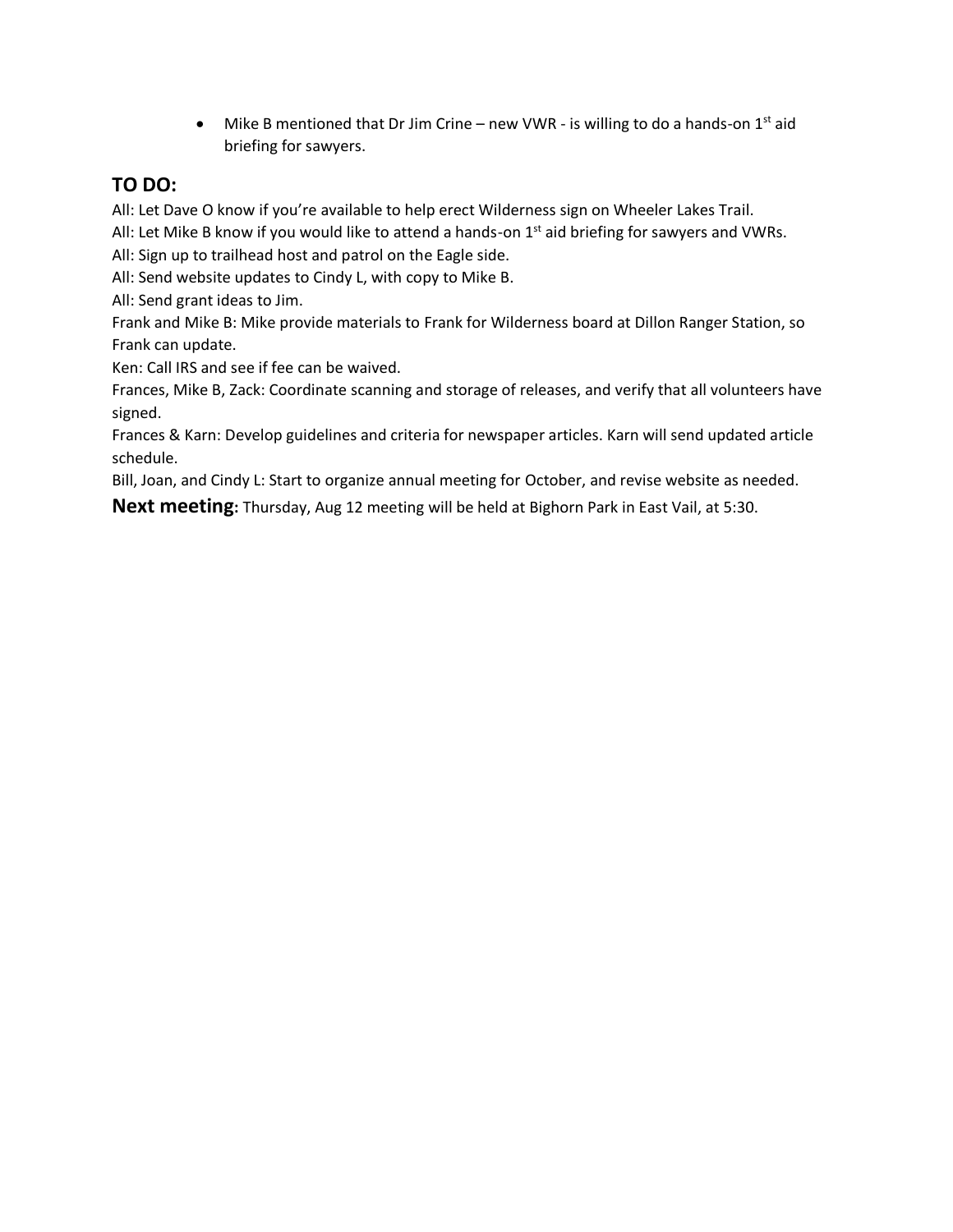#### **Minutes ESWA PLANNING MEETING August 12, 2021 5:00 pm BIGHORN PARK – 4800 Juniper Lane, East Vail**

1. Roll Call/Introduction of Guests: Bill Betz, Joan Betz, Steve Elder, Ellie Finlay, Frank Gutmann, Zack Kauk, Cindy Levin, Karn Stiegelmeier. Guests: Pam and Jim Crine, Linda Palmer, Jean and Mark DeCesaris, Rick Williams.

## 2. Agenda approved.

3. 7/8/21 Minutes approved.

4. To-Do List from 7/8/21 minutes (see new To-Do list at end of minutes): Mike B warned everyone that at next month's meeting he will call on folks with tasks on the To-Do list. Last month's To-Do list included the following:

All: Let Dave O know if you're available to help erect Wilderness sign on Wheeler Lakes Trail.

All: Let Mike B know if you would like to attend a hands-on  $1<sup>st</sup>$  aid briefing for sawyers and VWRs.

All: Sign up to trailhead host and patrol on the Eagle side.

All: Send website updates to Cindy L, with copy to Mike B. In progress.

All: Send grant ideas to Jim. Done.

Frank and Mike B: Mike B will provide Frank materials for Wilderness board at Dillon Ranger Station for updating. Ken: Call IRS and see if fee can be waived. Done, waiting for IRS response.

Frances, Mike B, Zack: Coordinate scanning and storage of releases, and verify that all volunteers have signed. In progress.

Frances & Karn: Develop guidelines & criteria for articles. Karn will send updated article schedule. Done. Bill, Joan, and Cindy L: Start to organize annual meeting, and revise website as needed. In progress - see below.

5. Treasurer's Report: Mike B thanked Treasurer Tom Copper for a thorough and useful report.

6. Chair's Report (Mike B.):

- Response to IRS Letter re overdue filing – Mike B sent Ken's letter to IRS; hasn't heard back. Hoping to have penalty waived, which IRS will often do for first offense.

- 8/11 celebration of Schuette boardwalk completion went well. 30 people attended. Bill reported that plaque will be moved to a more-visible spot. Boardwalk cost \$40k.

- Susie Kincaid hoping to get CORE Act passed and move onto ESWA work. Susie agreed to introduce ESWA to enviro leaders in Eagle County at lunch at her ranch in Eagle County Aug 29.

7. USFS reports (Kat/Cindy) – not able to participate due to busy season. Kat would like more of the new trail info signs on Eagle side. Board would like to add these on Summit side too. Frances will check on costs. Bill also confirmed that Cindy and Kat are ok with ESWA continuing to post its own signs at trailheads.

## **COMMITTEE REPORTS**

8. Advocacy Committee (Frances): Frances reported that the AC is formed, and membership consists of the lead on each Advocacy campaign: Karn – Renaming Gores & opposing Lower Blue River gravel mine; Mike B - East Vail Bighorn Sheep protection & Homestake III; Tim Drescher – Berlaimont; and Susie Kincaid – CORE Act. Committee's  $1<sup>st</sup>$  meeting set for Aug 31. Working on website and protocol for new Advocacy programs.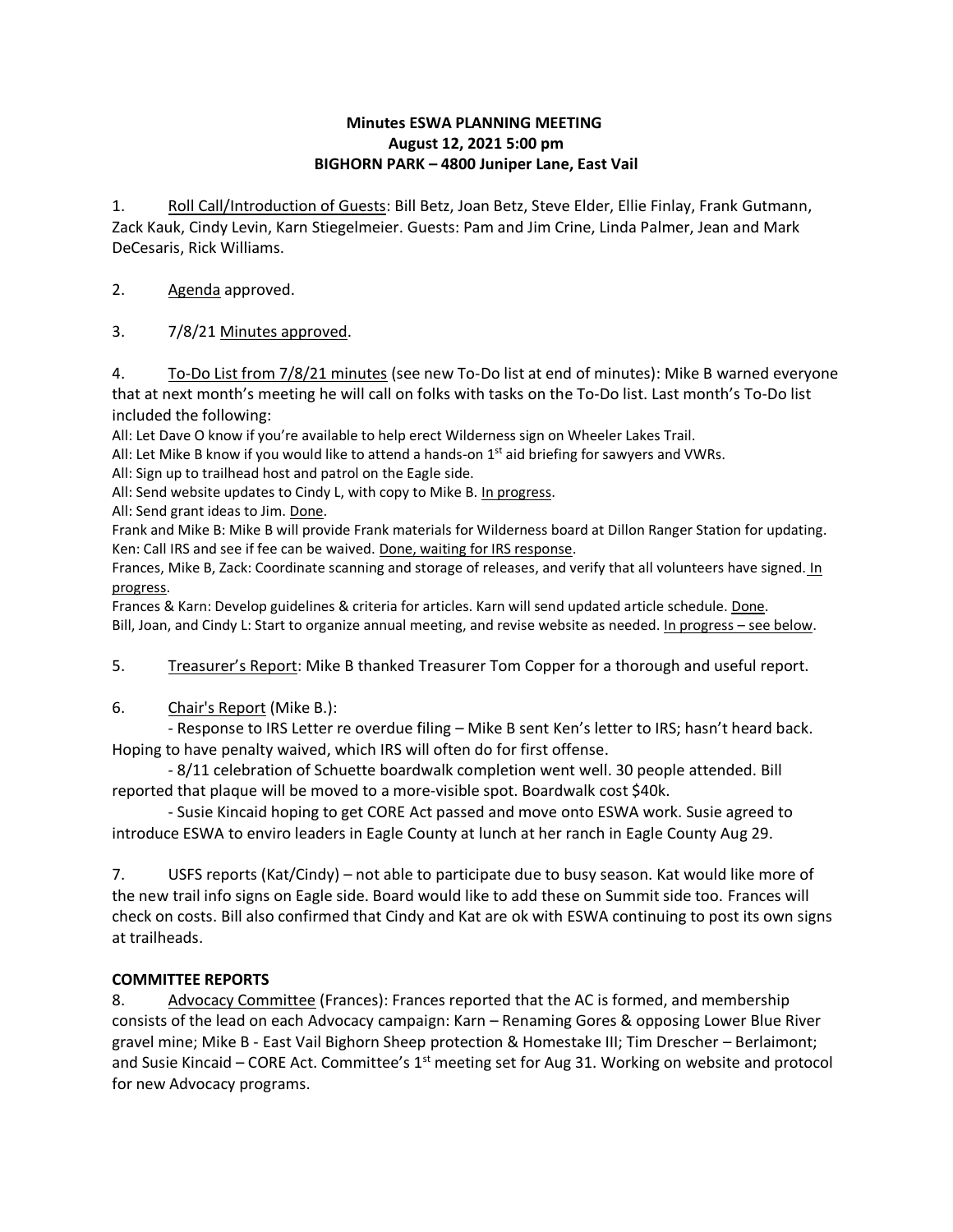9. Grants/Corporate Fundraising (Steve/Jim): Steve reported that he's working closely with Jim, who has great instincts around fundraising. Two major tools needed (1) master prospect list, and (2) our funding story (why do you exist, how will you deliver on this – to engage people around that story). All can help by sending prospects for funding, both small and large. Would like to raise about \$30K/Year. Need to think bigger and more compellingly. Would like to drop "Corporate" from committee name, and focus on philanthropic, including estate planning.

10. Membership: Mike B said we are entering our big time of year for membership, through year's end. Will be sending emails/reminders to members, reviewing dues structure, member swag.

-Annual Meeting (Bill, Cindy, Joan) – Cindy said they've researched indoor venues, and developed a useful list, but with Covid meeting should be outdoor in Sept/Oct, with hors-d'oeuvres and drinks, and combined with the VWR meeting – ideally at Eagles Nest where VWR training was held. Zack will try to reserve dates recommended by Betzes and Cindy L. Mike B will need list from Annual Meeting Subcomm of people they recommend for Selection Comm for CC and photo contest. Mike B asked if for future years the Annual Meeting folks would reimagine date and purpose of Annual Meeting.

11. Publications (Karn and Frances): Karn reported the PC had held their first official zoom meeting, with Joan, Bill, and Emily (coordinating with Social Media). Karn will post list of articles published to date, and upcoming. PC has developed guidelines for article writing. Frances will do article on mountain goats. Dave O mentioned the value of getting ESWA's name out.

12. Sawyer (Zach and Ken): Zack said primary goal was to make the program more structured. Have 8 trails on each side, with one certified sawyer responsible for each trail. On the Summit side so far – 25 sorties, cleared 10 trails, 425 trees cut. Ken said they've cut 400 or so trees on Eagle side, but some of the remaining are miles in, and hard to get to with only 4 sawyers.

13. Social Media/Website (Emily and Bill): Emily sent a report – said FB engagement and Instagram reach have gone up; thinks Get Wild content helps, especially coverage with llamas. Bill said be sure to "like" postings on FB and Instagram. Steve said to post.

14. Swag: Ellie is keeping inventory, and we will need a winter meeting on what to reorder. Joan suggested ESWA handkerchiefs. The Swag Committee needs a Chair.

15. Trailhead Hosting (Dave Owens and Bill): Dave O gave quick program review – USFS liaisons gave ESWA 17 days to meet and greet at THs. 5 dates still need filling – please signup well ahead of time, and not at last minute. Mike B said it's harder to staff on Eagle side since fewer VWRs; committee needs to review program and recommend suggested changes based on lessons learned. Jean said it's a great program. TOV says check is in mail.

- Need Eagle County Co-Chair

16. Trail Projects (Dave B, Jim, Ken, and Tim): 2 successful llama trips. Rick reported great experience with llamas, each carried 70 pounds, hiked 7 miles in. One more llama trip to Brady Sopris – still room to sign up.

17. VWRs (Mike M and Ken): Cindy L will provide Mike B a report of which VWRs have done their 4 patrols, and Ken/Mike M will reach out to those who've not completed the 4 patrols. Joan said 49 used USFS shirts were provided by FDRD, who is moving to the Columbia shirts.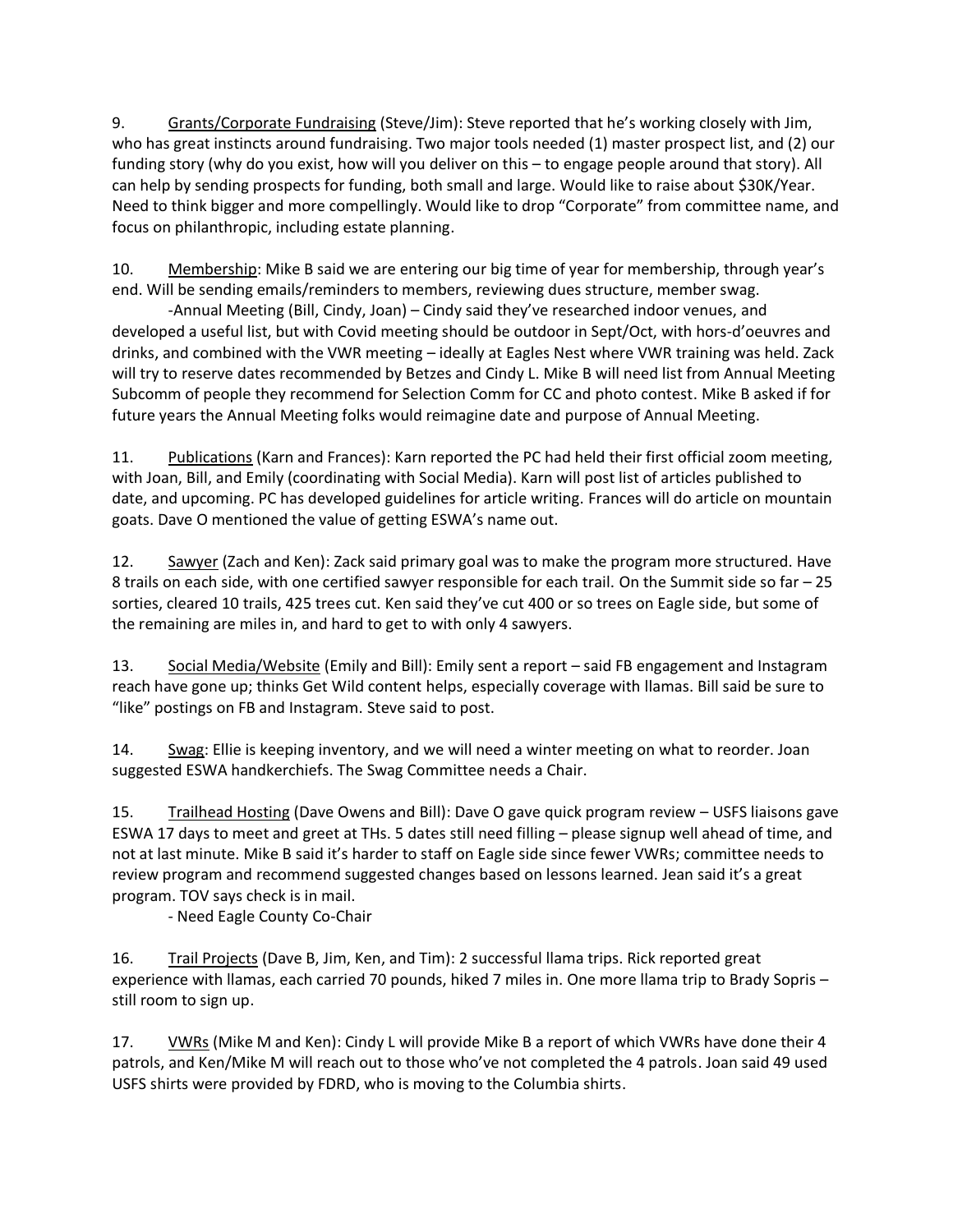18. Winter Patrol (Mike B): Ben and Melissa were working on a proposal, but Cindy E put damper on it because she doesn't want VWRs out on trails in the winter due to risk. Needs new energy, since one co-chair is leaving and the other one is super busy.

#### ADJOURNMENT

Next Board Meeting Thursday, September 9, 2021 at 5:30. Ken will try to book Meadow Creek.

#### **TO DO:**

All: Send Jim and Steve ideas for prospects for funding, both small and large.

All: TH Hosting: Sign up for one of the several remaining slots. Also, we need an Eagle County Co-Chair.

All: Social Media: "Like" postings on FB and Instagram. Important to post content, or send to Emily.

Emily: Provide "cheat sheet" for techno-luddites on how/what to post where.

Cindy L.: Provide VWR patrol report to Mike B, so Ken and Mike M can send reminders.

Betzes & Frances: Give Jean dog cards for Eagle Nest Wilderness – and do a one-page with link to article.

Ken: Book Meadow Creek for September meeting, with Steve's clubhouse as weather backup.

Ken/Zack: Coordinate on work day for Deluge Adopt-A-Trail.

Frances: Check on costs for more TH info signs. Provide updated content for Advocacy website pages and draft protocol for selection of new Advocacy campaigns. Draft article on mountain goats for SD.

Zack, Cindy L, Betzes: Coordinate to reserve Eagles Nest for Annual Meeting.

Cindy L and Betzes: Send Mike B list of people they recommend for Selection Comm for CC award and photo contest. Subcomm should consider purpose and timing of 2022 Annual Meeting.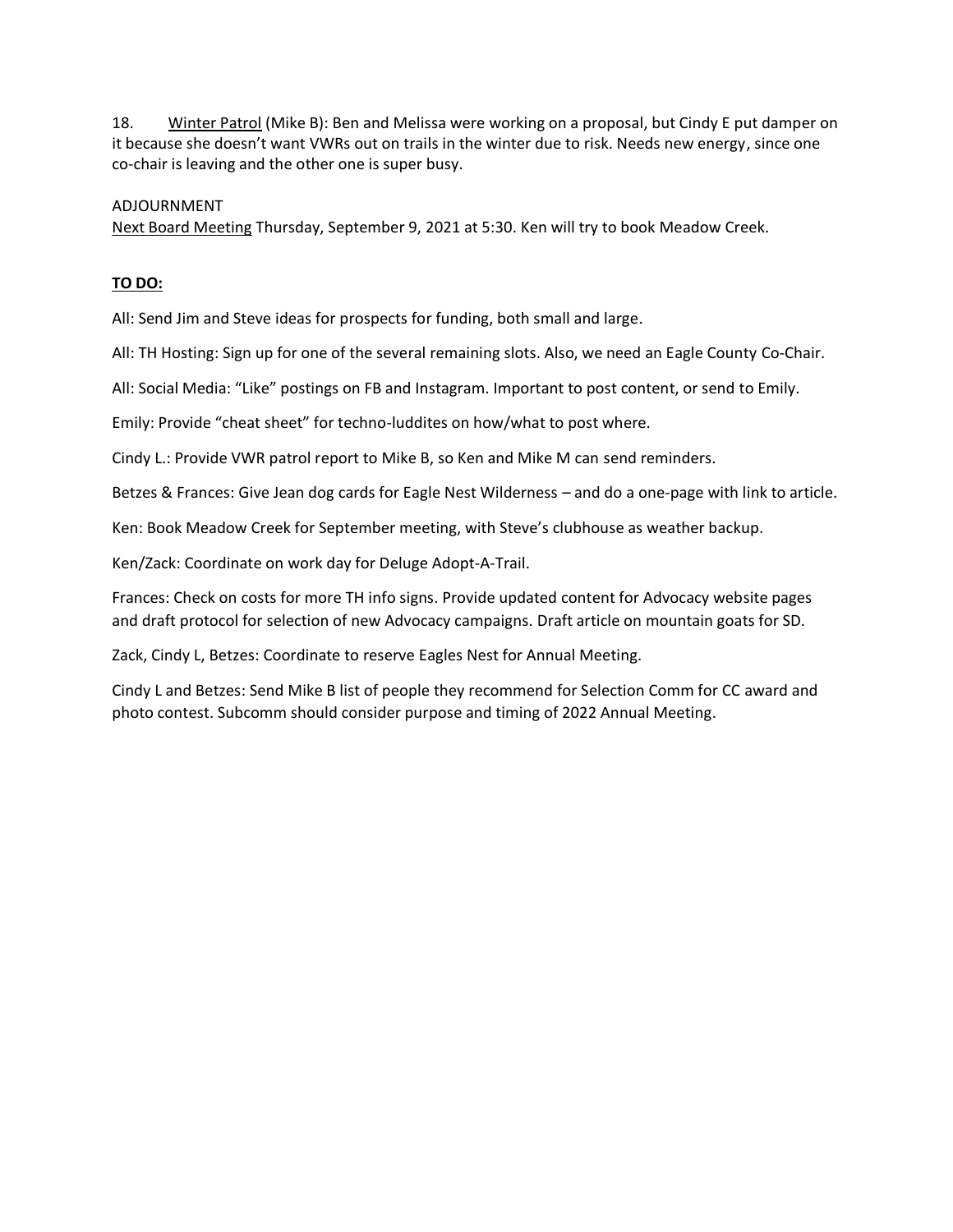#### **MINUTES ESWA PLANNING MEETING September 9, 2022 5:30 pm MEADOW CREEK PARK – 828 Meadow Drive, Frisco**

#### OPENING MATTERS

1. Roll Call / Introduction of Guests (Mike B): Bill Betz, Joan Betz, Tom Copper, Ken Harper, Zach Kauk, Frank Gutmann, Mike Mayrer, Karn Stiegelmeier, Jean DeCesaris. Guest: Lisa Fine

- 2. Agenda was approved.
- 3. 8/12/21 Minutes approved.
- 4. Mike B reviewed the To-Do List from the 8/12/21 minutes

#### OFFICER/USFS REPORTS

5. Treasurer's Report (Tom): Mike B thanked Tom for a great financial report. Ken asked about the loss of NFF funds, and Tom said we are on track to spend previously rewarded funds. Mike B and Tom will work on getting reimbursement.

#### 6. Chair's report (Mike B)

a. Biden Proclamation/Op Eds: Mike B reported that Susie Kincaid had spoken to Nate Peterson at the Vail Daily, who agreed to publish Mike's Op Ed. Karn also persuaded the Summit Daily to agree to publish the Op Ed.

 b. Susie Kincade Lunch: Mike B talked about Susie's help with Advocacy, including a great lunch on Aug 29 where she introduced ESWA to her Eagle-side colleagues.

 c. Susie Kincade is conducting a Sept 25 (National Public Lands Day hike at Spraddle Creek). It was agreed we could post the event on ESWA's website.

 d. Southern Rockies Conservation Alliance membership/meeting – Mike B will meet with SRCA leadership about ESWA joining.

 e. 2022 Chair and Chair-elect: Board and leadership need to choose Chair and Chair-Elect. Mike B told the leadership group to take 30 days to consider and nominate candidates, and vote at October meeting. Mike emphasized that it is essential to obtain a candidate's permission before nominating them. Steve encouraged the group to think about the importance of a woman as next Chair of ESWA – Steve does capacity building for organizations, and ESWA has had only male chairs; if we want morediverse folks to get involved, we need a "bigger mirror" that they can see themselves in. When seeking grants, grantees would take a hard look at our org, and because we are about access to Wilderness, grantees would look for diversity in management.

 f. October 2 Vision Retreat with Steve and Emily Elder at Susie Kincade's ranch: Emily and Steve have expertise in this process, and offer their expertise at no cost to ESWA. Steve said ESWA needs money to have a greater impact in the future. The visioning process helps orgs build their story. While funding is a driver, the visioning process will help develop a compelling story for ESWA that everyone can see themselves in, provide a better understanding of where ESWA is going, and be a good way to integrate some of our new leaders.

7. USFS reports (Kat/Cindy): Neither was able to attend. Mike B reminded everyone that Cindy E will be moving on to another position in the USFS, in charge of Special Use Permits. Her replacement has not yet been determined, but Tyler Kirkpatrick is a possibility.

#### COMMITTEE REPORTS

8. Advocacy Committee: Frances reported that the committee had a good kickoff meeting on August 31 with members Tim Drescher, Susie Kincade, Karn Stiegelmeier, and Mike Browning. Steve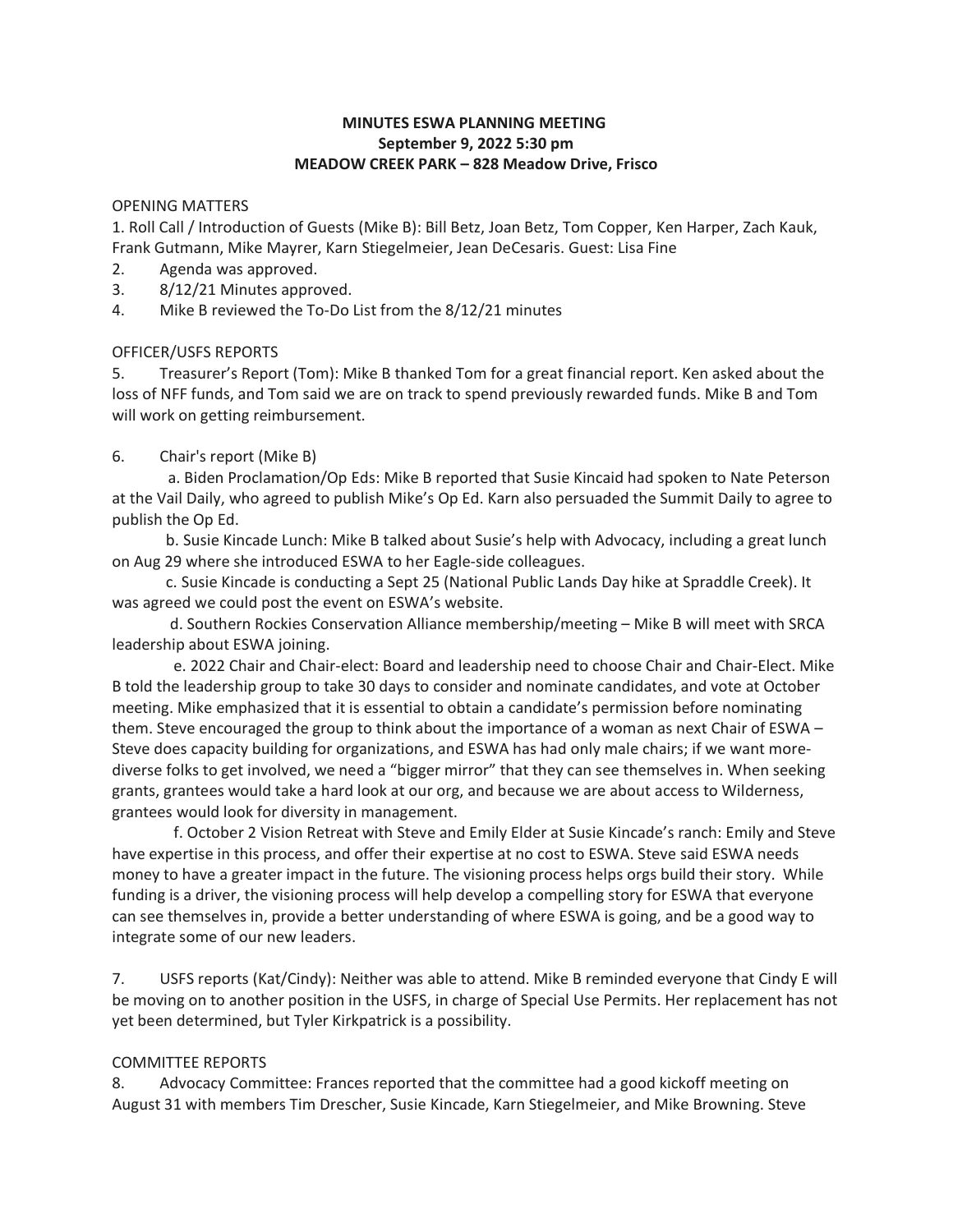Elder from ESWA's Funding Committee also attended. The committee is developing plans for strengthening ESWA's Wilderness-protection campaign, focusing on our 3 Wilderness Areas. ESWA's ability to advocate is inherently tied to our name recognition, and so we are working on ways to increase getting ESWA's name out. Karn has done a great job through the Summit Daily articles. Susie Kincade convinced the Vail Daily to publish Mike's Op Ed and has urged the editor to consider a regular ESWA column. Steve has shown that to get our name out ESWA needs a Vision and message – especially to liaise with partner orgs and potential funders. We also discussed how to select future Advocacy campaigns, keeping in mind that we need to circle back to our niche, which is our 3 Wilderness Areas. One idea is to divide campaigns in three ways: Initiatives we endorse *(We are Local, but Wilderness is Global!)* e.g.30 x 30, Wildlife crossings and migration routes; Campaigns we partner on *(Where can we be a helpful and effective partner for Wilderness?)* Existing campaigns fall here; Issues we are tackling *(If not us, then who?)* e.g. Nuchu, restoring leash rule in HX.

- Homestake update: Eagle R Watershed Council Homestead hike Tuesday morning. Tim will attend.
- Nuchu: Karn spoke before the Vail Town Council on the name change, and we need to start a letter-writing campaign to TOV Council, state geo-naming board, and Eagle County Commissioners.
- Website: Frances asked everyone to look at the Advocacy portion of the ESWA website and provide suggestions to her.

9. Grants/Fundraising (Steve Elder/Jim Alexander): Steve is calling their committee the Funding Committee (FC) - for now. They had a great  $1<sup>st</sup>$  meeting. Tom Copper provided an advance report on finances. Members include Chris Turner, former Treasurer; and Mike Harrison new VWR. They discussed the ongoing issues with new NFF funding arising from NFF's not to provide direct grants, but rather through a committee of which ESWA isn't a member – in Summit, FDRD is the member; in Eagle it's VVMTA, so we would need to ask those groups to include ESWA's "Wilderness component" in their grant applications. Mike and Steve will meet with FDRD and VVMTA. The FC emphasized the need to engage A-Basin ASAP as one of our major funders. Steve noted that ESWA has great "metrics," because we've kept track of trees sawed, VWR hours, etc., and the numbers are amazing. ESWA needs to determine how to package up our "asks" – for instance, a 3-year sawyer program initiative, for which Steve has a potential funder. Karn mentioned that it would be great to fund a backcountry version of the current Front Country seasonal rangers.

10. Membership (Mike Browning)

a. Annual Meeting (Bill, Joan, Jean) 20 RSVPs, 6 no's.

 b. Dues Levels/Renewals/Process: Mike B reported that the Membership Committee met, talked about dues-renewal cycle, reviewed dues amounts and swag, and determined to keep all the same. Joan suggested that donors above a certain amount should not just receive more cards, but also a Wilderness book/hat/reusable shopping bag with ESWA logo. Karn suggested an opt-out for swag, and it was agreed that was a good idea.

c. VD and SD Ads for CO Gives Day: Joan moved that we spend the money to do ads, Karn  $2<sup>nd</sup>$ , passed unanimously. Emily will work on the ads.

 d. Website Join/Donate Page update: Zach is setting up meeting to discuss this portion of the website.

11. Publications (Karn and Frances): SD articles are going well; hoping to get a similar column in the VD.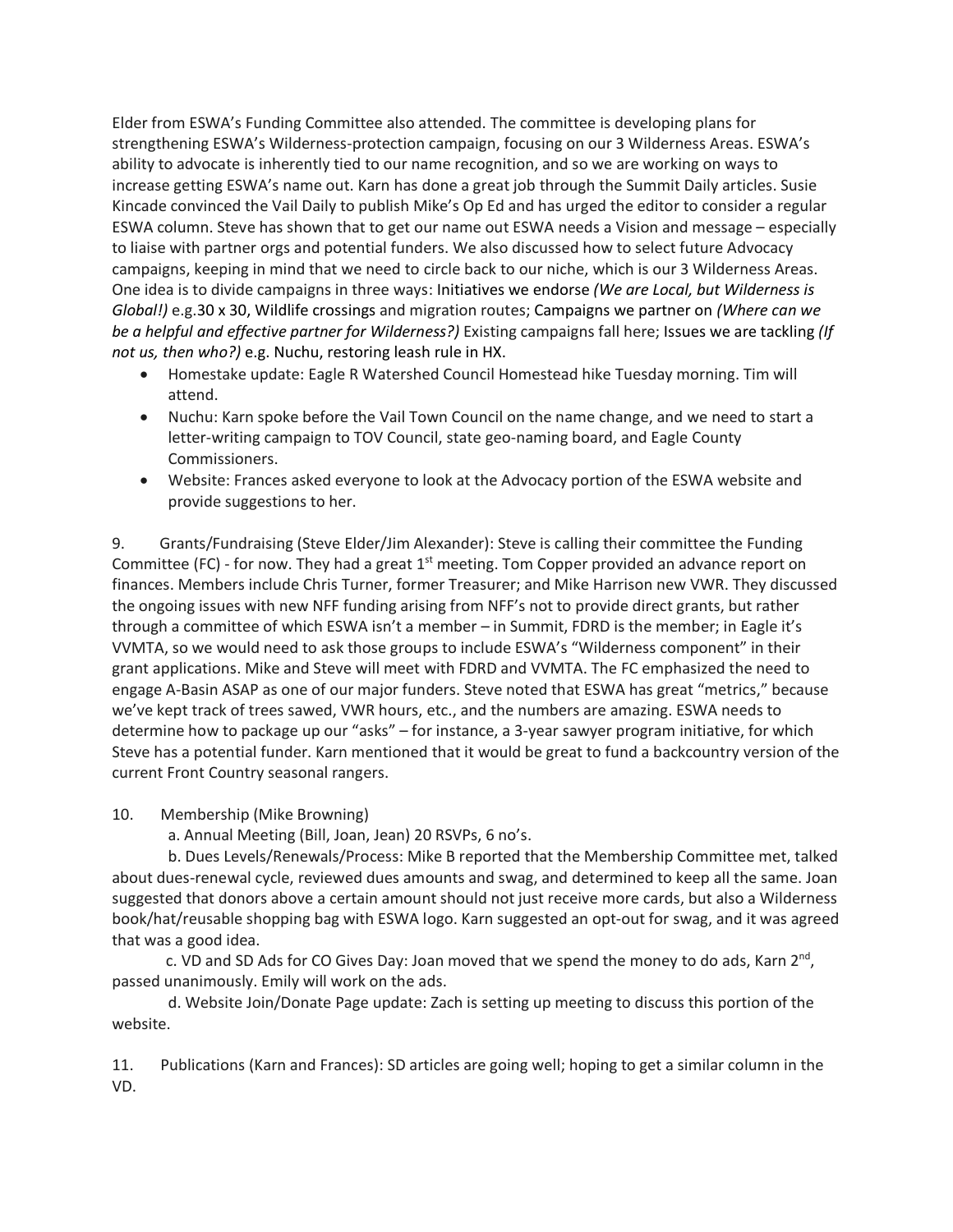12. Sawyer (Zach and Ken): Zach reported that the 2021 training day is June 11-12. Anne DalVera will again be the instructor. Zach would like a more uniformed team that advertises ESWA's presence, with long-sleeved shirt with logos for ESWA and FDRD, a more standard hard hat with sticker for both orgs, and a standard shirt with both orgs on it. Zach reported that 582 trees had been cleared on the Summit side. Ken will provide Eagle numbers.

13. Social Media/Website (Emily and Bill): Emily has been great about updating ESWA's social media.

14. Swag: Mike B recommended that we sell swag at the Annual Meeting.

15. Trailhead Hosting (Dave Owens and Bill): Bill will thank Restop for wag bags. Guy Warren provided the final program numbers, which were quite convincing in showing the program was worth the effort.

16. Trail Projects (Dave B, Jim, Ken and Tim): Ken said that ESWA will need a work day near the end of September on Deluge, ESWA's Adopt-A-Trail. Mike B said both August llama trips were a great success. Ken moved (Karn 2<sup>nd</sup>) passed unanimously, to give Drea Sanchez \$1,500 as a thank-you gift for her summer trail-inventory work, and invite her to Annual Meeting.

17. VWRs (Mike M and Ken) – Mike M suggested putting a star on the Wilderness hikes in the VWR sign-up form so VWRs are sure to obtain their minimum four patrols in Wilderness. It was suggested to move up the 2022 new-VWR training date to the 3<sup>rd</sup> week May so VWRs can get started sooner. Mike M reported that there are 7 new applicants plus 6 from last year.

18. Weeds: Mike B said that Jim was no longer available to attend Thursday meetings, but had sent a report on USFS weed eradication conducted through ESWA's NFF funding.

19. Next Board Meeting Thursday, October 14, 2021 at 5:30. Where and how? Options include: Masked in Copper Room, or via zoom, or decide based on weather.

## ADJOURNMENT 7:30.

## **TO DO'S:**

All: Nominate candidates for 2022 ESWA Chair and Co-Chair. Important: First obtain candidates' agreement to run.

Ken will provide Eagle-side Sawyer numbers to Zach.

Mike B will meet with SRCA leadership about ESWA joining.

Mike B to invite Drea Sanchez to Annual Meeting.

Mike M to work with Cindy Muesing to add asterisk to Wilderness hikes on VWR signup form.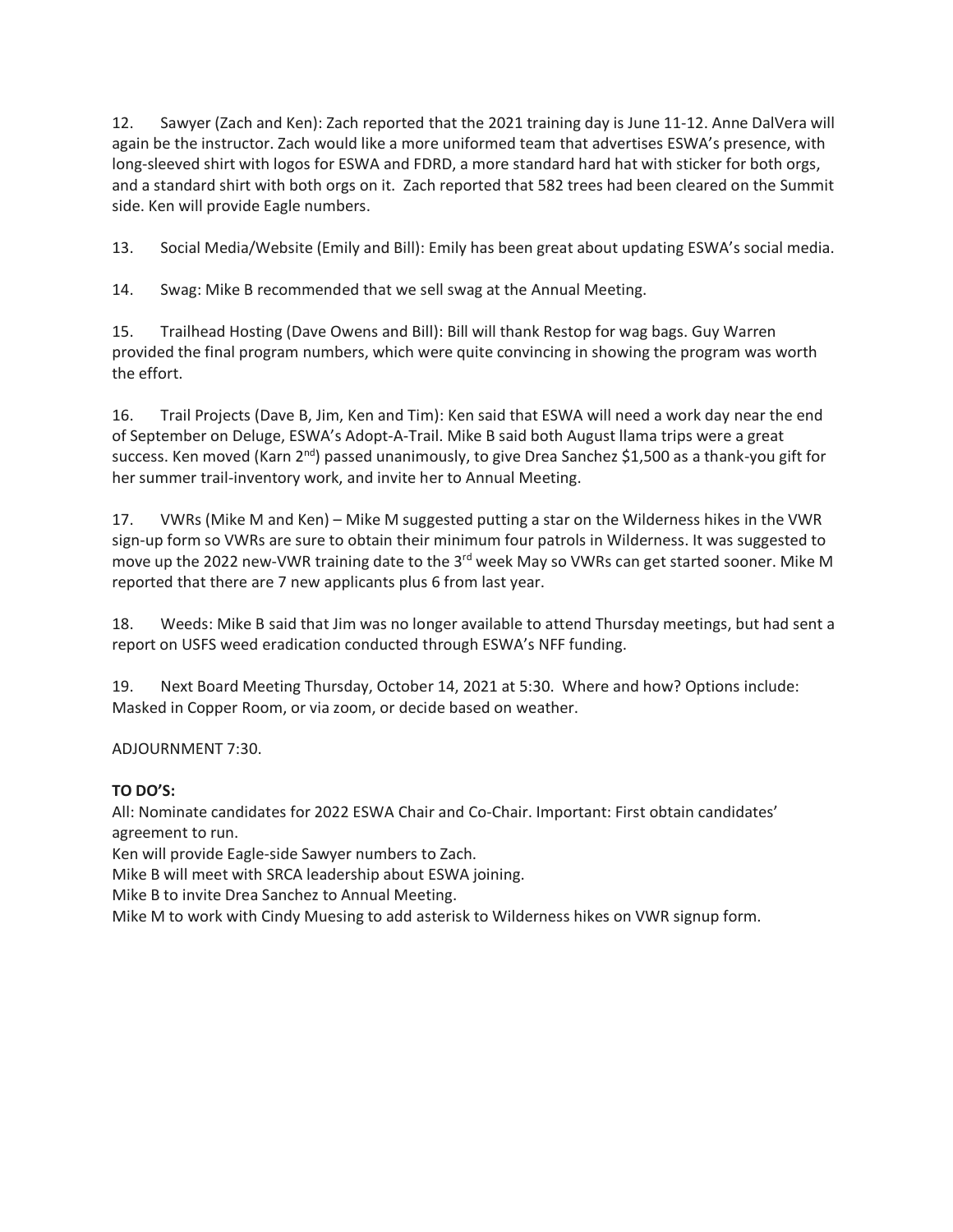#### **Minutes ESWA PLANNING MEETING October 14, 2021 5:30pm VIA ZOOM**

OPENING MATTERS

1. Roll Call / Introduction of Guests (Jim A, Mike B, Bill Betz, Frank Gutmann, Frances Hartogh, Tyler Kirkpatrick, Mike M, Dave Owens, Karn Stiegelmeier)

2. Approved Agenda

3. Approved Minutes, as amended

# **ELECTION**

4. Election: Mike B nominated Steve Elder to be Chair in 2022 and Karn Stiegelmeier to be Chair-Elect. Bill Betz seconded. No other nominations were made. These above nominations were approved by acclamation.

# OFFICER/USFS REPORTS

5. USFS Reports: Mike B welcomed Tyler, as Cindy's unofficial replacement. Tyler provided an update on the Surprise Lake trail redesign and NEPA review – there will be 2 miles of realignment. He will be writing the decision memo after hearing back from State Historical because trail dates back to 1933.

6. Treasurer's Report provided by email by Tom Copper. Mike B added that he and Tom submitted a cost-reimbursement request to the USFS for reimbursement for the \$15k for ESWA expenses for VWR shirts, llamas, Contour Logic under ESWA's Cost Sharing Agreement with the USFS. Mike will work with Steve, Karn and Tom on a draft of 2022 budget. Mike B will need each Committee's budget request by  $1$ <sup>\*</sup> week Nov.

7. Chair's report (Mike B.)

Annual Meeting Recap – great success, thanks to the committee. In future, encourage former VWRs to drop their old VWR shirts off; Bill asked about more social events.

Vision Day recap – Mike B said it was a useful event. The 2 Elders are working on Zoom call for those that missed it.

 - Southern Rockies Conservation Alliance membership. ESWA has been accepted into the Alliance. Informal group 2 meetings/yr with an email system for members to share conservation updates.

• Camp Hale Tour offered by Susie Kincade on Saturday Oct 16

## COMMITTEE REPORTS

8. Advocacy: Frances reported the AC held their  $2<sup>nd</sup>$  meeting, with Tim, Susie, Karn, Mike B, and new members Krista Hughes and Mike Harrison. Developed draft criteria for selecting future Advocacy campaigns. Criteria was approved by Board. Contacted VD editor Nate Peterson for a regular column.

- Tim and Susie reported on ERWC Homestead hike.
- Nuchu: Karn spoke to Vail Town Council on the name change. ESWA needs to start a series of articles on name changing, to counter negative press. Bill is writing about Ute Pass.
- Mike B reported on Homestake; would like to meet with other groups this winter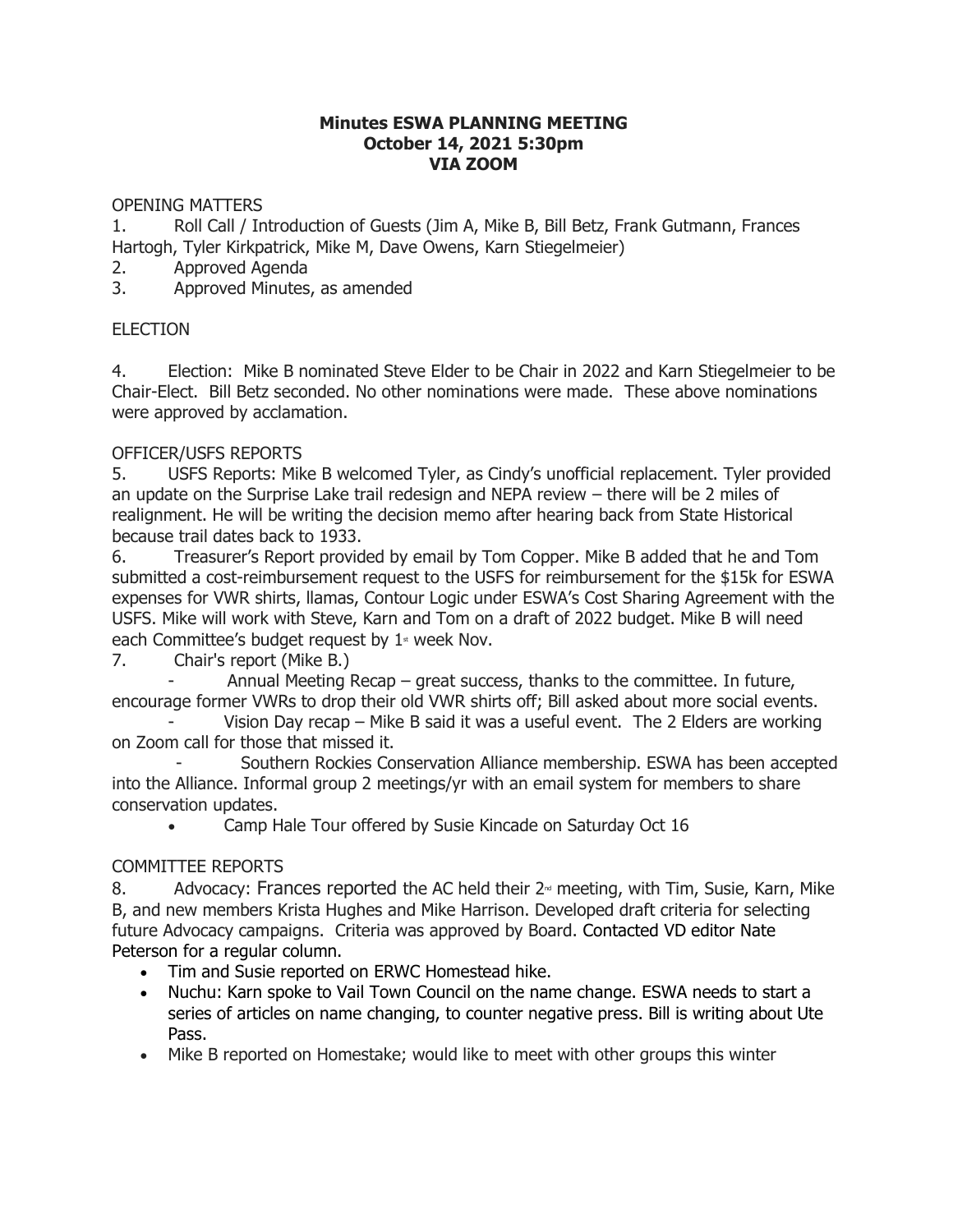9. Development: Jim reported on committee charter, focusing on relationships, list of organizations to contact; need to get priorities from leadership & committees on projects to fund, why, time frame – need by year's end.

Mike and Frances met with VVMTA; would like to work with them for ESWA to be the Wilderness group in Eagle.

10. Membership: Mike B discussed Dues Renewal/Colorado Gives Day, VD and SD Ads for CO Gives Day drafted by Emily, and Website Join/Donate Page update by Zach and Cindy L. 11. Publications: Karn and Frances reported that the SD articles are going well; hoping to get a similar column in the VD. Held our  $2<sup>d</sup>$  committee meeting. Decided to continue the monthly e-newsletters, with Emily Elder running the Mail Chimp side and Mike and Frances to work on content, pending finding a new editor. November and December issues will focus on CO Gives Day and membership renewals. November will include an article from the outgoing Chair, and December will include an article from the incoming Chair and Chair-elect. Jan-March

would reprint some Get Wild articles. April-May will plug our upcoming summer programs and trainings. June-Oct would continue to report summer volunteer events and hours. Committee decided to do just a one-page HCN for CO Gives Day, to include an End-of-Year report that honors donors and summarizes results from summer. Joan will provide list of donors; Mike and Frances will provide other content, including photos and stats of ESWA's

program accomplishments.

Karn needs more articles for SD: mental health & Wilderness (Karn has author) – wants more, intrinsic value (Mike has drafted), Bill & Utes, animals and winter (Frances), lynx (Frances)

12. Sawyer (Zach and Ken). No updates

13. Social Media/Website (Emily and Bill) add per Jim at end of Get Wild and home page; do a social-media eaglet

14. Swag – need to do an order. Joan ordered 50 boxes of notecards

15. Trailhead Hosting (Dave Owens and Bill) – Dave O would like FS to add popular trails that don't necessarily lead to backpacking sites, such as Lily Pad and North Ten Mile

16. Trail Projects: Jim reported earlier on Surprise Lake reroute

17. VWRs (Mike M and Ken). No updates

18. Weeds: Jim reported that program is up in the air due to revised funding format. Once we know what NFF is doing, we should have a discussion in Dec/Jan. Karn said she'd like to discuss Buffalo Mtn and make them do something re their weeds that are spreading into Wilderness. Joan said County has the rules in place and should enforce, but Jim says they don't enforce. Frank says the municipality of Silverthorne has an ordinance, but they don't enforce because no staff and enforcement is unpopular. Maybe weed control is an Advocacy thing? Frank recommended ESWA send letter to county asking them to enforce their weed regs.

19. DRD Info Board Redo: Frank provided a report on updating the Dillon Ranger District info board.

20. Miscellaneous: Bill has an ESWA photo-sharing site. We encourage ESWA members to add photos to the site. Zach is looking for a platform to use.

Next Board Meeting Thursday, November 11, 2021 at 5:30. By Zoom

ADJOURNMENT 7:15 pm.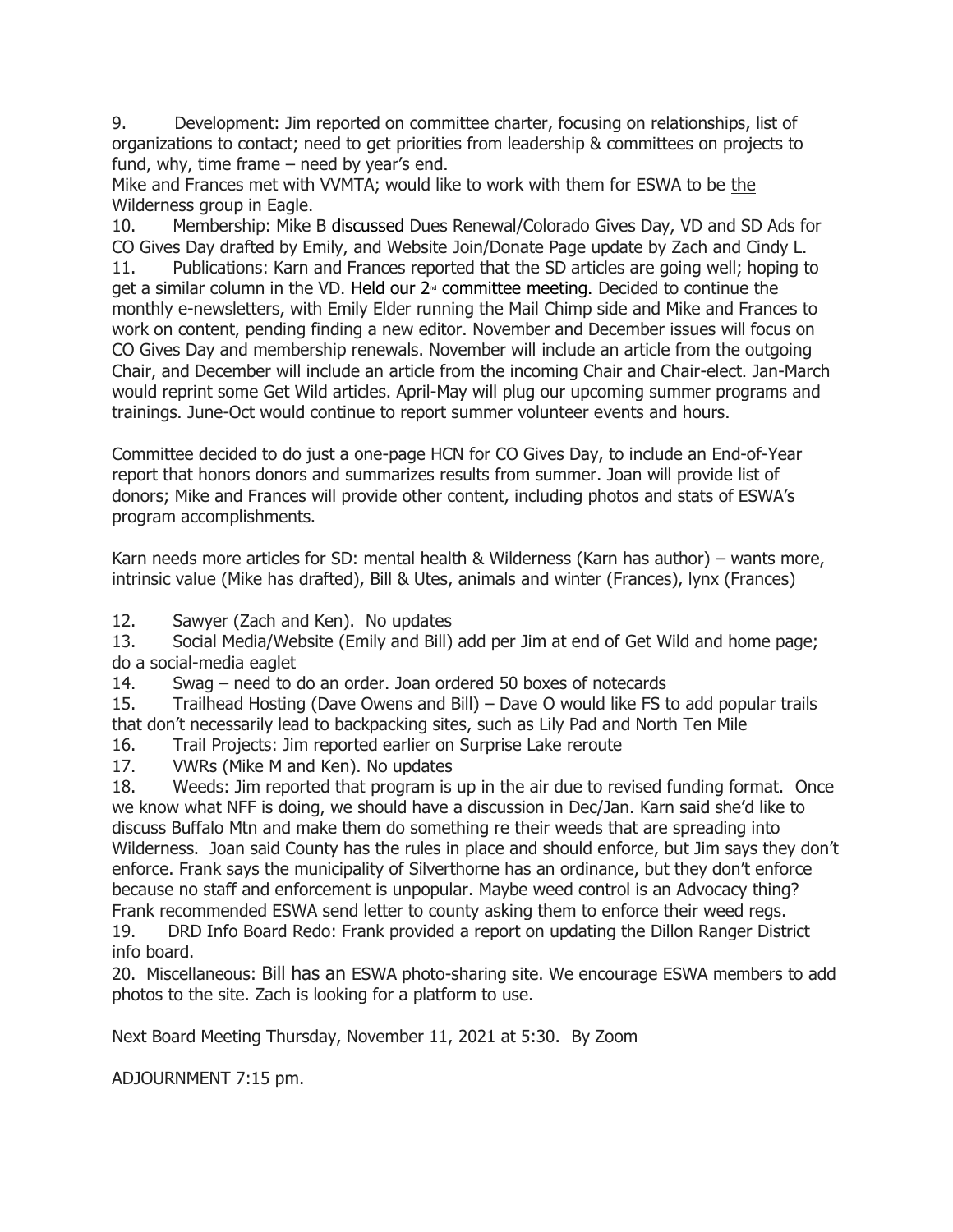#### **To Do:** Mike B: budget

Booth fire-mitigation sign up Oct 9 (Dave B and Susie are signed up so far)

Development Committee: Needs to get priorities from leadership & committees on projects to fund, why, time frame – need by year's end.

Mike B and Committee Chairs: need each Committee's budget by  $1*$  week Nov.

Frances: Check with Emily re getting Get Wild pdfs on website and on social media

Frances: Resend WMSC article list to Pubs Comm and board to see if any takers.

Cindy, Emily, Frances, Karn: Coordination of Pubs with Social Media and ESWA website - will coordinate to ensure SD articles and others get to Cindy for inclusion in the website and to Emily for social media.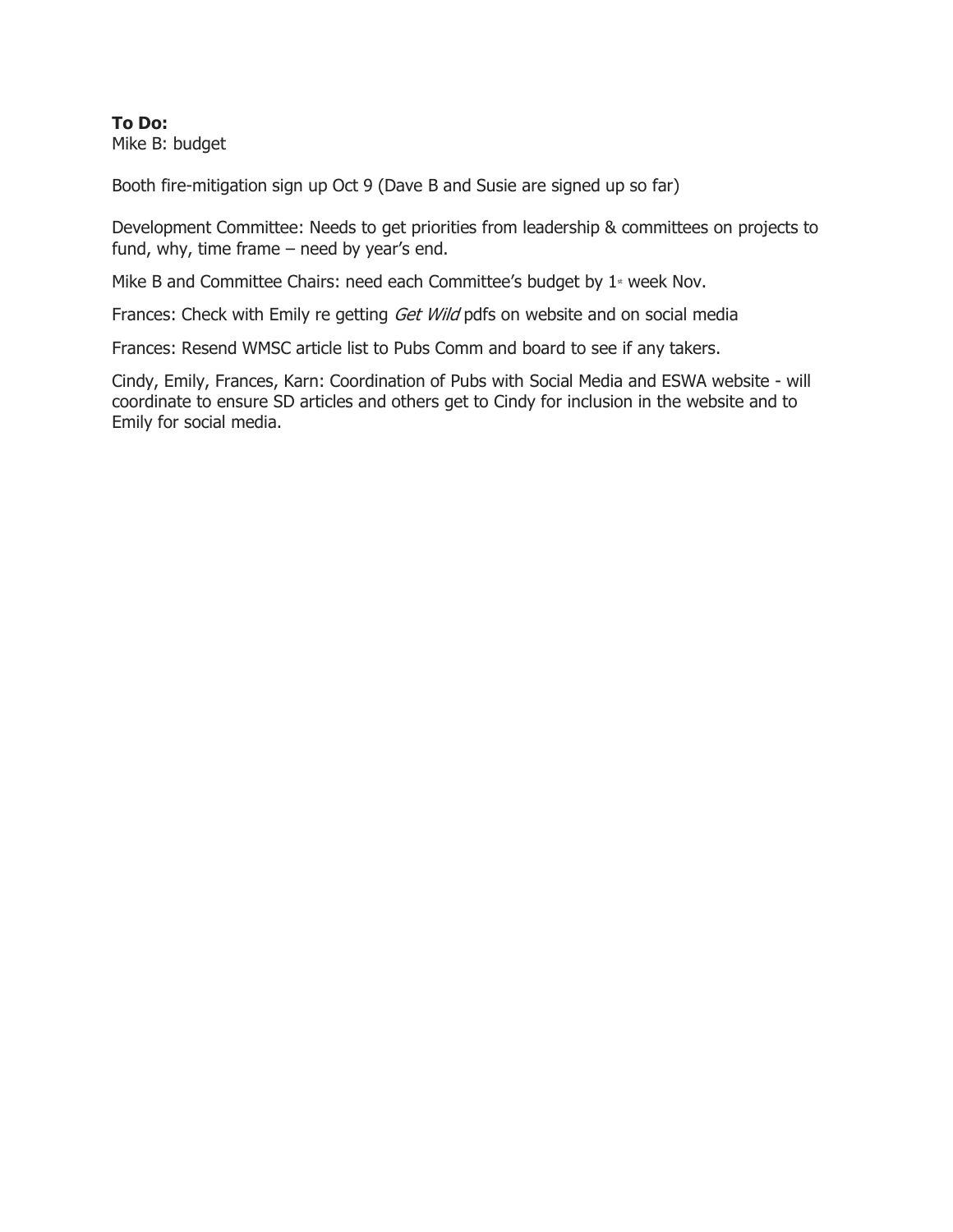#### **Minutes ESWA PLANNING MEETING November 11, 2021 VIA ZOOM**

OPENING MATTERS

1. Attendees: Mike Browning, Steve Elder, Karn Stiegelmeier, Frances Hartogh, Dave Brewster, Frank Gutmann, Joan Betz, Bill Betz, Zack Kauk, Krista Hughes, Mike Harrison, Mike Mayrer, Dave O, Susie Kincade, Currie Craven

2. Agenda: approved

3. 10/14 Minutes: approved with one typo corrected

# OFFICER/USFS REPORTS

4. USFS Reports: Tyler and Kat weren't available for the meeting. Dave O pointed out the need for all jurisdictions to coordinate fire restrictions. Zack reported hiking the Ptarmigan fire area, and that much of the burned area is along the trail, so likely started by people; will send photos; trail already is cleared of downed timber.

5. Treasurer's Report: Mike B thanked Tom for his report. Dave O asked about funding for  $1<sup>*</sup>$  aid training. Mike B said Dr. Cline offered to do a sawyer-specific first-aid training for free, but we may want to keep \$500 in budget if needed. No avalanche training planned for 2022. 6. Chair's report (Mike B.)

- 2022 budget process: Committee chairs provided budget requests, which Mike B incorporated in budget. While we might have up to \$65k in available funds, Mike B recommends keeping \$25k in reserve for unexpected expenses and to go into following year, so recommends we should budget spending at \$40k. Mike B asked for any suggested changes to the first draft budget. Dave B said USFS wants just 2 months for llamas & money for signs; Currie pointed out that Summit Fdn likes to do grants for signs. Karn asked that we fund the intern program. Currie said that in the past we've paid for the USFS to extend their Wilderness Rangers during hunting season, and we might consider funding that in 2022.

- Southern Rockies Conservation Alliance (SRCA) letter requests: With ESWA's new membership in the SRCA, Mike B is receiving weekly requests for ESWA to write letters endorsing various advocacy campaigns. Frances recommended sending these to the Chair of the Advocacy Committee (AC) for recommendation. Mike B recommended giving AC guidelines – if anything to do with Wilderness, ESWA endorses; otherwise needs further analysis. Krista said for campaigns that fall in a grey area, let's ask the requester what's the connection to Wilderness. Susie agreed, as did Frances with the caution that we should also consider whether the requester is a group that we may want to have support future ESWA campaigns. Karn supports Frances' idea and said the consideration process will evolve as requests come in. Mike B – let's be cautious at first until we learn more about the range of requests we receive and then develop some criteria/guidelines for Board approval.

Hosting of National Wilderness Stewardship Alliance Fall meeting: Mike B received call from Dave Cantrell from NWSA re ESWA hosting 2-day Fall meeting of local Wilderness groups like IPWA PWV, Friends of Mt. Evans, etc. ESWA would help NWSA find a venue for the meeting, but not provide food or be in charge of the program or registration. Mike B will attend an initial organizing meeting and report back.

COMMITTEE REPORTS 7. Advocacy (Frances)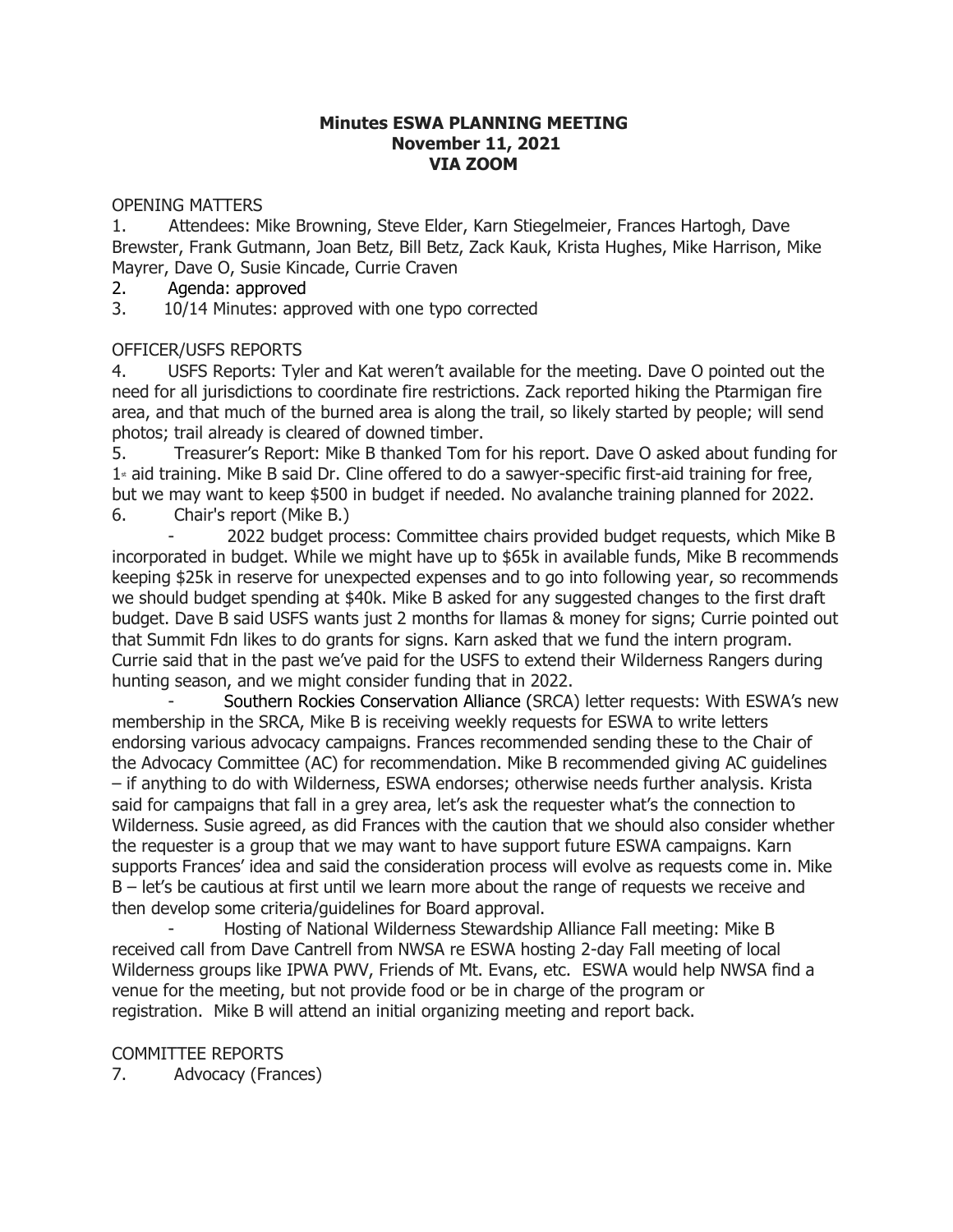- Thanks to AC member Krista Hughes for persuading AllTrails to include basic Wilderness regulation language for the trails that enter our 3 WAs, which AllTrails has now posted.

Oct 16 Camp Hale tour – Susie Kincade ran a great tour for 11 attendees. ESWA needs to continue letter-writing campaign; directions are on Advocacy page of ESWA website. Susie is drafting official ESWA letter.

Spraddle Creek Fire Mitigation Tour – Mike B reported on two trips to area, including Unit 108 that would be future Wilderness under CORE Act, which turns out not to be the old-growth fire area we were concerned about protecting. Abatement in Unit 108 would be done to build barrier between two stands of heavier timber to avoid fire spreading, and improve chances of allowing natural fires in ENW to burn.

Whitney Reservoir-Homestake III - Mike B reported on the WildEarth Guardian forum – need people to sign the petition Mike sent in today's email.

Frances reviewed the Advocacy campaign selection process approved last month by the Board, which would divide proposed new campaigns into those we lead, those we actively support, and those we simply endorse. As we become more involved with organizations like the SRCA, we receive increasing requests for ESWA to sign onto others' Advocacy campaigns. Current structure is for Advocacy proposals to be considered by the Advocacy Committee, which sends recommendations to the Board. But, as discussed above, given the number of campaigns we are being asked to endorse, we think a streamlined clearing method is needed – e.g. send recommendations to Advocacy Chair, who will consult as needed with the AC and provide recommendation to Chair.

8. Development: Steve reported that the Development Committee is working to achieve a more robust income stream and to package up grant opportunities. DC approved the estateplanning wording, and began conversation about 2022 events eg Rising Sun Distillery, not so much for fundraising as to encourage/reward membership.

9. Membership (Mike Browning)

Dues Renewal/Colorado Gives Day: HCN to be mailed soon, with focus on donors/members. Dec newsletter will have same focus. Committee will follow up in Dec and Jan with non-renewing members. Joan asked about the free ad in papers as part of buying Gives Day ads – Mike B will ask Emily to follow up.

VD and SD Ads for CO Gives Day (Emily): waiting for papers to send proofs.

10. Publications (Karn and Frances): Karn said the weekly Summit Daily Get Wild articles are going well. Frances reported that Susie is still working with Nate Peterson to convince the Vail Daily to give ESWA a similar weekly column on the Eagle side. Meanwhile, ESWA is continuing to work with the WMSC to author occasional Curious Nature columns, including Steve's Nov 29 column on meteors.

11. Sawyer (Zach and Ken): Mike B is wondering if ESWA should "take back" the sawyer program and make it solely ESWA's; Bill and Currie agreed. Zack doesn't have a strong opinion either way, and says working with FDRD was fine this summer, but sees that ESWA could use this as a signature program with branding; but also sees that cooperation with FDRD allows us some say in what they do (and FDRD offered some funding). Zack recommended that we consider whether partnering with FDRD furthers our mission, or is it better to make it ESWA's program – also, how would FDRD react? Zack doesn't want to divide the trails between the 2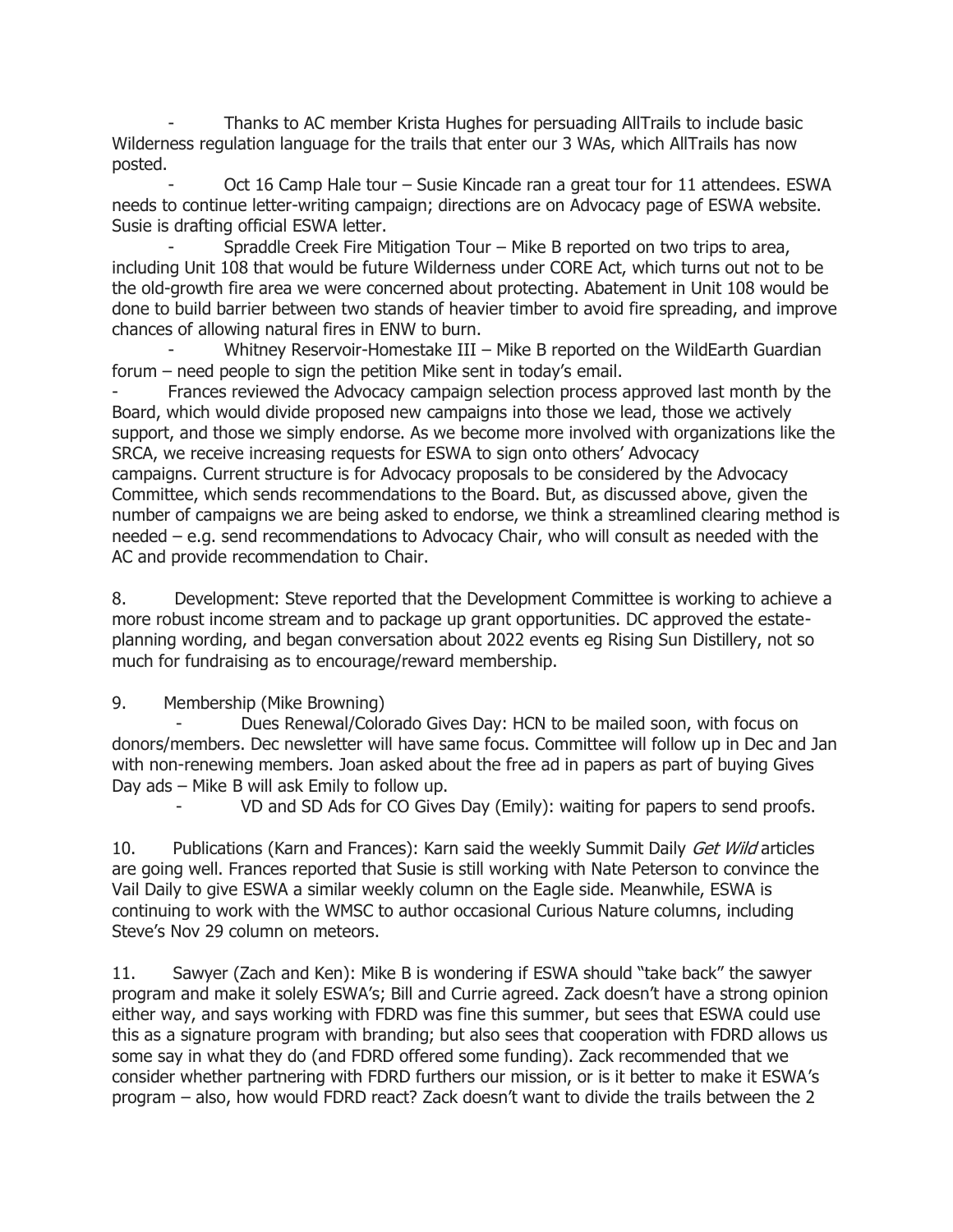groups. Steve said we would like FDRD funding. Mike B noted that ESWA doesn't have a lot of its own programs, whereas FDRD has lots, and that crosscut sawyering and Wilderness are perfect matches for ESWA – and we'd still welcome FDRD members to saw with us. Zack will talk to Doozie and Mike B will talk to Mike Connolly.

12. Social Media/Website: Mike B thanked Cindy L and Zack for their work on the Join/Donate page of the website, which is much improved.

13. Swag: Mike and Ellie will review inventory and place order.

14. Trailhead Hosting (Dave Owens and Bill): Dave O will be THH co-chair and manage Summit side; Mike B is default for Eagle side, but hopes someone else volunteers. Mike B, Dave O, and Joan participated in NFF's Trail Ambassador webinar, and said they learned several things to add to VWR training. Mike B questioned whether we need THHs to be VWRs, or could we do separate online THH training so those interested could start mid-season.

15. Trail Projects: Dave B said we should budget for FS signs, llamas, and other FS projects. He and Jim will talk to Tyler and Kat about possible 2022 trail projects.

16. VWRs (Mike M and Ken): Mike M nothing to add. Mike B suggested we move up training to May – Mike M agrees it's a good idea, but we should ask Tyler and Kat.

17. Weeds  $(\text{Jim})$  – no updates

18. Next Board Meeting Thursday, December 9, 2021 at 5:30. VIA ZOOM

19. Miscellaneous:

Tuesday 11/23 Bill Betz will speak about Wilderness and ESWA to the Rotary Club at the Frisco Senior Center, all invited. Meeting starts 7:30am; Bill speaks at 8am.

Karn & Bill participated in first-ever beaver summit, which was a 2-daywebinar event. Beavers are essential to wetlands.

ADJOURNMENT 7:30 pm.

# **TO DO:**

ALL: Renew your membership [here](https://www.eaglesummitwilderness.org/copy-of-join) today or through ESWA's Colorado Gives Day page at the [Colorado Gives Day](https://www.coloradogives.org/EagleSummitWildernessAlliance/overview?step=step1) website.

ALL: Send Mike B any suggest budget recommendations by 12/1.

ALL: Sign WildEarth Guardian petition by [adding your name.](https://guardiansaction.org/ColoradoRiver)

Mike B: Ask Kat and Tyler if we can move VWR training to May.

Frances: Update Advocacy criteria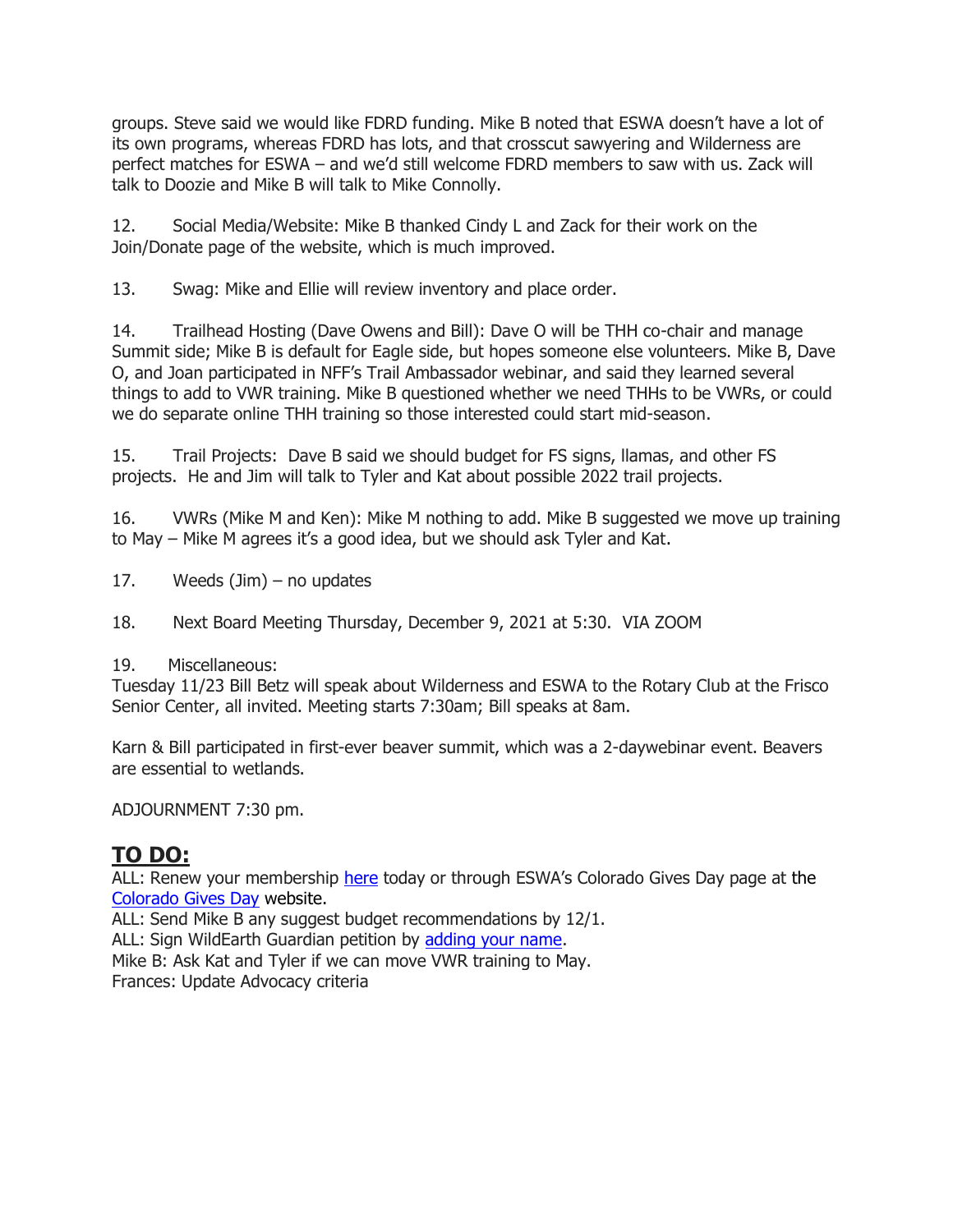#### **AGENDA FOR ESWA PLANNING MEETING December 9, 2021 5:30 to 7 pm VIA ZOOM**

#### OPENING MATTERS

1. Roll Call / Introduction of Guests: Mike Browning, Joan Betz, Bill Betz, Tom Copper, Steve Elder, Cindy Levin, Dave Owens, Dave Brewster, Mike Meyrer, Frank Gutmann, Karn Stiegelmeier, Ken Harper, Jim Alexander, Kat Bazan

- 2. Agenda was reviewed and approved.
- 3. 11/11/21 Minutes were approved.

## OFFICER/USFS REPORTS

4. USFS Reports:

- o Kat Bazan reported good news on budget approvals for 5 seasonal rangers, who will start around mid-May. Dave B mentioned possibility of funding W rangers into hunting season, just for 1<sup>st</sup> and 2<sup>nd</sup> week of Nov; Kat said it's a great idea and would cost \$6,500 for two rangers.
- o Kat had a useful startup meeting with Contour Logic about Booth Lake trail reconfiguration; will need \$10K in funding.
- o Kat will look into user numbers for Eagles Nest Wilderness-Eagle side. Currently, there are counters on Mt of the Holy Cross and Missouri Ck and 4 on East Vail trails; FS bought 3 more.
- o Kat is fine with moving VWR training up to May 21.
- o Will need to do new cost-sharing agreement with FS-ESWA, starting in March.

5. Treasurer's Report (Tom Copper): Mike B thanked Tom for a great Treasurer's report, and Tom provided a brief budget update. Joan said she contacted former Treasurer Chris (who picks up checks at ESWA's PO box) because several people say they've sent checks but Joan doesn't have confirmation – Chris said he'd go to PO box on Monday. Steve said he'd develop a more efficient system for next year.

- 6. Chair's report (Mike B.)
	- o 2022 budget process (see attached 12/4/12 draft); modest addition for fundraising/social/development events. Will finalize budget at January meeting.
	- o Discussed sawyer budget breakdown, which Mike later emailed to group.
	- o Mike outlined his meeting with Dave Cantrell's Steering Committee for 2022 meeting.
	- o SD ads: As a consolation prize for SD's failure to publish ESWA's Gives Day ad, we've accepted their offer for 4 free ads in December.
- 7. Chair-Elect report/Development Committee (Steve E.)
	- o Review of Committee Structure: Steve shared his vision of the 2022 ESWA Committee structure. Agreed to add weeds/ecology/enviro restoration program tab. Joan suggested that TH should go under VWR; Mike B opined that he would like to keep TH as separate for now, to provide focus on and build the TH program.
	- o Wild & Scenic Film Festival Event 2022: Steve proposed ESWA present this event at an Eagle and Summit location for a total of about \$2,500 to be followed by social event at local brewery. Discussion ensued with generally positive opinions. Bill expressed concern about cost; Steve said costs would ideally be defrayed by sponsors. Steve agreed to explore concept further.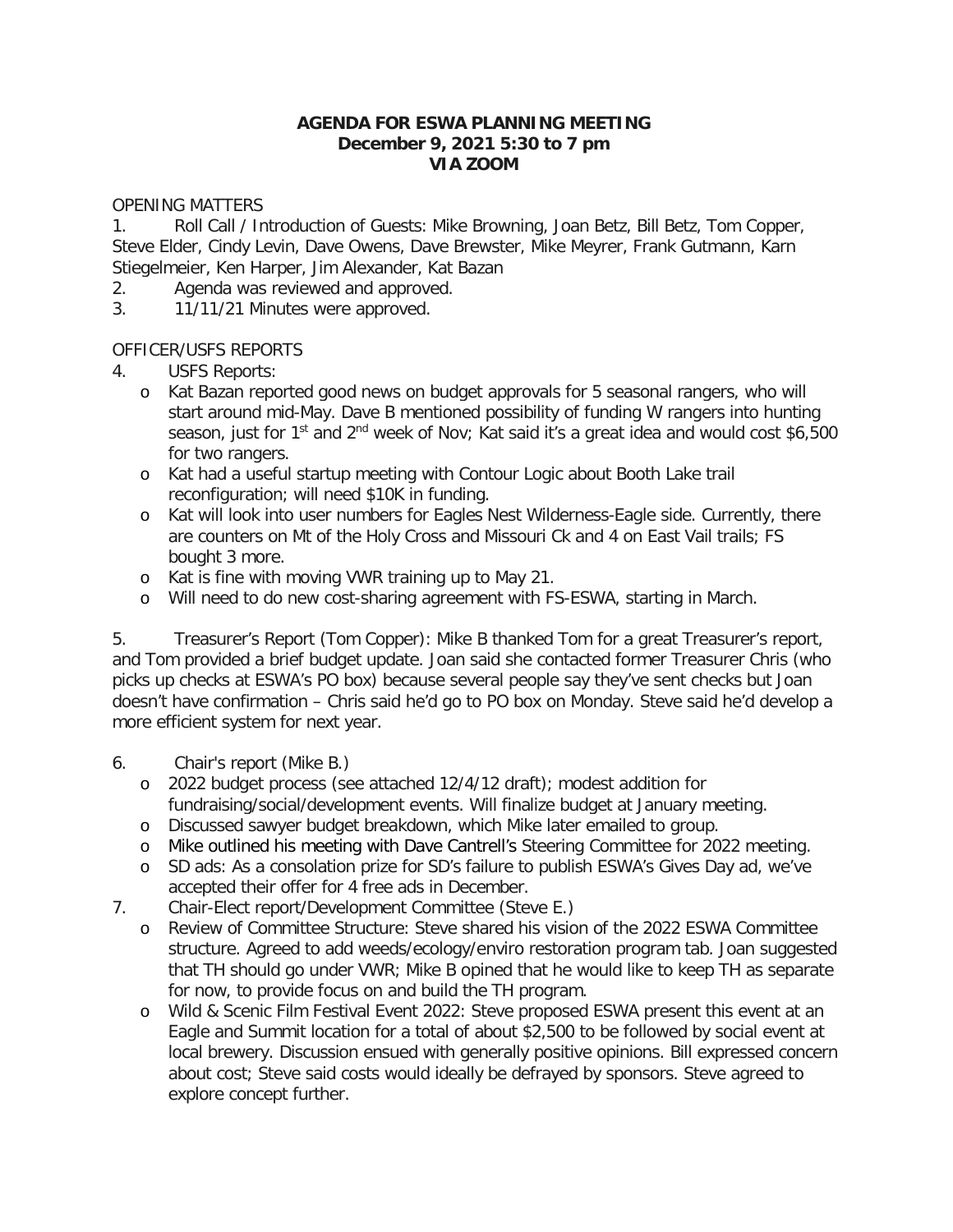o Steve reported on his meeting with ESWA officers to prepare for transition, and to look at committee structure.

# COMMITTEE REPORTS

- 8. Advocacy (Frances)
	- o CORE Act: The AC conducted a robust campaign to encourage passage of the CORE Act as part of the NDAA; unfortunately, Republican leadership stripped CORE out of the NDAA. ESWA will take up the fight again next year, with Susie Kincade's direction.
	- o Website: Frances thanked Cindy L for updating the CORE Act tab and adding an Endorse tab. Bill, Cindy, and Krista are working on a letter-writing function.
	- o Regular AC monthly meeting date: 1st Tuesday of the month at 5pm
	- o HX ESWA-funded signs: Tim, Frances, and Mike are working with Kat Bazan on sign design and text, and will meet with Kat again January 18. One goal is to draft dog language that is more protective of resources, within the current rule that dogs must be leashed or "under control." Discussed a possible letter-writing campaign to Scot Fitzwilliams on why HX should have the leash rule restored as part of the FS 2023 management plan process.
	- o C-3 nonprofit limitations: Mike H. provided the AC with a cogent explanation of the limitations of C-3 nonprofits, and agreed to review ESWA's draft 2022 budget in connection with his analysis.
- 9. Membership (Mike Browning): Received 90 out of 165 renewals.
- 10. Publications (Karn and Frances)
	- o Summit Daily: Karn reported on her communications with Nicole at the Summit Daily regarding Nicole's dissatisfaction with most of ESWA's Get Wild columns, including lack of interest by viewers (low page-clicks) and the need to include authorship by other groups, such as Summit Rescue. Frances suggested we could raise page-clicks by emailing the link to ESWA's mailing list each week for recipients to click.
	- o E-newsletters: Frances said the December e-newsletter was well received, and thanked Emily for her design skills, and everyone who provided content. Mike B and Frances need content for January 1 e-newsletter; Joan agreed to provide Gives Day numbers.

11. Sawyer (Zach and Ken): Zach is working on uniforms, which likely be matching vest and helmet. FDRD agreed ESWA the sawyer program could be an ESWA-branded program, but that FDRD would not share funding.

12. Social Media/Website: Cindy L said it is good to see there's money in the budget for professional website help. She can maintain the website, but not develop. Mike B and Frances thanked Bill and Cindy for all of their work on website. Steve said he's a big fan of the website, said Cindy should just capture future ideas for now. Dave O asked about Get Wild not getting attention, and can we track clicks on our website; Bill said no, nor on the SD site.

13. Swag: Joan reported that Ellie now has the swag and will organize a new swag order.

14. Trailhead Hosting (Dave Owens and Mike B): Mike will call TH Committee meeting in early 2022 to update program based on comments received from hosts.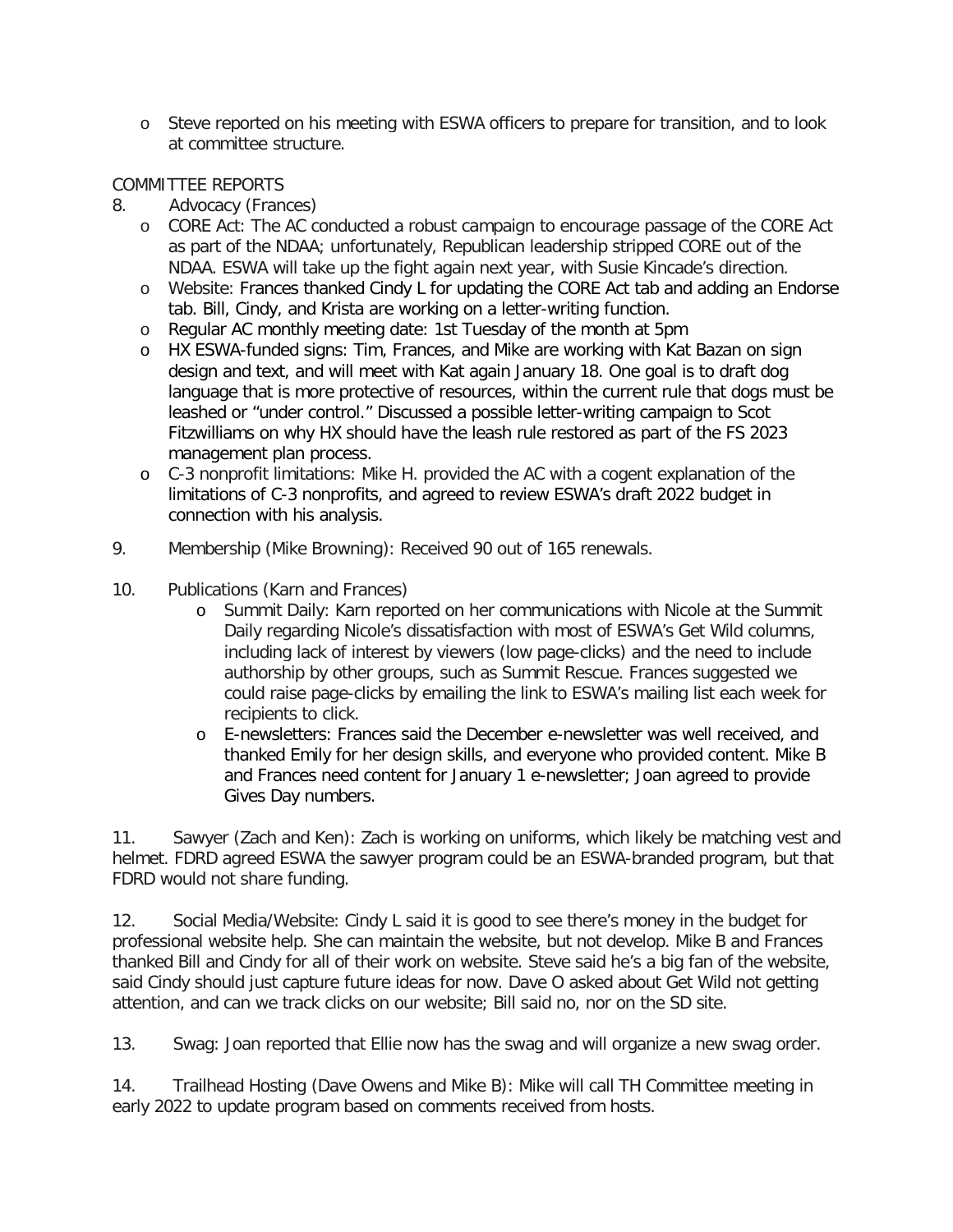# 15. Trail Projects:

- o Dave B and Jim said they've developed 19 possible projects, and are soliciting project leaders to present to board.
- o Booth Lake trail configuration will have ESWA lead.
- o Jim reported that Laurie Alexander has researched OSI training possibilities, and will communicate these to ESWA membership.
- o Dave B said that Drea Sanchez's work needs to be incorporated in trail-project planning.
- o Discussion with Kat Bazan on trail projects.

16. VWRs (Mike M and Ken): Ken and Mike M agreed to move training up. Mike M has recruited 2 new VWRs, Mike B encouraged VWR Committee to meet by end of Feb. Steve likes Kat's idea of getting new Wilderness ranger at the training. Mike B asked about a possible 2<sup>nd</sup> training for would-be VWRs who can't make the first training. Joan asked about updating training videos.

17. Board thanked Mike B for his two years of service as ESWA Chair, and congratulated him on his final board meeting.

18. Next Board Meeting Thursday, January 13, 2022 at 5:30. VIA ZOOM

ADJOURNMENT 7:30 pm

## **TO DO:**

**Everyone: Provide content for January e-newsletter to Mike B and Frances by Dec 20.**

**Chris: Check ESWA PO Box by Monday 12/13, and report checks to Joan.**

**Kat: look into user numbers for Eagles Nest Wilderness-Eagle side.**

**Mike B: (1) Finalize ESWA 2022 budget; (2) call TH Committee meeting in early 2022 to update program based on comments received from hosts.**

**Mike M and Ken: (1) Schedule VWR meeting by February 2022; (2) check with FDRD about ESWA moving VWR training to May 21.**

**Mike H: Review ESWA's draft 2022 budget in connection with limitations of C-3 nonprofits analysis.**

**Steve: (1) Develop efficient system for processing ESWA checks; (2) further research into Wild & Scenic Film Festival Event 2022; (3) add weeds/ecology/enviro restoration program tab to Committee chart.**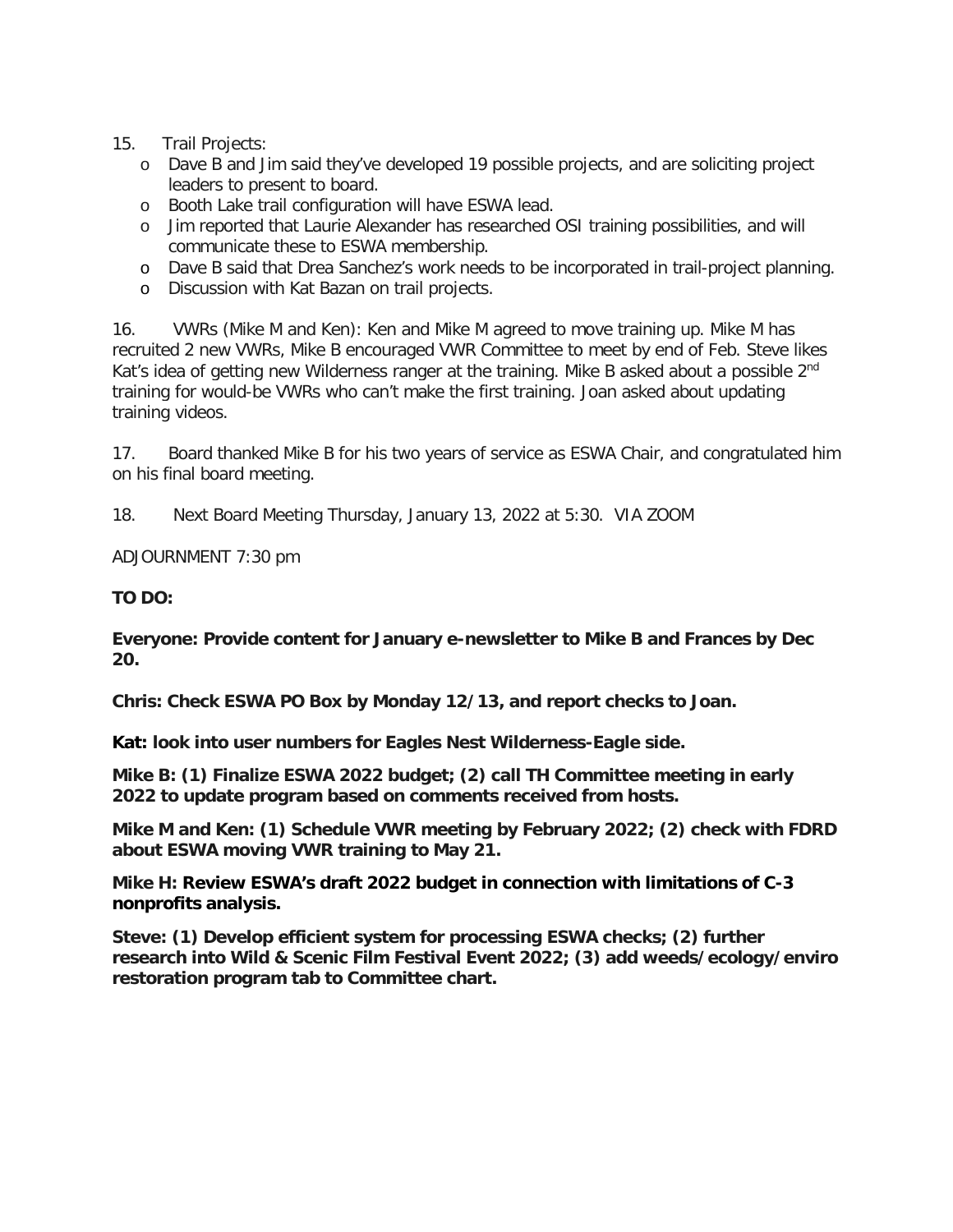guest writers, but no slots available before June), and Hike of the Week (weekly column in Vail Daily - ESWA could provide guest writers). Lara also suggested that ESWA meet with the VVMTA to get ideas about how to grow and broaden ESWA.

- February 4 Meeting with Kat and Cindy to discuss 2021 ESWA-USFS planning: Bill, Dave Brewster, Dave Owen, Frances, Jim, and Mike B will attend. Anyone else interested should let Mike B know.
- Volunteers for Outdoor Colorado: Mike B is working with VOC's Dan Williams, who says that VOC has funding for training on how to grow your nonprofit, and they have a budget to continue this training through the end of 2021.

8. USFS reports: Kat Bazan reported that seasonal hiring starts the week of January 18, and she will be able to hire three seasonal Wilderness rangers to coordinate projects. Kat showed proofs of the new Eagles Nest Wilderness Educational signs that ESWA submitted a grant proposal to have printed and installed on our four East Vail Wilderness Trails (before the Wilderness boundary). Several meeting attendees recommended minor revisions, and Tim sent Kat different versions of ESWA's logo that would show up better on the signs. Kat said that the Forest Service received Great American Outdoors money, which will be used mainly for trails outside of Wilderness. Kat mentioned that the Booth Lake counters showed that there were 50K visitors on the trail in 2020, up from 40K, and that the largest visitation day was September 26. Also mentioned was the availability of "small grants" of \$200, which ESWA might use to purchase another Katana saw.

9. Strategic Plan for Trail Projects: Dave B said that he and Jim met with the Forest Service in December. They shared with attendees a very useful spreadsheet of multi-year planning for all trails in ENW, on which Tyler and Kat had filled in upcoming plans. They noted that the USFS has robust grant funding, but there are still unfunded projects on the Summit Side. The USFS has funding for Deluge Lake, Pitkin Lake, and Upper Piney trail projects, but could use funding for Surprise Lake trail planning, the Boulder Creek bridge, and Lower Cataract Lake. Jim thanked Dave B for starting the spreadsheet, and Dave B thanked Jim for making a useful list of grant opportunities. Tim and Dave B said they would be happy to each run two llama-supported trips this summer (Tim on the Vail side and Dave B on the Summit side) for a total of four trips.

10. Strategic Planning for ESWA: Mike B would like to hold a 2- to 3-hour ESWA strategic planning meeting in March, with some ESWA leaders and an equal number of community leaders. Mike Connolly (FDRD), Kim Langmaid (TOV/CMC/WMSC), Karn Stiegelmeier (outgoing Summit County Commissioner), and Susie Kincaid (long-time local environmental activist) were suggested as community leaders, along with someone from the USFS. Mike B said that discussion topics would include planning for a 2022 Chair, possibly hiring a part-time staff person, and how ESWA might evolve as an organization. Dave B said that ESWA might consider sharing a part-time staff person with FDRD or the USFS.

11. 2021 Budget: There was discussion regarding the ESWA-funded Colorado Mountain College summer internships through CMC's Sustainability program. Frances suggested that Kim Langmaid might be able to recommend a student with a background that would allow her/him to evaluate ESWA as organization, create a short video about ESWA, and provide recommendations for bringing ESWA into the next decade, including possibly hiring a paid staff member (and be a possible candidate). Joan suggested we call the internships "fellowships" – there was positive response to this suggestion. Bill said he doesn't want ESWA to have to supervise the student too closely. Currie cautioned about employment-law related issues. It was agreed that we don't want the student to conduct a service project.